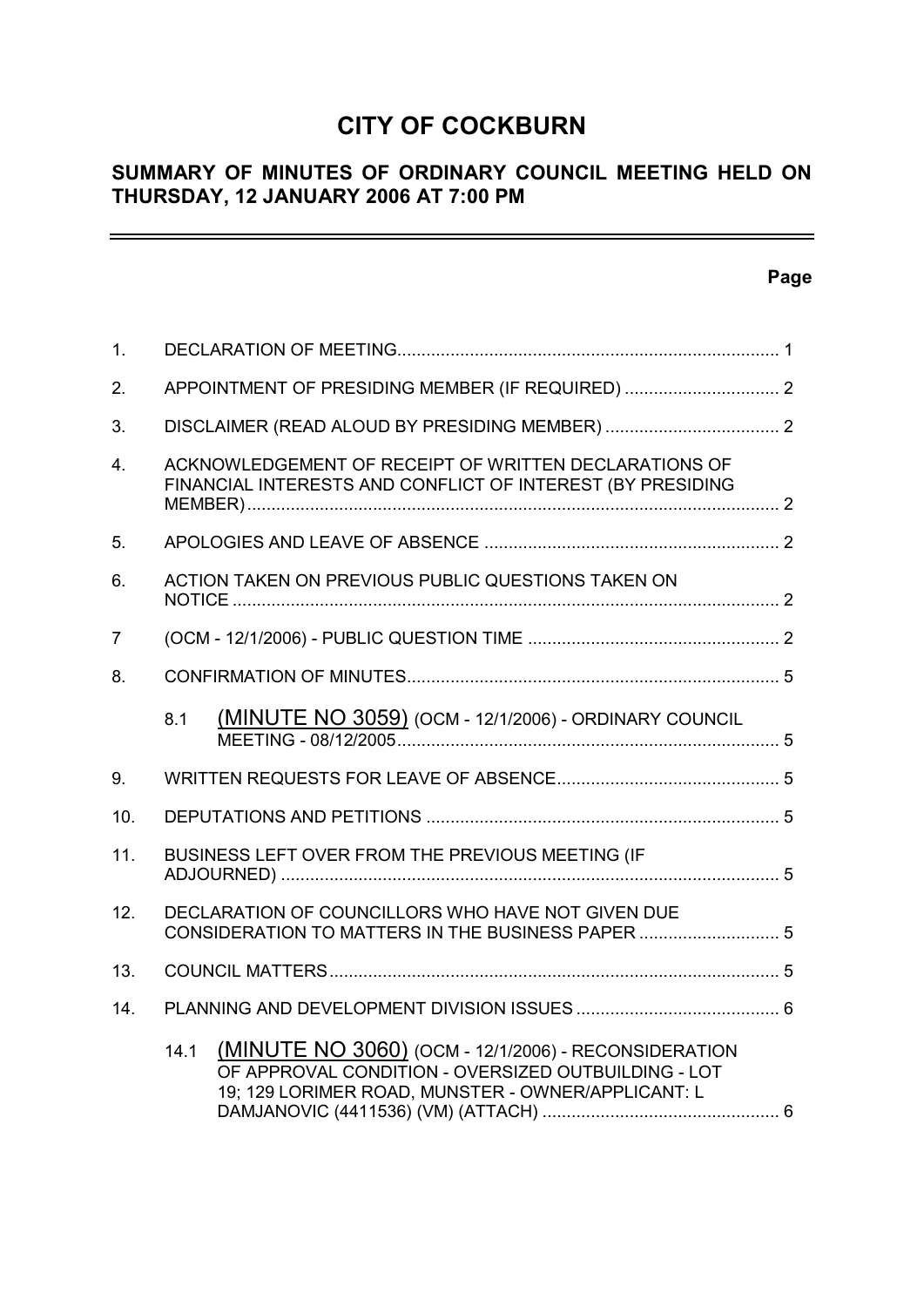# **Page**

| 14.2 | (MINUTE NO 3061) (OCM - 12/1/2006) - CLOSURE OF PORTION<br>OF BEENYUP ROAD, ATWELL (450018) (KJS) (ATTACH)  10                                                                                                                                                           |  |
|------|--------------------------------------------------------------------------------------------------------------------------------------------------------------------------------------------------------------------------------------------------------------------------|--|
| 14.3 | (MINUTE NO 3062) (OCM - 12/1/2006) - PEDESTRIAN<br>ACCESSWAY CLOSURE REQUEST - HUXLEY PLACE TO<br>MARVELL AVENUE, SPEARWOOD (450515) (KJS) (ATTACH) 12                                                                                                                   |  |
| 14.4 | (MINUTE NO 3063) (OCM - 12/1/2006) - OFFER TO<br>PURCHASE LOT 22 RUSSELL ROAD, HAMMOND PARK -                                                                                                                                                                            |  |
| 14.5 | (MINUTE NO 3064) (OCM - 12/1/2006) - UNAUTHORISED<br>FREE STANDING GAMES ROOM - LOT 40, 12 BUCAT STREET,<br>HAMILTON HILL - OWNER: K E PATERSON - APPLICANT: R                                                                                                           |  |
| 14.6 | (MINUTE NO 3065) (OCM - 12/1/2006) - PROPOSED SCHEME<br>AMENDMENT - LOT 24 LYON ROAD, AUBIN GROVE - OWNER:<br>WATER CORPORATION - APPLICANT: TAYLOR BURRELL                                                                                                              |  |
| 14.7 | (MINUTE NO 3066) (OCM - 12/1/2006) - FINAL ADOPTION OF<br>SCHEME AMENDMENT NO. 35 - RESERVE 7756 HAMMOND<br>ROAD, SUCCESS - OWNER: CITY OF COCKBURN (5500062) (MD)                                                                                                       |  |
| 14.8 | (MINUTE NO 3067) (OCM - 12/1/2006) - PROPOSED<br>STRUCTURE PLAN - LOT 10 BARFIELD ROAD, HAMMOND PARK<br>- OWNER: FEYMORE PTY LTD & STARLINE BUILDING CO PTY<br>LTD - APPLICANT: FEYMORE PTY LTD (9675) (MD) (ATTACH) 30                                                  |  |
| 14.9 | (MINUTE NO 3068) (OCM - 12/1/2006) - PROPOSED<br>STRUCTURE PLAN - LOT 27 LYON ROAD, SUCCESS - OWNER: A<br>ARAUJO - APPLICANT: TAYLOR BURRELL BARNETT (9645H)                                                                                                             |  |
|      | 14.10 (MINUTE NO 3069) (OCM - 12/1/2006) - PROPOSED 'A-<br>CLASS' RESERVE CANCELLATION - RESERVE NO. 15741<br>(SOUTH COOGEE RESERVE), RUSSELL ROAD WEST, MUNSTER<br>- OWNER: THE CROWN, MANAGED BY THE CITY OF COCKBURN<br>- APPLICANT: THE PLANNING GROUP, ON BEHALF OF |  |
|      | 14.11 (MINUTE NO 3070) (OCM - 12/1/2006) - FINAL DUST<br>MANAGEMENT PLAN FOR INERT LANDFILL - LOTS 1, 410 AND<br>451 MIGUEL ROAD, BIBRA LAKE - OWNER/APPLICANT:<br>MOLTONI CORPORATION PTY LTD (4129346; 4113473; 4413031)<br>(CW)                                       |  |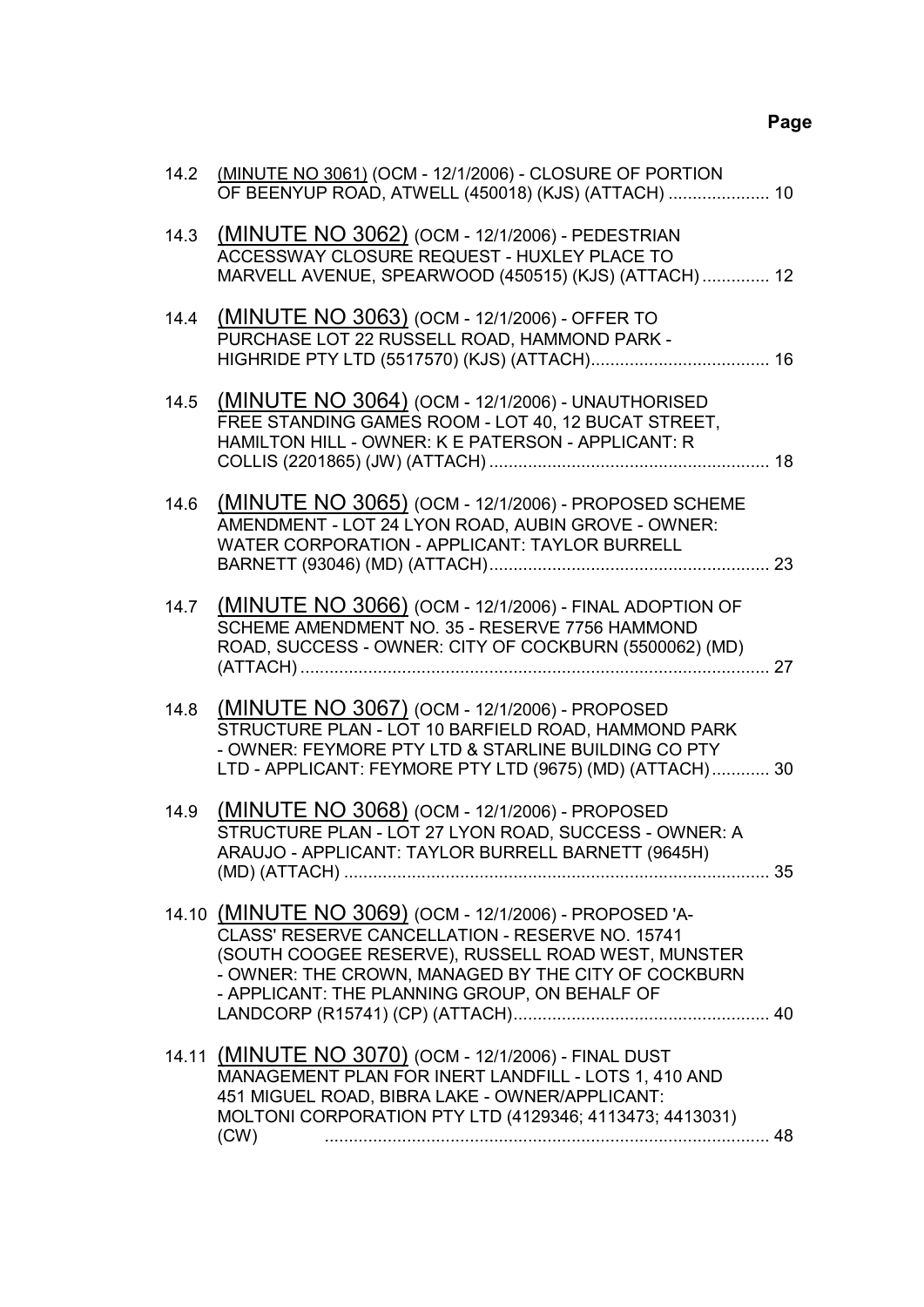|     |                                                    | 14.12 (MINUTE NO 3071) (OCM - 12/1/2006) - OVERHEIGHT<br>GARAGE - LOT 216; 19 CONSTITUTION GARDENS, BIBRA LAKE -<br>OWNER/APPLICANT: S J STODDART (1116905) (TW) (ATTACH) 54 |  |  |  |
|-----|----------------------------------------------------|------------------------------------------------------------------------------------------------------------------------------------------------------------------------------|--|--|--|
| 15. | FINANCE AND CORPORATE SERVICES DIVISION ISSUES  58 |                                                                                                                                                                              |  |  |  |
|     | 15.1                                               | <b>(MINUTE NO 3072) (OCM - 12/1/2006) - LIST OF CREDITORS</b>                                                                                                                |  |  |  |
|     | 15.2                                               | (MINUTE NO 3073) (OCM - 12/1/2006) - STATEMENT OF<br>FINANCIAL ACTIVITY - NOVEMBER 2005 (5505) (NM) (ATTACH) 59                                                              |  |  |  |
| 16. |                                                    |                                                                                                                                                                              |  |  |  |
|     | 16.1                                               | (MINUTE NO 3074) (OCM - 12/1/2006) - REMOVAL OF<br>BOLLARDS AROUND RINALDO PARK, COOLBELLUP (5402;                                                                           |  |  |  |
| 17. |                                                    |                                                                                                                                                                              |  |  |  |
| 18. |                                                    |                                                                                                                                                                              |  |  |  |
| 19. |                                                    | MOTIONS OF WHICH PREVIOUS NOTICE HAS BEEN GIVEN  66                                                                                                                          |  |  |  |
| 20. |                                                    | NOTICES OF MOTION GIVEN AT THE MEETING FOR CONSIDERATION                                                                                                                     |  |  |  |
| 21. |                                                    | NEW BUSINESS OF AN URGENT NATURE INTRODUCED BY                                                                                                                               |  |  |  |
|     | 21.1                                               | (MINUTE NO 3075) (OCM - 12/1/2006) - COCKBURN CEMENT<br>ENVIRONMENTAL IMPROVEMENT PLAN GROUP (3411123)                                                                       |  |  |  |
| 22. |                                                    | MATTERS TO BE NOTED FOR INVESTIGATION, WITHOUT DEBATE 69                                                                                                                     |  |  |  |
| 23. |                                                    |                                                                                                                                                                              |  |  |  |
| 24. |                                                    | <u>(MINUTE NO 3076)</u> (OCM - 12/1/2006) - RESOLUTION OF<br>COMPLIANCE (SECTION 3.18(3), LOCAL GOVERNMENT ACT 1995)  69                                                     |  |  |  |
| 25  |                                                    |                                                                                                                                                                              |  |  |  |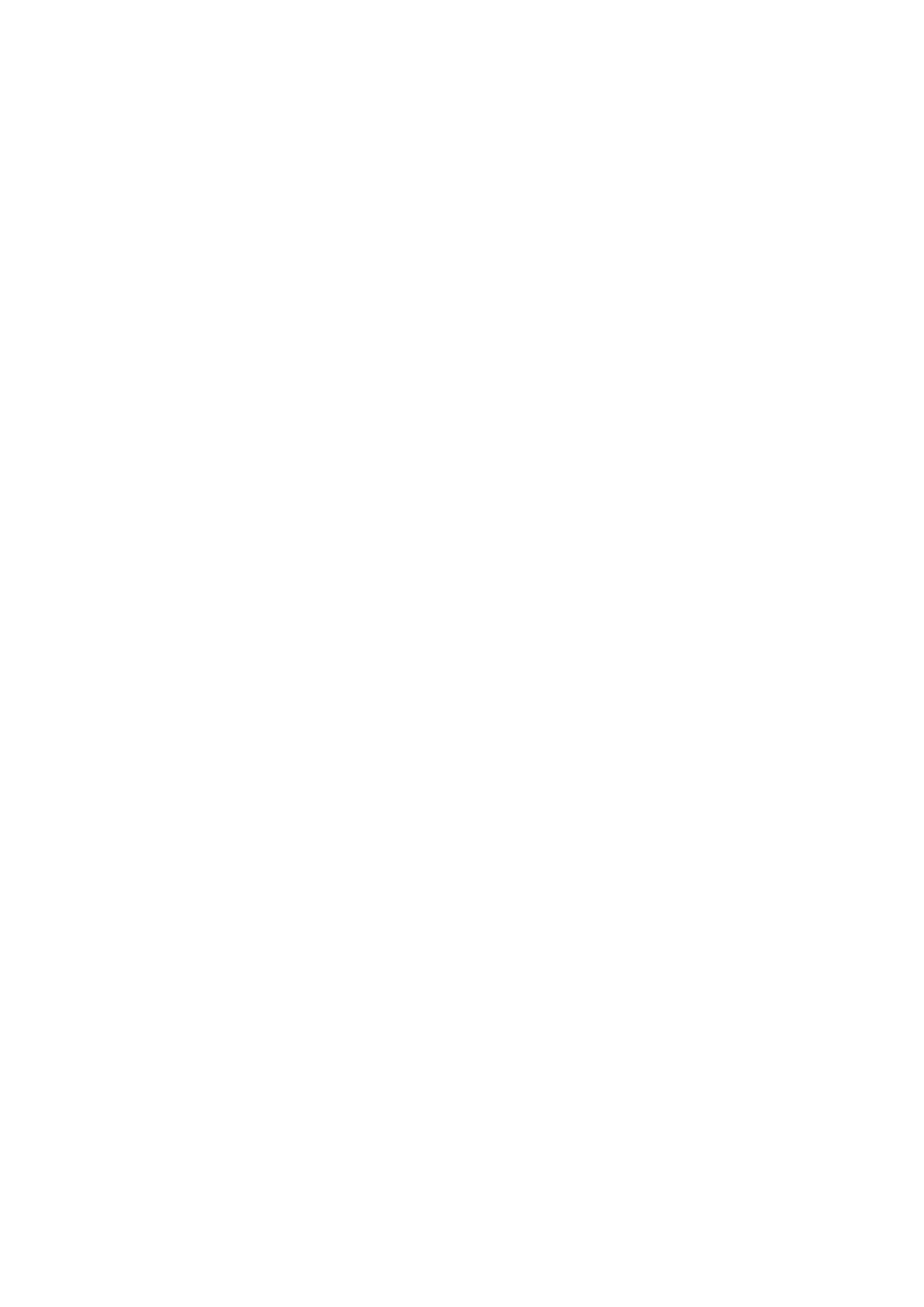# **CITY OF COCKBURN**

# **MINUTES OF ORDINARY COUNCIL MEETING HELD ON THURSDAY, 12 JANUARY 2006 AT 7:00 PM**

#### **PRESENT:**

### **ELECTED MEMBERS**

| Mr S Lee       | Mayor        |
|----------------|--------------|
| Mr R Graham    | Deputy Mayor |
| Ms A Tilbury   | Councillor   |
| Mr I Whitfield | Councillor   |
| Mr K Allen     | Councillor   |
| Ms L Goncalves | Councillor   |
| Mr T Romano    | Councillor   |
| Mrs J Baker    | Councillor   |
| Mrs S Limbert  | Councillor   |
| Mrs V Oliver   | Councillor   |

#### **IN ATTENDANCE**

| $\sim 100$ | <b>Chief Executive Officer</b>                |
|------------|-----------------------------------------------|
| $\sim 100$ | Director, Administration & Community Services |
| $\sim 100$ | Director, Finance & Corporate Services        |
| $\sim 100$ | Director, Engineering & Works                 |
| $\sim 100$ | Acting, Director, Planning & Development      |
|            | Secretary/PA, Finance & Corporate Services    |
| $\sim 100$ | <b>Communications Manager</b>                 |
|            |                                               |

# **1. DECLARATION OF MEETING**

The Presiding Member declared the meeting open at 7.04 pm.

He welcomed all those present and wished everyone a very happy, healthy and prosperous 2006.

Mayor Lee mentioned that Clr Rod Pederson from the Town of Kwinana was present and invited him to join the Elected Members at tonight"s meeting.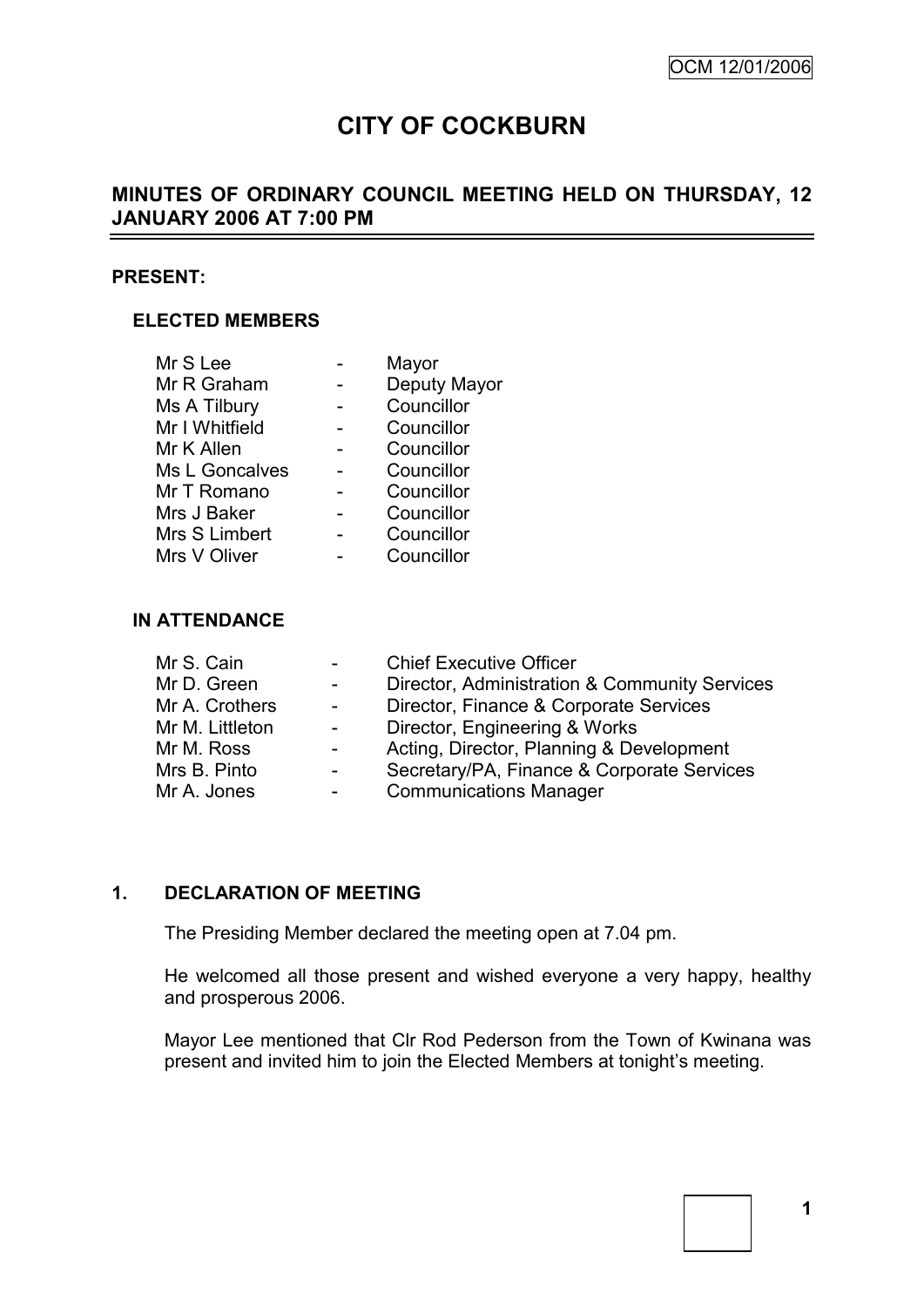### **2. APPOINTMENT OF PRESIDING MEMBER (If required)**

Nil.

### **3. DISCLAIMER (Read aloud by Presiding Member)**

Members of the public, who attend Council Meetings, should not act immediately on anything they hear at the Meetings, without first seeking clarification of Council's position. Persons are advised to wait for written advice from the Council prior to taking action on any matter that they may have before Council.

### **4. ACKNOWLEDGEMENT OF RECEIPT OF WRITTEN DECLARATIONS OF FINANCIAL INTERESTS AND CONFLICT OF INTEREST (by Presiding Member)**

Nil

# **5. APOLOGIES AND LEAVE OF ABSENCE**

Nil

# **6. ACTION TAKEN ON PREVIOUS PUBLIC QUESTIONS TAKEN ON NOTICE**

Nil

# **7 (OCM - 12/1/2006) - PUBLIC QUESTION TIME**

### **Ron Kimber, Beeliar**

Agenda Item 16.1 – Removal of Bollards around Rinaldo Park, Coolbellup

- Q1. Have any safety implications been assessed in having unobstructed access for motor vehicles to parks?
- A1. Yes, For this reason, part three(3) of the recommendation states that the Council *endorses the general principle of not placing bollards around public open space nor replacing post and rail fencing or bollards that have reached the end of the serviceable life, unless specific conditions at individual sites warrant the installation as determined by the Director, Engineering and Works*.
- Q2. What are those implications?
- A2. In the case of Rinaldo Park, the risk of park visitors being injured by inappropriate or irresponsible motor vehicle use is low. Bollards have now been removed for in excess of 12 months and in that time no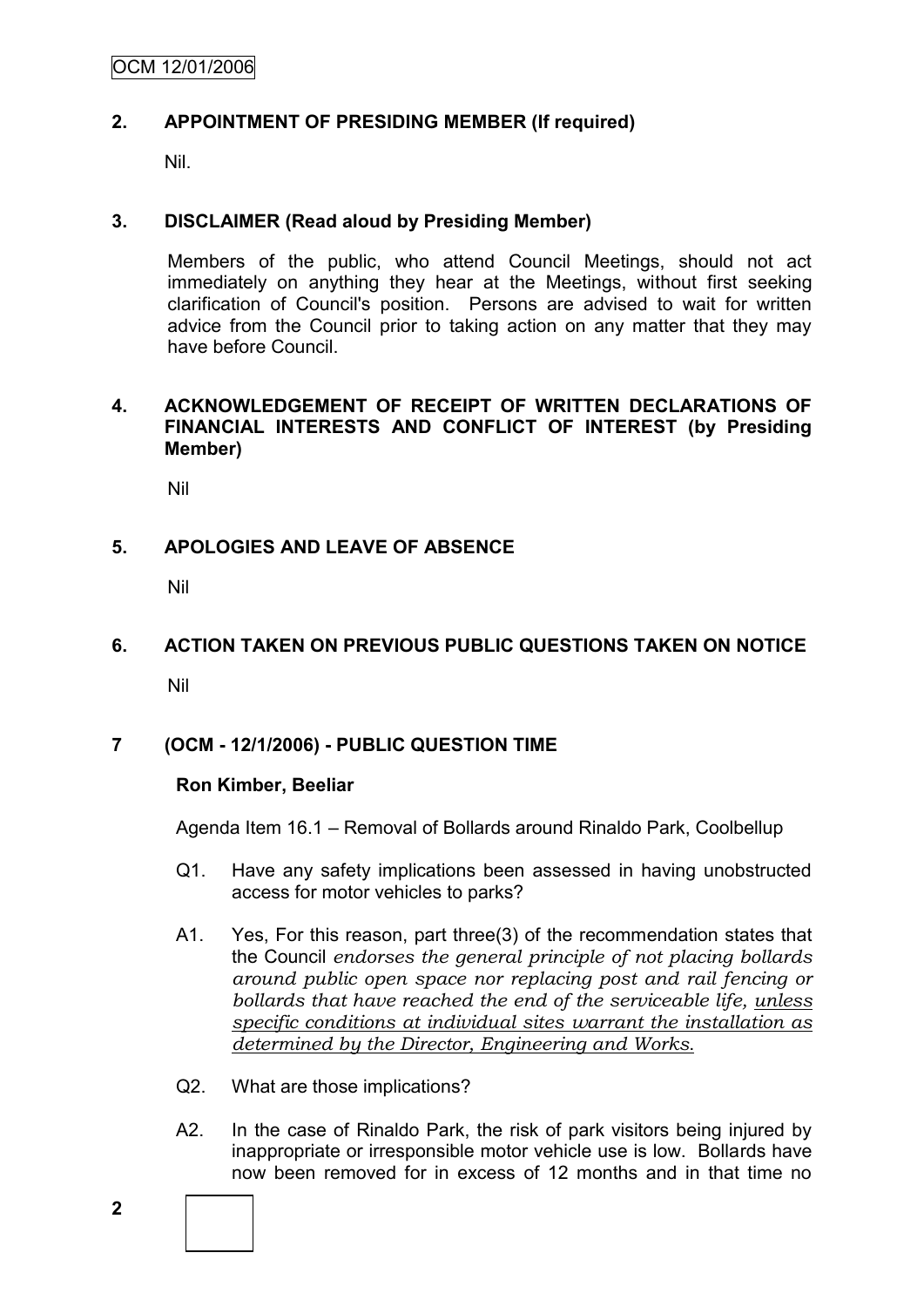damage to the park has been observed and there have been no reports of any incidence involving vehicles. Where the risk is high, bollards or fencing would be used to restrict access as stated in 3 of the recommendation.

- Q3. Will the Council, while now allowing unfettered vehicle access to parks, instigate an increase in the powers of its officers to apprehend and charge offenders, who abuse our parks and public areas in vehicles? (or for that matter generally on our local streets?)
- A3. The Council is not allowing unfettered vehicle access to parks. We will continue to monitor the impacts of vandalism in our parks and suburbs and do whatever is in our power to make offenders accountable for any damage caused.

Mayor Lee mentioned that as Mr Kimber had some outstanding questions to be answered, he requested the Chief Executive Officer to respond to them in writing.

### **Patrick Thompson, Spearwood**

Agenda Item 14.10 – Proposed "A-Class" Reserve Cancellation – Reserve No.15741 (South Coogee Reserve), Russell Road West, Munster

- Q1. What is the estimated cost of the relocation?
- A1. The cost of relocating the oval is to be met by Landcorp. Further detailed discussions would be required with Landcorp.
- Q2. What is the future for the Agricultural Hall?
- A2. The Agricultural Hall will be retained and conserved as a heritage place despite that it is proposed to incorporate this land around the Agricultural Hall into the Marine Technology Park. Eventually it will be incorporated with the TAFE College.

What is going to be developed on the Reserve?

The development of headquarters for the Department of Industry and Resources, a TAFE College on one side and probably some high technology buildings in the vicinity of the Agricultural Hall.

- Q3. Has Council considered the possibility of balls being kicked/hit onto Rockingham Road?
- A3. The design of the relocated oval would take into account the safety requirements with regard to Rockingham/Stock Road for active recreational use until Council decides to have an active recreational facility in the north east of the Marine Complex.

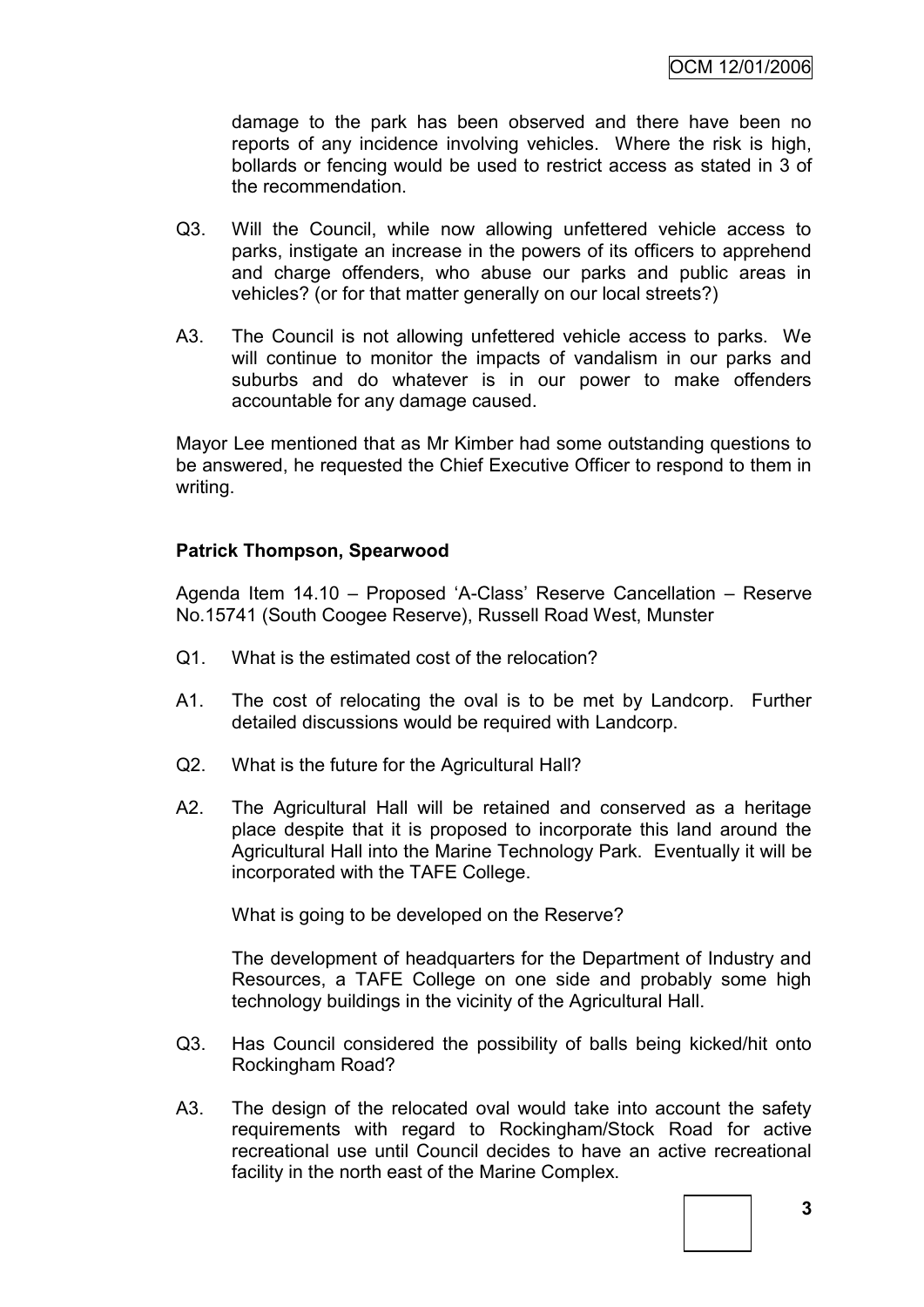Mayor Lee mentioned that he had received 3 statements and as always Council does not allow statements being read. However one of them did contain a question at the end which was forwarded by Venco Marijan. As Venco Marijan was not present Mayor Lee requested the Chief Executive Officer to respond to the question in writing.

### **Eva Doumanis, Spearwood**

Agenda Item 14.3 – Pedestrian Accessway Closure Request – Huxley Place to Marvell Avenue, Spearwood

- Q1. Why weren"t surrounding residents given enough notice about the closure? Why were we not advised when Council decided to put it for sale?
- A1. Director, Planning and Development replied, that the matter has currently not been advertised because of the potential public response received through petitions. If there was a proposal to close, Council would go through the normal process of advertising and notifying residents. If Council decides to close the accessway, or to commence the process to close it then it will be advertised for public comment.

### **Murray O'Brien, Munster**

Agenda Item 14.4 – Offer to Purchase Lot 22 Russell Road, Hammond Park.

- Q1. Council is about to sell property in the Marine Tech park, a block of land to the value of \$61,000. He asked how did we obtain that figure and is it open to the public to make an offer on that property?
- A1. Acting Director, Planning and Development replied that the land was subject to an application where Council is co-joint with the adjoining land owner who put the offer in to purchase the land. It was felt that Initial offer of \$48,260 was undervalued. As a result the City commissioned a valuation report which indicated the value should be raised to \$61,000 for which there was an agreement with the joint owner to pay. Majority of the land is affected by wetland and only 592 sq.m. is able to be developed. The valuation report and agreement to purchase has been prepared. The public will be able to comment on the proposal in response to it being advertised for submissions.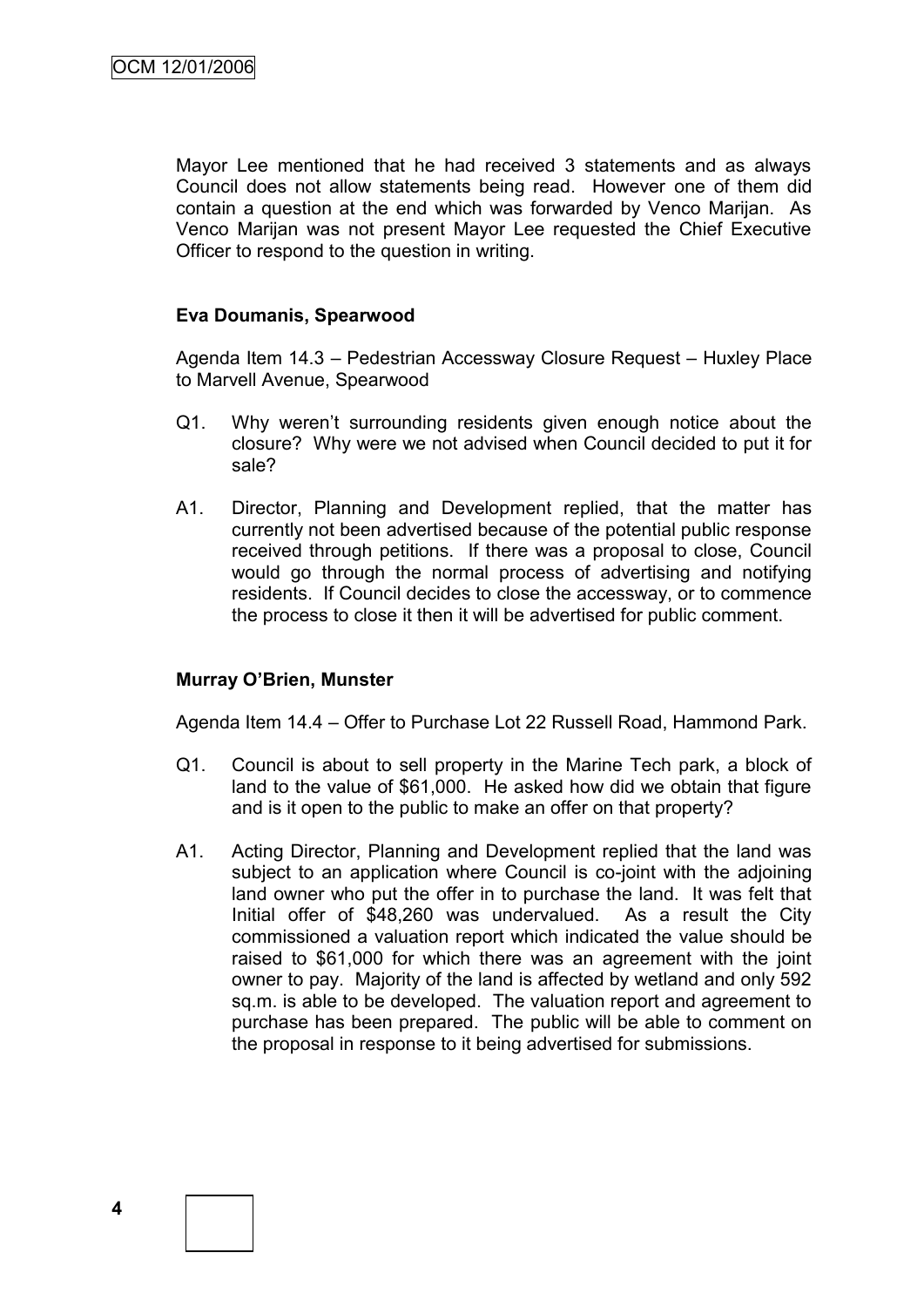### **8. CONFIRMATION OF MINUTES**

### **8.1 (MINUTE NO 3059) (OCM - 12/1/2006) - ORDINARY COUNCIL MEETING - 08/12/2005**

### **RECOMMENDATION**

That the Minutes of the Ordinary Council Meeting held on Thursday, 8 December 2005 be adopted as true and accurate record.

#### **COUNCIL DECISION**

MOVED Clr I Whitfield SECONDED Clr L Goncalves that the recommendation be adopted.

**CARRIED 10/0**

### **9. WRITTEN REQUESTS FOR LEAVE OF ABSENCE**

Nil

### **10. DEPUTATIONS AND PETITIONS**

Nil

# **11. BUSINESS LEFT OVER FROM THE PREVIOUS MEETING (If adjourned)**

Nil

### **12. DECLARATION OF COUNCILLORS WHO HAVE NOT GIVEN DUE CONSIDERATION TO MATTERS IN THE BUSINESS PAPER**

Nil

### **13. COUNCIL MATTERS**

Nil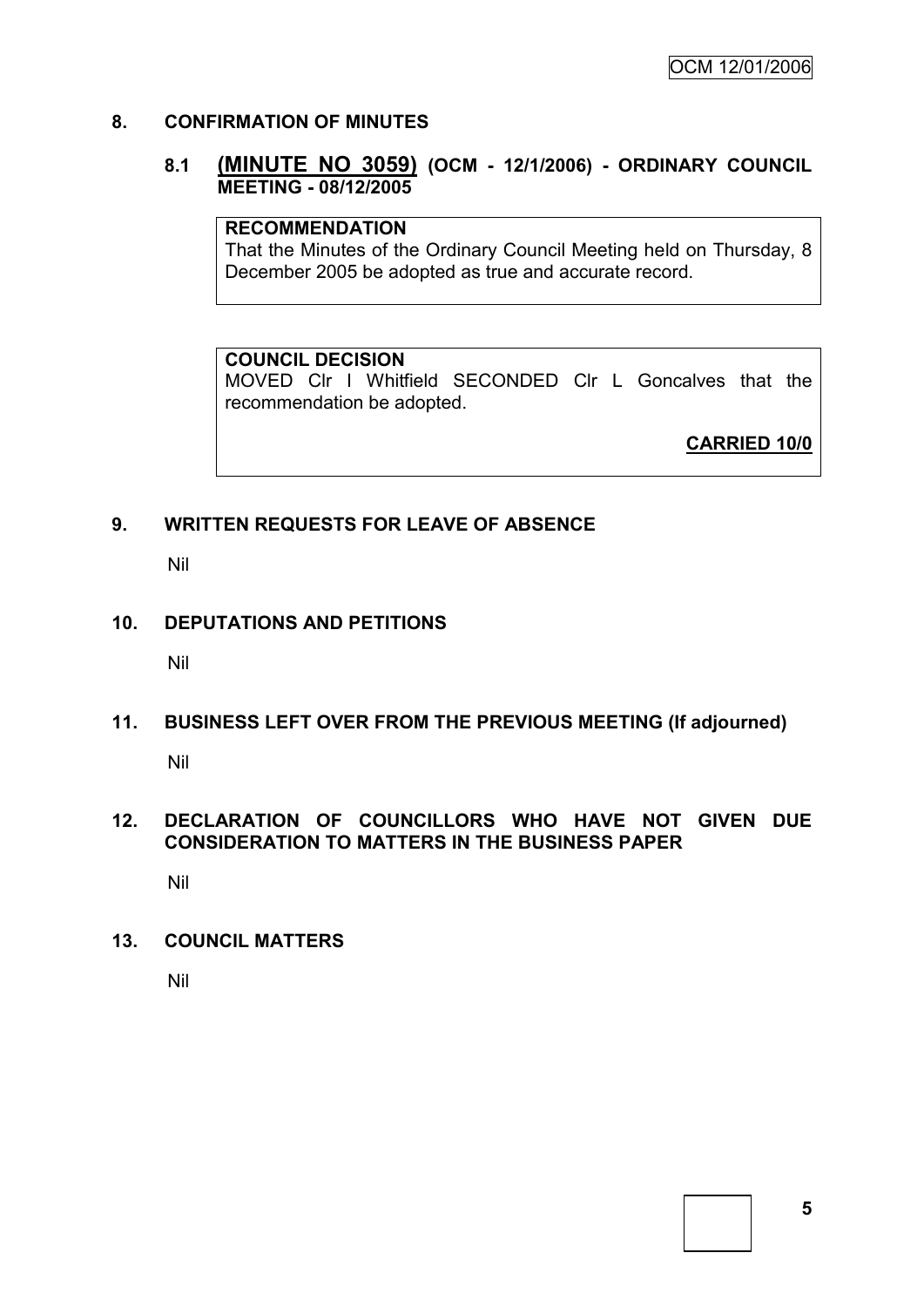### **14. PLANNING AND DEVELOPMENT DIVISION ISSUES**

### **14.1 (MINUTE NO 3060) (OCM - 12/1/2006) - RECONSIDERATION OF APPROVAL CONDITION - OVERSIZED OUTBUILDING - LOT 19; 129 LORIMER ROAD, MUNSTER - OWNER/APPLICANT: L DAMJANOVIC (4411536) (VM) (ATTACH)**

#### **RECOMMENDATION** That Council:

(1) grant its approval to the oversized outbuilding on Lot 19; 129 Lorimer Road, Munster with a reduced side setback of 3 metres in accordance with the approved plan subject to the following conditions:-

#### STANDARD CONDITIONS

- 1. Development may be carried out only in accordance with the terms of the application as approved herein and any approved plan.
- 2. Nothing in the approval or these conditions shall excuse compliance with all relevant written laws in the commencement and carrying out of the development.
- 3. No activities causing noise and/or inconvenience to neighbours being carried out after 7:00pm or before 7:00am, Monday to Saturday, and not at all on Sunday or Public Holidays.
- 4. Retaining wall(s) being constructed in accordance with a suitably qualified Structural Engineer's design and a building licence being obtained prior to construction.
- 5. The shed shall be used for domestic and/or rural purposes only associated with the property, and not for human habitation.
- 6. All stormwater being contained and disposed of on-site to the satisfaction of the Council.

#### SPECIAL CONDITIONS

- 7. The proposed shed walls and roof shall be constructed in Colorbond to complement the surroundings to the satisfaction of the Council.
- 8. Existing sheds being removed where these have been identified as such on the submitted plans.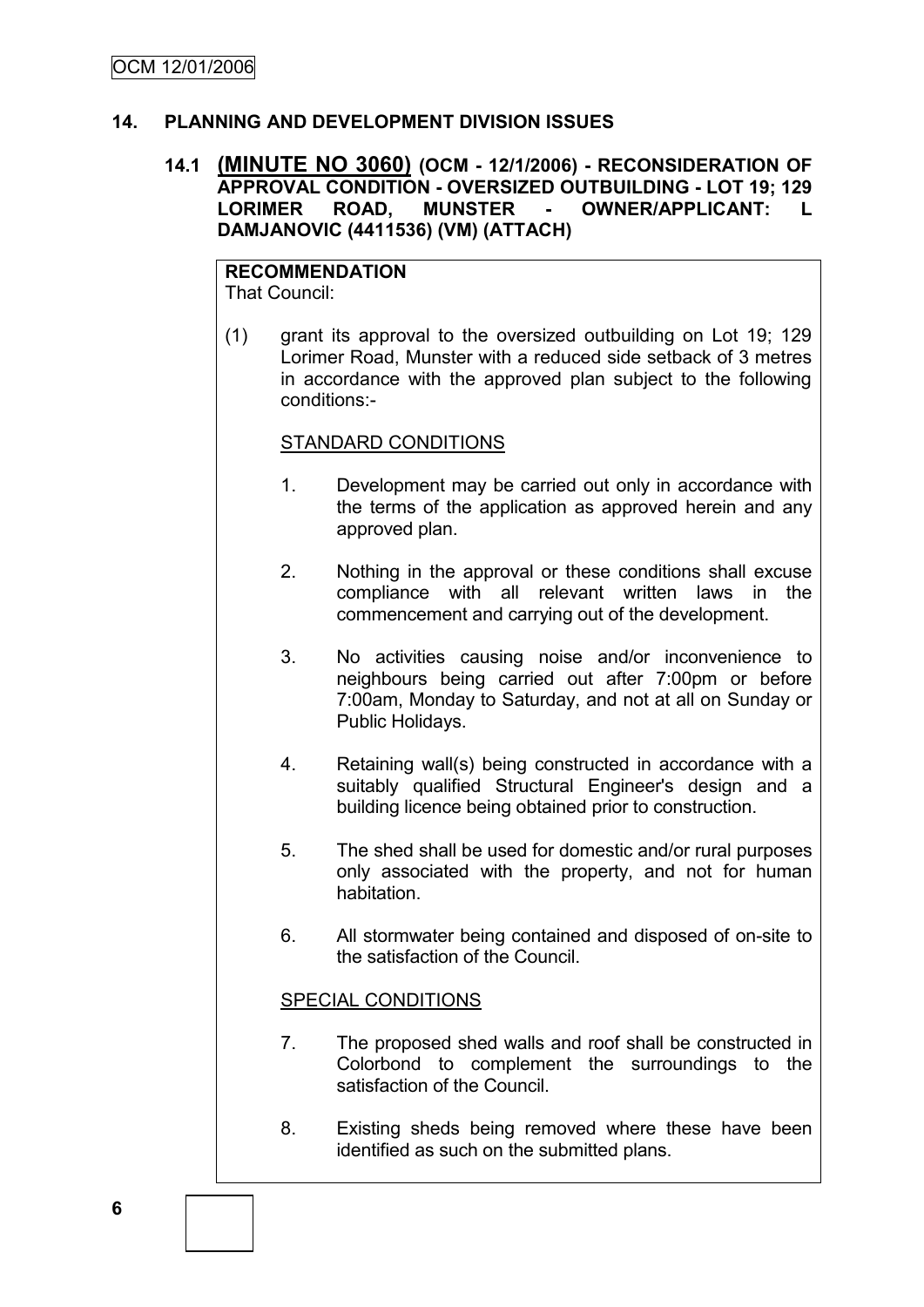### FOOTNOTES

- 1. The development is to comply with the requirements of the Building Code of Australia.
- (2) issue a revised Schedule 9 Notice of Determination on Application for Planning Approval – Approval (inclusive of MRS Form 2 Notice of Approval).

### **COUNCIL DECISION**

MOVED Clr I Whitfield SECONDED Clr S Limbert that the recommendation be adopted.

**CARRIED 10/0**

### **Background**

| ZONING:           | MRS:                                   | Rural |  |
|-------------------|----------------------------------------|-------|--|
|                   | TPS3:                                  | Rural |  |
| <b>LAND USE:</b>  | <b>Single Residential/ Rural</b>       |       |  |
| LOT SIZE:         | 1.9728ha                               |       |  |
| AREA:             | 390 <sup>2</sup>                       |       |  |
| <b>USE CLASS:</b> | Single House / Outbuilding - Permitted |       |  |

The background relevant to this proposal is:-

- Council at its Ordinary Meeting on 10 November 2005 resolved to grant its approval to the oversized Outbuilding on Lot 19; 129 Lorimer Road, Munster.
- The approval was subject to a number of conditions. The applicant is aggrieved and requests reconsideration of Condition 8 which reads as follows: *"The proposed shed being located at least 10 metres from the side boundary in accordance with clause 5.10.2(d) of the City of Cockburn Town Planning Scheme No. 3."*

### **Submission**

The applicant requests that the Council consider the following points when making a decision:-

 *"As can be seen from the aerial photography the existing shed that is directly in front of the proposed shed has a 3m setback. The intention is to reduce visibility of the new shed as much as possible from the residence. A 10m setback would defeat this purpose and would not be in line with the existing development on the site.*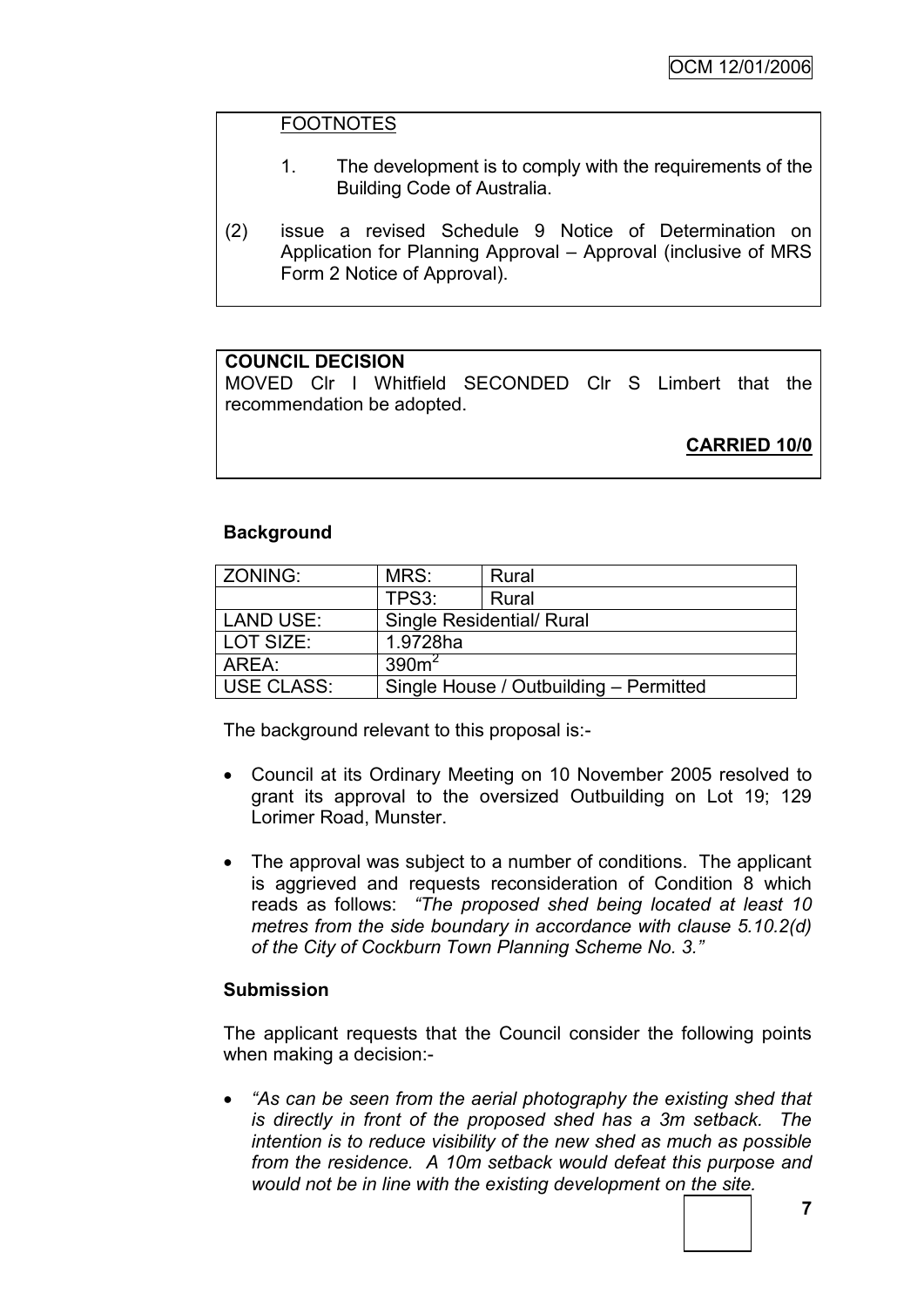- *As recently as last year, the owner of Lot 15; No. 17 Lorimer Road, Wattleup had development approval to construct a similar shed 3m from the boundary at that property. I sold that property before building the storage shed and bought the nearby property at 129 Lorimer Road, Munster, still with a requirement for the storage shed. If a 3m setback was approved for Lot 15 Lorimer Road with no adjacent buildings of a similar setback, then surely approval for the shed at 129 Lorimer Road, with a 3m setback, should be possible.*
- *The 3m setback was proposed because it complies with council"s firebreak requirements.*
- *I have approached my neighbour on the adjoining property who has stated he has no objections to the construction of the shed at 3m from the boundary. The neighbour has sighted the plans and council has accepted his comments.*
- *I was told verbally that my proposal was recommended for approval. Although I received an invitation to attend the council meeting I had no reason to think that the 3m setback would not be supported as the council"s recommendation against the 3m setback was not noted. If I had realised the 3m setback was to be rejected I would have presented my argument at the council meeting."*

A copy of the applicant"s submission can be found in the Agenda Attachments.

### **Report**

The outbuilding is proposed to be located 3 metres from the side boundary in lieu of the 10 metre scheme requirement. Notwithstanding this Scheme requirement, the City has previously supported applications with reduced setbacks provided a 3 metre firebreak around the perimeter of the property is maintained. In this case a 3 metre firebreak is proposed.

It is considered that the reduced setback will have no adverse impact on the adjoining property. The adjoining landowner has sighted the plans and has provided written support of the proposal. It is considered that the shed will be better screened from public view at the 3 metre setback.

Upon further consideration it is recommended that the reduced setback be supported in this instance.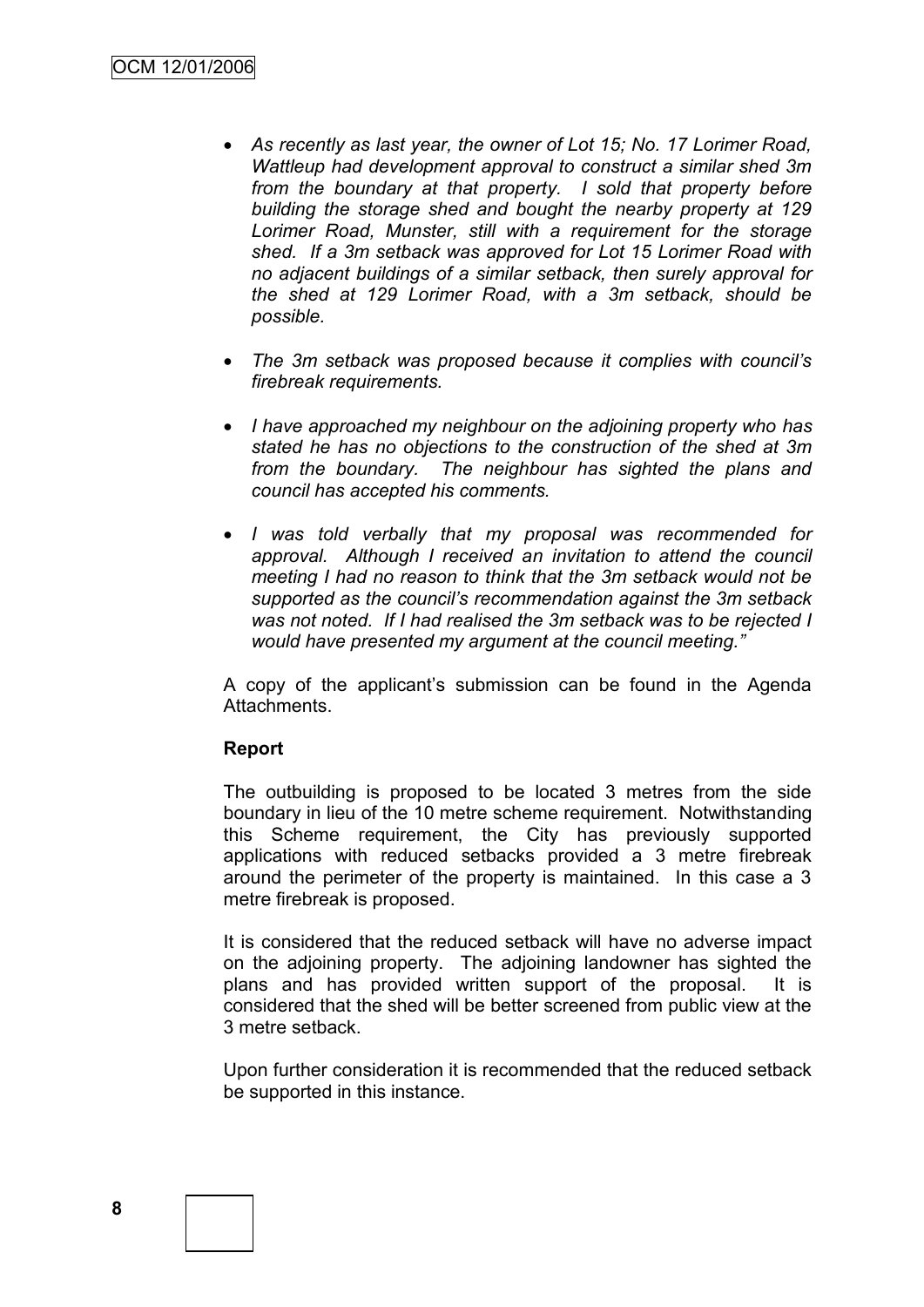# **Strategic Plan/Policy Implications**

The Corporate Strategic Plan Key Result Areas which apply to this item are:-

- 2. Planning Your City
	- *"To ensure that the planning of the City is based on an approach which has the potential to achieve high levels of convenience for its citizens."*
	- *"To ensure that the development will enhance the levels of amenity currently enjoyed by the community."*
	- *"To foster a sense of community within the district generally and neighbourhoods in particular."*
- 3. Conserving and Improving Your Environment
	- *"To conserve the quality, extent and uniqueness of the natural environment that exists within the district."*
- 4. Facilitating the needs of Your Community
	- *"To identify current community needs, aspirations, expectations and priorities of the services provided by the Council."*

The Planning Policies which apply to this item are:-

- APD10 Discretion to Modify Development Standards
- APD11 Aged or Dependant Persons Dwellings and Ancillary Accommodation on Rural and Resource Zone Lots
- APD17 Standard Development Conditions and Footnotes
- APD18 Outbuildings
- APD33 Town Planning Scheme No. 3 Provisions

# **Budget/Financial Implications**

N/A

# **Legal Implications**

Town Planning Scheme No. 3

# **Community Consultation**

Adjoining owner provided no objection.

# **Attachment(s)**

### **1. Aerial Photograph**

- 2. Site Plan
- 3. Floor Plan
- 4. Elevation Plan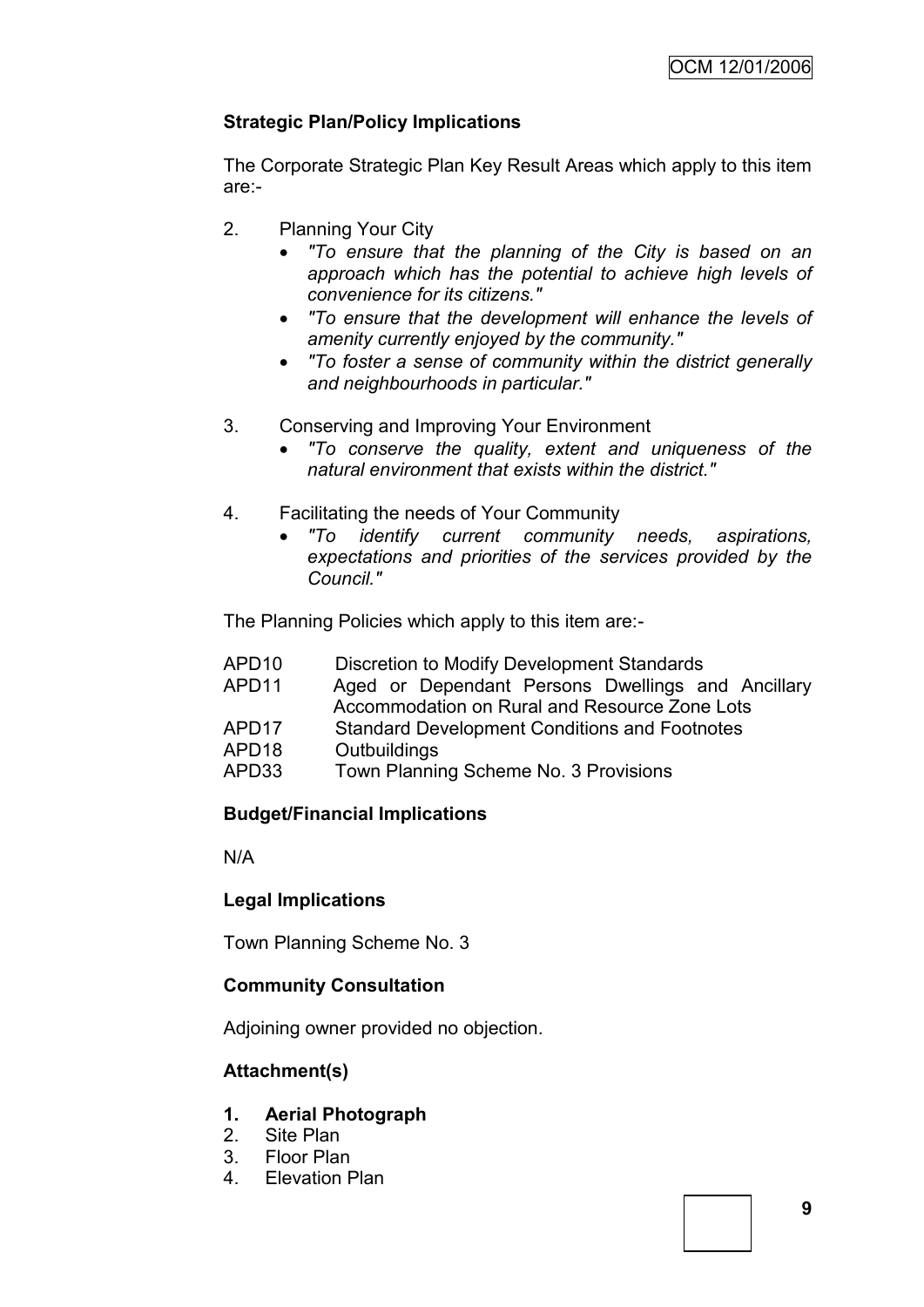5. Applicant"s Submission

### **Advice to Proponent(s)/Submissioners**

The Proponent(s) have been advised that this matter is to be considered at the 12 January 2006 Council Meeting.

### **Implications of Section 3.18(3) Local Government Act, 1995**

Nil.

### **14.2 (MINUTE NO 3061) (OCM - 12/1/2006) - CLOSURE OF PORTION OF BEENYUP ROAD, ATWELL (450018) (KJS) (ATTACH)**

# **RECOMMENDATION**

That Council:

- (1) request that the Minister for Planning and Infrastructure close portion of Beenyup Road, Atwell pursuant to Section 58 of the Land Administration Act 1997; and
- (2) advise the owners of the adjoining land, Department of Education and Training of Council"s decision.

### **COUNCIL DECISION**

MOVED Clr I Whitfield SECONDED Clr S Limbert that the recommendation be adopted.

**CARRIED 10/0**

# **Background**

Beenyup Road between Brenchley Drive and Bartram Road has been closed to vehicles and alternative access afforded by Brenchley Drive and Bartram Road.

### **Submission**

Whelans Consulting Surveyors, acting for the Department of Education and Training, have written to the City requesting the closure of this portion of Beenyup Road to facilitate the construction of a new school.

### **Report**

Structure plans prepared for Atwell designated the high school location on land on both sides and over this section of Beenyup Road.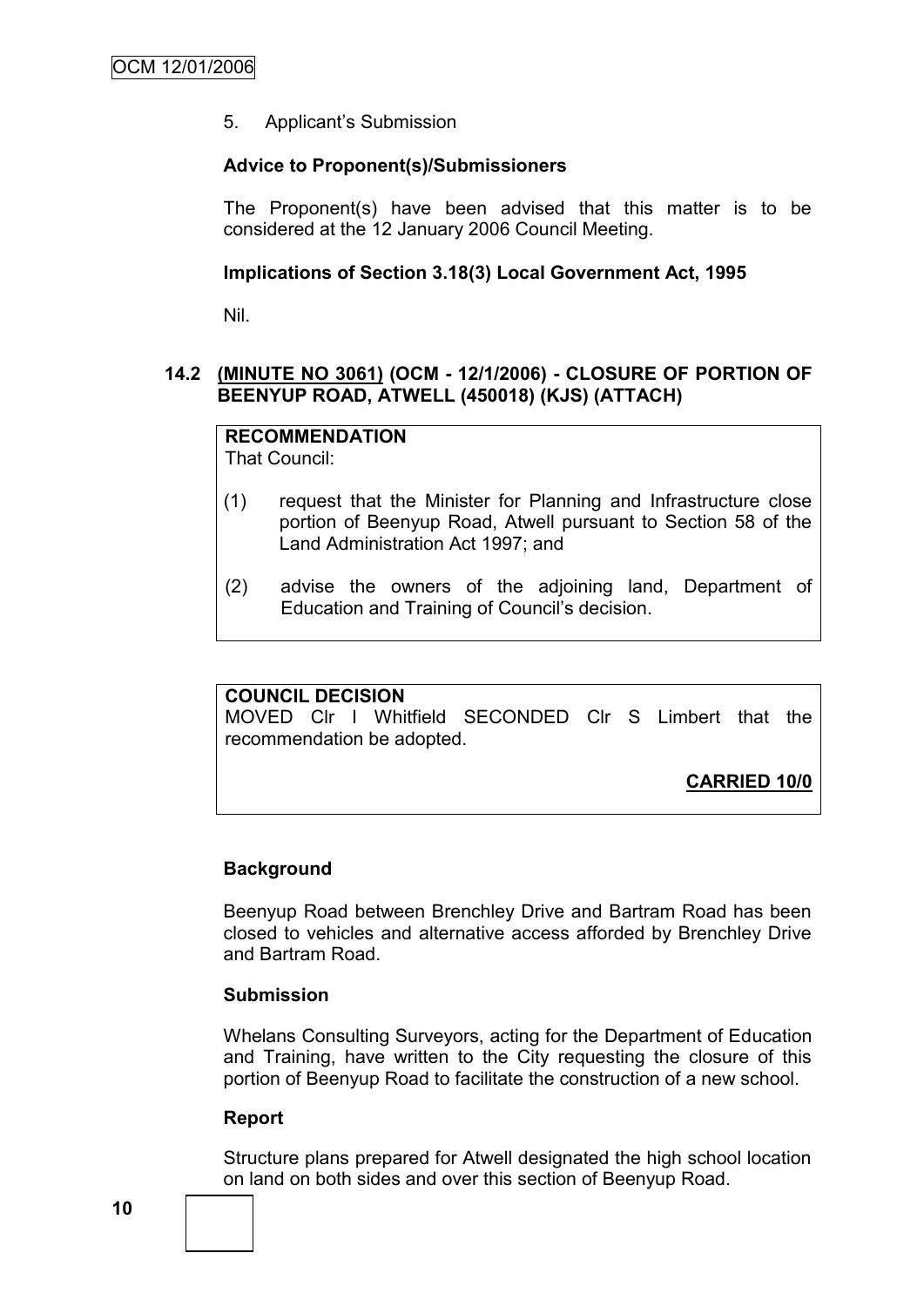The Structure Plan indicated that Beenyup Road would close once alternative roads were constructed as part of associated residential development. The alternative roads have now been constructed. The Department of Education and Training and Landcorp have ownership of the land either side of the road. The Department of Education and Training will consolidate the land prior to the construction of the new school.

The proposal was advertised in the Herald newspaper and at the conclusion of the statutory period there were no objections.

### **Strategic Plan/Policy Implications**

- 1. Managing Your City
	- *"To deliver services and to manage resources in a way that is cost effective without compromising quality"*
	- *"To conduct Council business in open public forums and to manage Council affairs by employing publicly accountable practises".*
	- *To provide effective monitoring and regulatory services that administer relevant legislation and local laws in a fair and impartial way."*

### **Budget/Financial Implications**

N/A

### **Legal Implications**

Section 58 of the Land Administration Act 1997 refers.

### **Community Consultation**

The proposal was advertised in the Herald Newspaper.

### **Attachments**

(1) Site Map.

### **Advice to Proponent(s)/Submissioners**

The Proponent(s) has been advised that this matter is to be considered at the 12 January 2006 Council Meeting.

### **Implications of Section 3.18(3) Local Government Act, 1995**

Nil.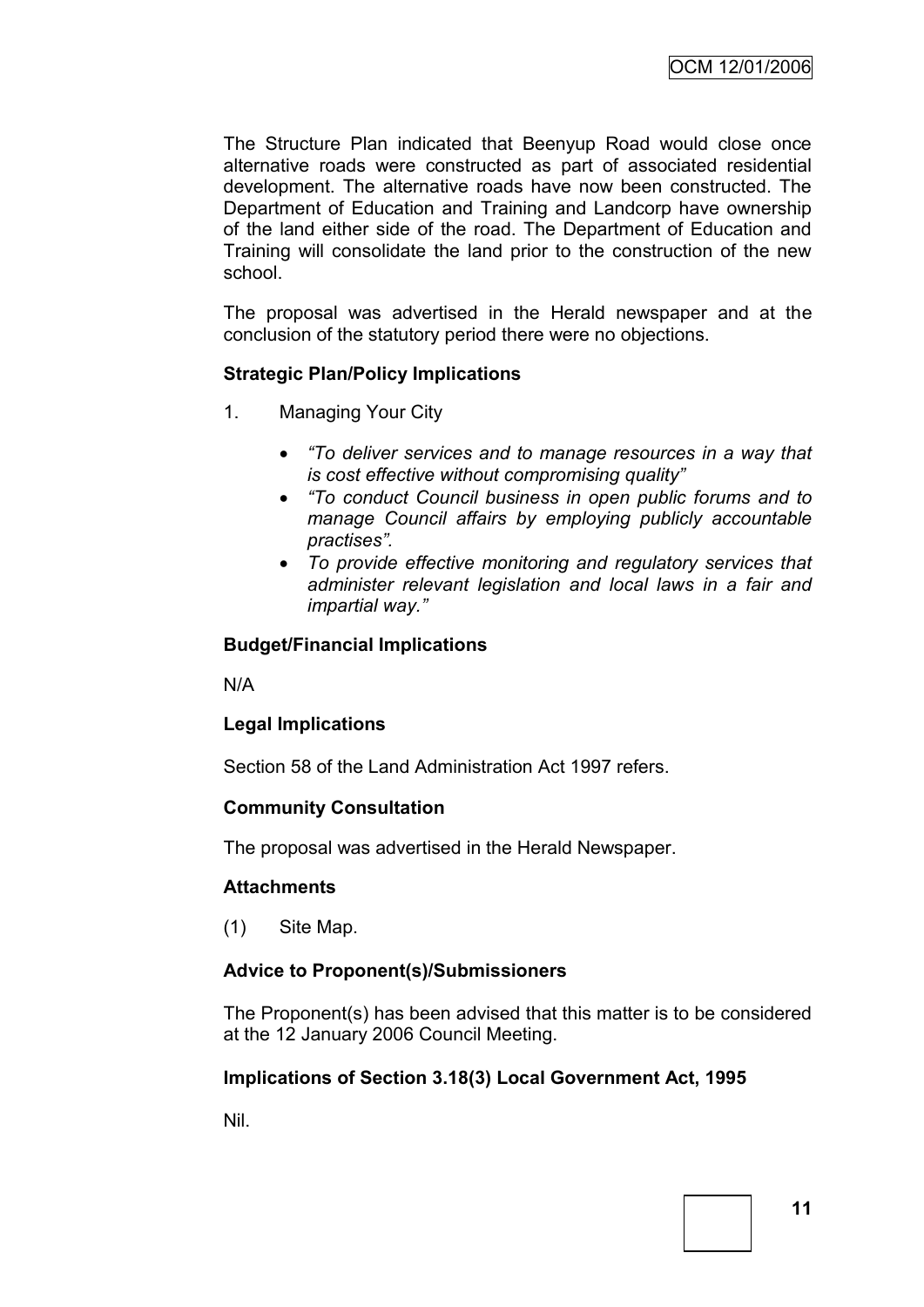# **14.3 (MINUTE NO 3062) (OCM - 12/1/2006) - PEDESTRIAN ACCESSWAY CLOSURE REQUEST - HUXLEY PLACE TO MARVELL AVENUE, SPEARWOOD (450515) (KJS) (ATTACH)**

**RECOMMENDATION** That Council:

- (1) not support the closure of the pedestrian accessway (PAW) between Huxley Place and Marvell Avenue, Spearwood, given the strong local support reflected in two petitions against the closure and the pedestrian connectivity afforded by the PAW to the local school and other services; and
- (2) advise the petitioners and the four(4) adjoining owners of Council"s decision.

# **COUNCIL DECISION**

MOVED Clr L Goncalves SECONDED Clr A Tilbury that Council:

- (1) not support the closure of the pedestrian accessway (PAW) between Huxley Place and Marvell Avenue, Spearwood, given the strong local support reflected in two petitions against the closure and the pedestrian connectivity afforded by the PAW to the local school and other services;
- (2) advise the petitioners and the four(4) adjoining owners of Council"s decision;
- (3) require a report to be prepared to the February meeting of Council on the costs associated with installing additional lighting and lockable gates at the two entry points of the Pedestrian Accessway and the cost of Council"s Security Patrol Service opening and closing these gates, which is also to include the timing that the gates would be locked;
- (4) through the Neighbourhood Watch Service write to the residents affected in the vicinity of the pedestrian accessway to encourage them to become members of the City"s Neighbourhood Watch Program, if they are not already members;
- (5) immediately erect neighbourhood watch signs at each entrance of the pedestrian accessway;
- (6) advise Judy Troy, the Neighbourhood Watch Co-ordinator of the problems of the subject pedestrian accessway; and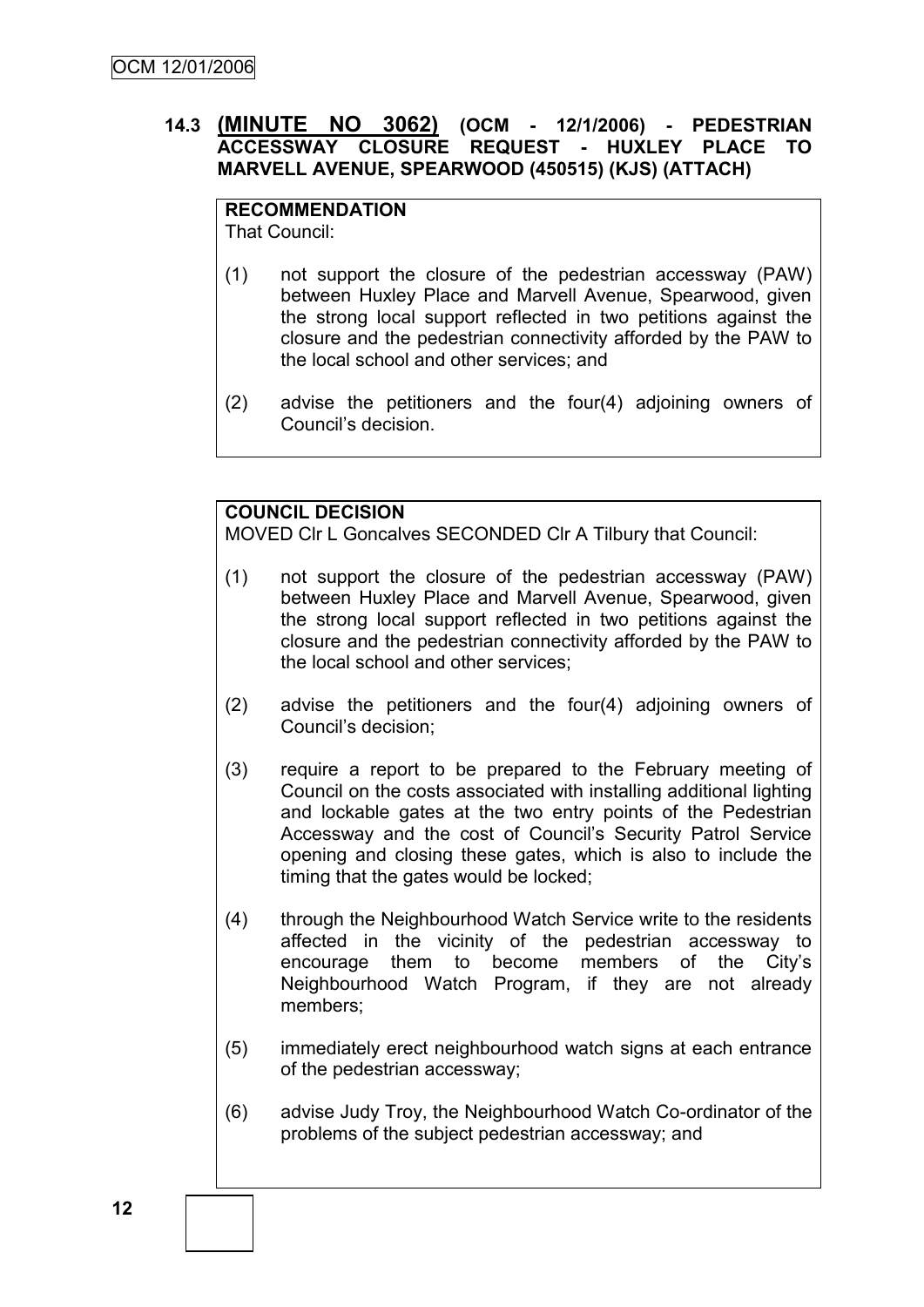(7) advise the Cockburn Security Patrol Service to treat this area as a "hot spot".

# **CARRIED 9/1**

#### **Reason for Decision**

It is important to try and reduce the amount of anti-social behaviour in the laneway as adjoining residents are being affected.

#### **Background**

The public accessway (PAW) Huxley Place to Marvell Avenue was created as part of the residential subdivision in the 1970"s. The subdivision layout and the provision of the PAW was approved by the Western Australian Planning Commission.

#### **Submission**

An adjoining land owner to the PAW has written to the City seeking closure of the PAW.

#### **Report**

The Western Australian Planning Commission (WAPC) approved the original subdivision layout that included the provision of the PAW. PAW"s were designed to encourage pedestrian access to various community facilities. In this instance they include a primary school, recreation area and public transport.

WAPC has set out a list of considerations that need to be addressed in any submission requesting PAW closures. The City"s Policy APD21 drew on WAPC"s list of considerations when it was formulated.

The proponent of the closure cites the following reasons for closure as:

- Vehicle damage by users of the PAW;
- Break ins which have been facilitated by access from the PAW;
- Graffiti on the PAW.

The owners of two of the adjoining properties have agreed to purchase the land if the closure proceeds. Two of the adjoining owners have not supported the PAW closure.

The closure will increase walking distances to the primary school, bus stop and public open space. For residents living in Huxley Place closure would mean that access to the primary school and bus stops would be increased beyond a 400 metre threshold for 20 properties.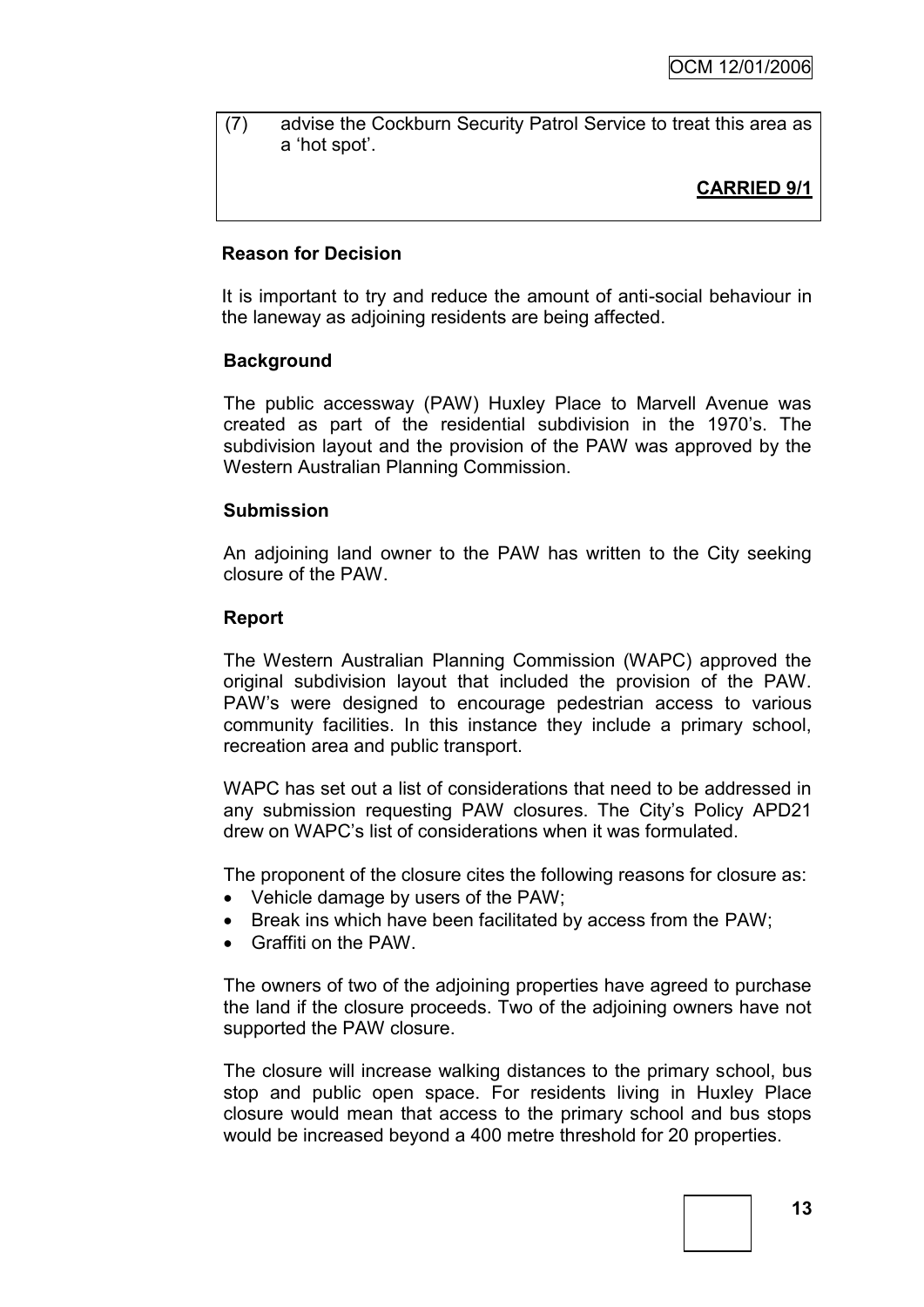Access to recreation areas would not be affected by the closure as there are two other recreation areas in close proximity. There are no aged person complexes in the subject area although it is unknown how many aged or disabled residents may be affected.

The shopping centre in Rockingham Road is beyond the 400 metre walkable catchment. The closure would increase an approximate 600 metres walk by 200 metres for 10 households. The likelihood of people walking to shops is low and this is unlikely to change with the closure of the PAW. The subject area is beyond the 800 metre walkable catchment from a town centre, rail station, arterial bus route, high/technical school and district open space.

The PAW is part of a localised pedestrian/cycle network or continuous access route to the local school and local parks. The alternative route to the school and bus stops is via Bishop Park, Buchan Close and the adjoining pedestrian access way and Stevenson Way.

Only one owner has reported crime and anti social behaviour in and from the PAW. Two petitions were received with a total of 76 households wanting to retain the PAW as a result of rumours of a closure rather than advertising. An analysis of the petitioners home address shows that there are no duplications of households and that all of the petitioners are from households that would be affected.

Alternative treatments that the Western Australian Planning Commission require the Council to consider include:

- 1. Temporary closure
- 2. Improved lighting
- 3. Longer term redevelopment of land adjoining PAW
- 4. More effective barriers (fencing)
- 5. Gates.

None of the above treatments are considered appropriate in this instance. Break-ins have been reported during the day time. The other options are considered too expensive or inappropriate.

#### Summary

Issues that favour the closure include:

- Reports of ongoing break-ins, property damage and anti-social behaviour in the PAW during day time hours.
- The alternative access to the primary school and bus stop is available via local streets.
- The PAW has a bend in the middle which means anyone considering walking from one end to the other cannot see around the bend and any danger that may be present.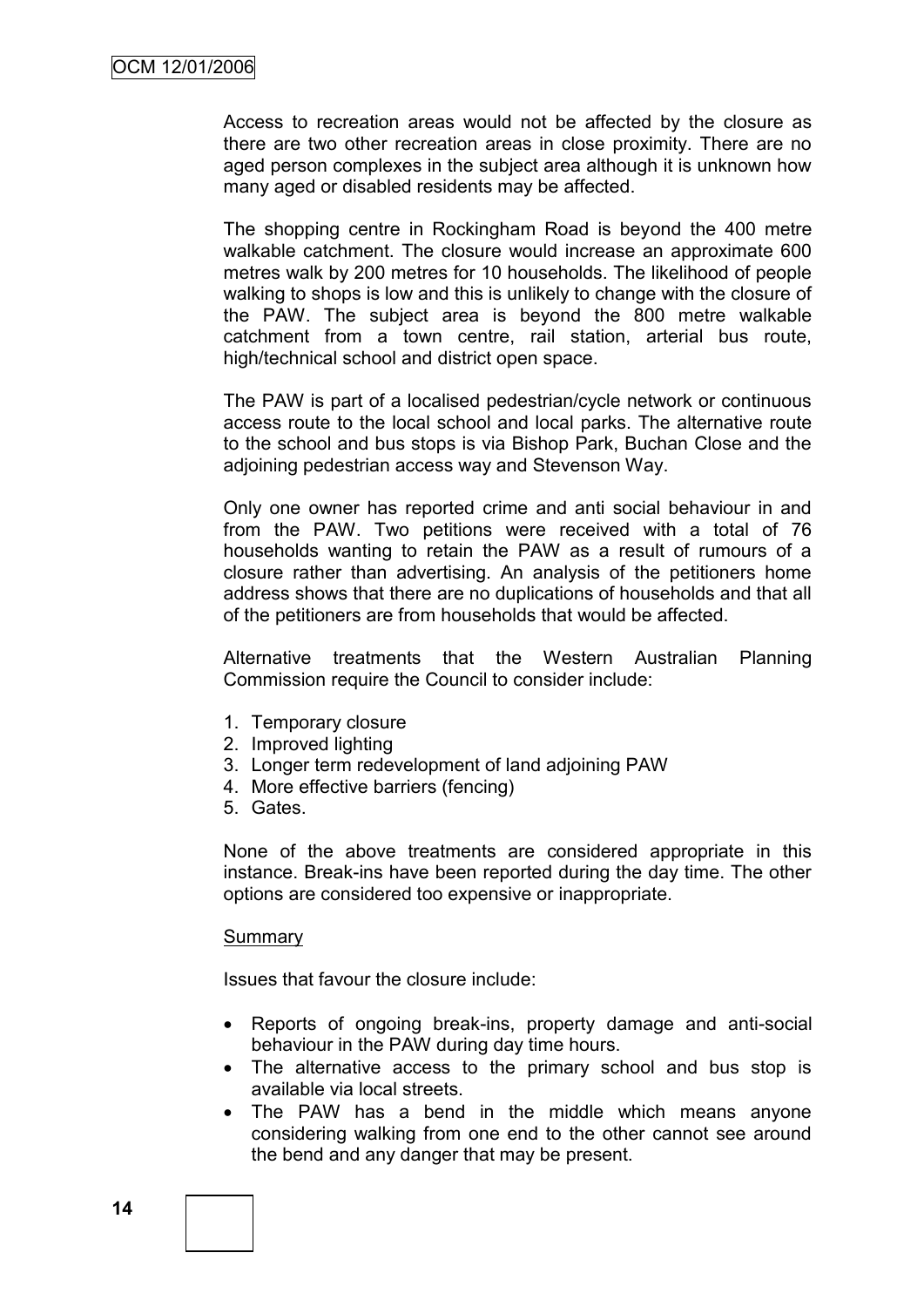Issues against the closure include:

- The overwhelming desire from residents surrounding the PAW for the PAW to be kept open as demonstrated by the two petitions.
- It increases the walking distance to around 570 metres. An arbitrary distance of 400 metres has been put forward as the distance people will walk beyond which they will look at alternative transport. 400 metres equates to 5 minutes. 570 metres would take 7 minutes.

Only two of the four adjoining owners have sought closure whilst the other two have signed petitions against the closure.

Upon consideration of all the issues raised by this matter it is recommended that the PAW remain open.

No other consultation has occurred to advertise this proposal with the public utility authorities, given the strong support in the petition against the closure of the PAW.

### **Strategic Plan/Policy Implications**

The Corporate Strategic Plan Key Result Areas which apply to this item are:-

- 2. Planning Your City
	- *"To ensure that the development will enhance the levels of amenity currently enjoyed by the community."*
- APD21 Public Accessway Closures.

### **Budget/Financial Implications**

Administrative costs are incurred by Council in the processing of the PAW closure request.

### **Legal Implications**

N/A

### **Community Consultation**

Feedback received from affected landowners by way of a request for closure and two petitions against the closure of the PAW.

### **Attachment(s)**

- (1) Location Plan.
- (2) Copies of petitions.
- (3) Alternate Route Plan.
- (4) Plans identifying objectors/supporters of the proposal.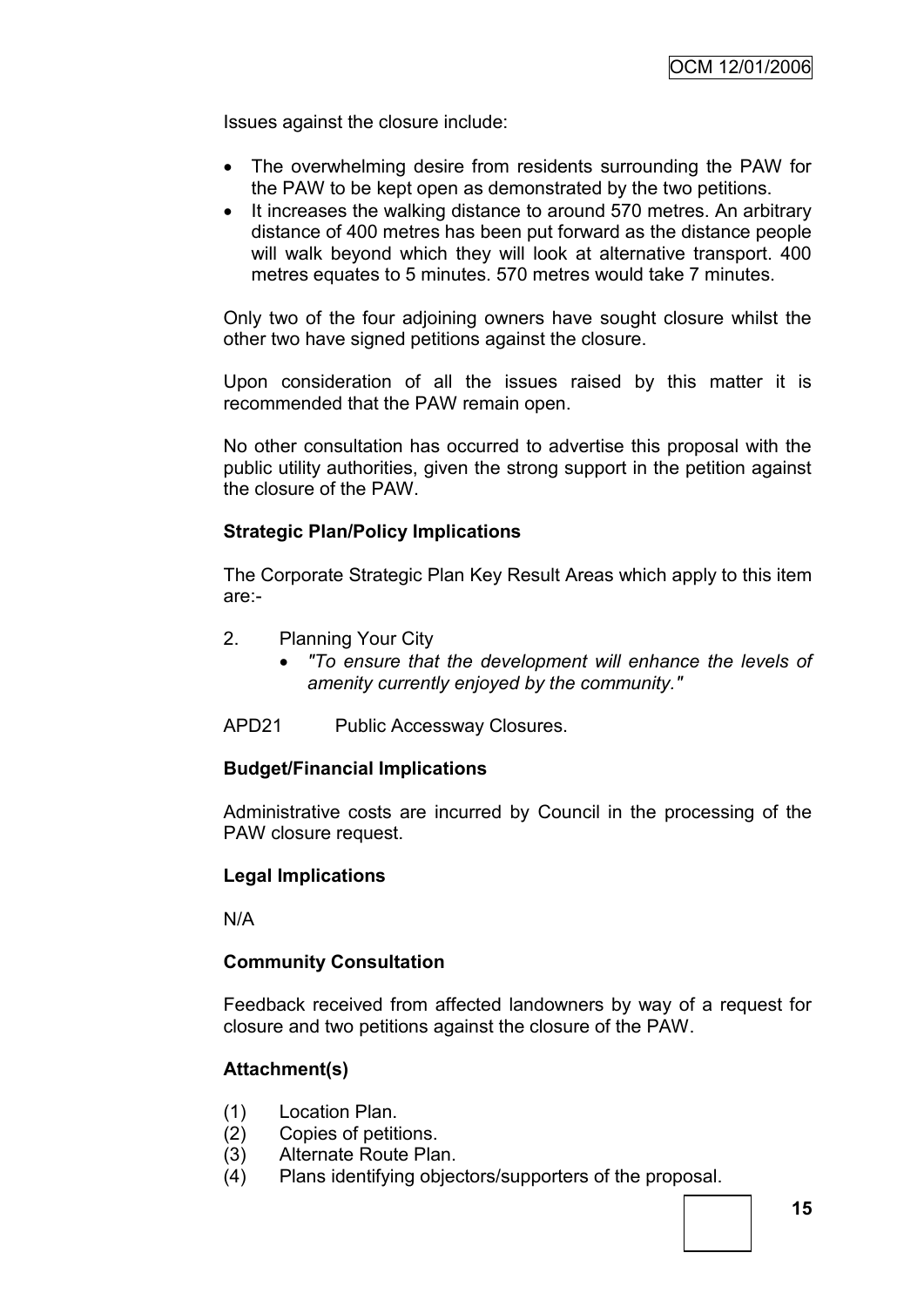### **Advice to Proponent(s)/Submissioners**

The Proponent(s) and those who lodged a submission on the proposal have been advised that this matter is to be considered at the 12 January 2006 Council Meeting.

#### **Implications of Section 3.18(3) Local Government Act, 1995**

Nil.

### **14.4 (MINUTE NO 3063) (OCM - 12/1/2006) - OFFER TO PURCHASE LOT 22 RUSSELL ROAD, HAMMOND PARK - HIGHRIDE PTY LTD (5517570) (KJS) (ATTACH)**

# **RECOMMENDATION**

That Council:

- (1) accept the offer to purchase Lot 22 Russell Road, Hammond Park at a purchase price of \$61,000 from Highride Pty Ltd, subject to there being no objection as a result of state wide advertising pursuant to Section 3.58 of the Local Government Act 1995;
- (2) transfer the proceeds of the sale to the Land Development Reserve Fund; and
- (3) advise Highride Pty Ltd that any development of the land must protect the conservation significance associated with the wetland to Council's satisfaction.

# **COUNCIL DECISION**

MOVED Clr T Romano SECONDED Clr I Whitfield that the recommendation be adopted.

# **CARRIED 10/0**

### **Background**

Lot 22 Russell Road was purchased in 1996 in conjunction with land purchases for Russell Road deviation and intersection with Kwinana Freeway.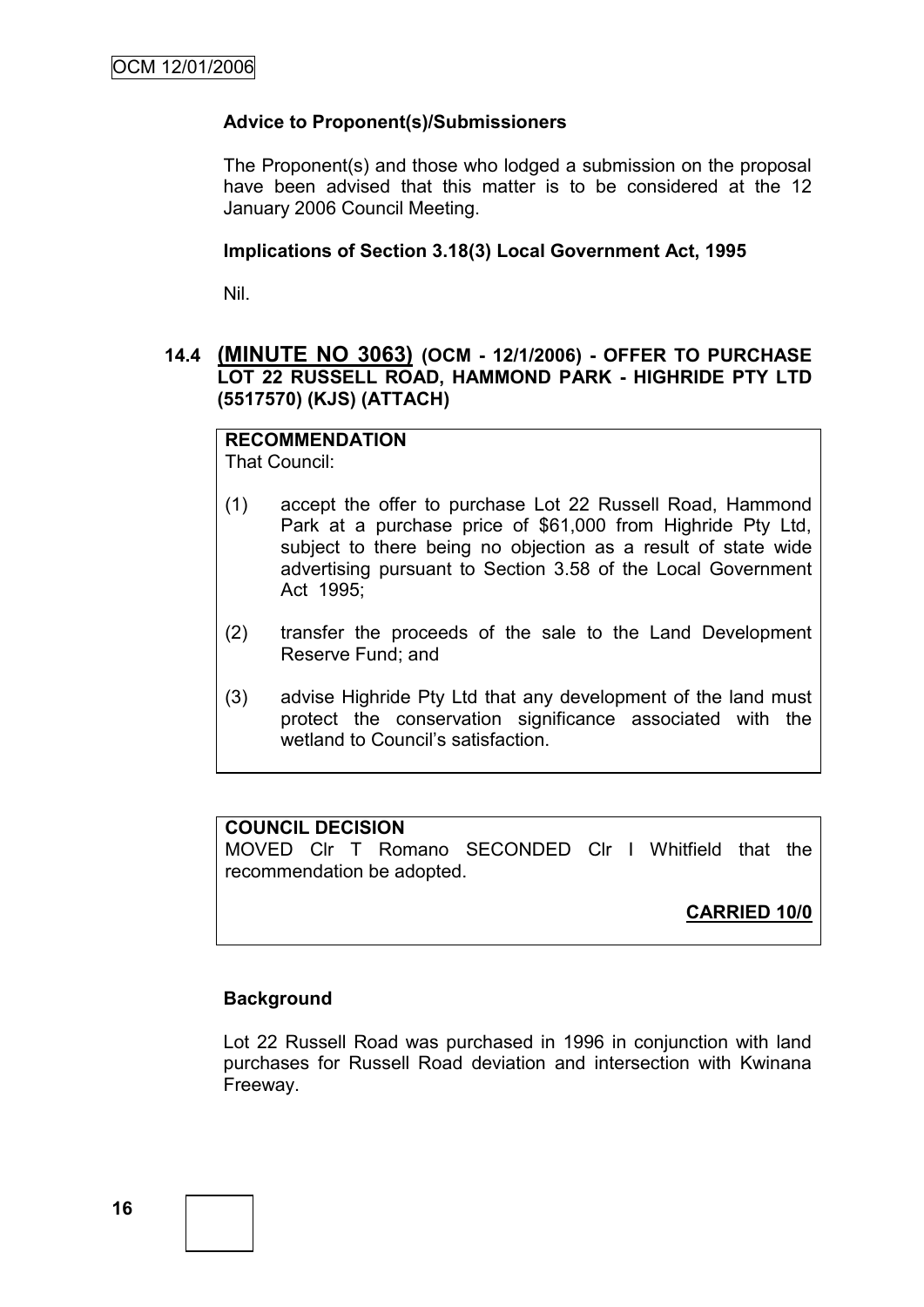### **Submission**

Highride Pty Ltd have forwarded a written offer of \$61,000 to purchase Lot 22 Russell Road, Hammond Park.

### **Report**

Highride Pty Ltd own Lot 75 which adjoins Lot 22 southern boundary. Highride and the City of Cockburn have jointly applied for and received Western Australian Planning Commission"s approval to subdivide Lot 75 and Lot 22 into 4 lots.

The design leaves a substantial area of public open space designed to protect a multiple use EPA wetland.

Highride initially offered to purchase Lot 22 for \$48,260. A recent valuation report prepared by Licensed Valuer, Jeff Spencer assessed the value at \$61,000. Highride have now increased their offer to \$61,000.

Although Lot 22 has an area of 3,167 square metres, only 592 square metres is suitable for development. This 592 square metres can only be developed in conjunction with the adjoining Lot 75. There is no possibility for access onto Russell Road.

Section 3.58 of the Local Government Act requires state wide publication of any disposition of Council property sold by private treaty. The proposal will be advertised in the West Australian upon Council"s acceptance of this offer to purchase Lot 22 Russell Road. Accordingly, the recommendation is subject to no objections being received, in which case the matter will be referred back to Council for final determination.

### **Strategic Plan/Policy Implications**

The Corporate Strategic Plan Key Result Areas which apply to this item are:-

- 2. Planning Your City
	- *"To ensure that the development will enhance the levels of amenity currently enjoyed by the community."*

### **Budget/Financial Implications**

It is proposed the proceeds of the sale of the land be transferred to the Land Development Reserve Fund.

### **Legal Implications**

Section 3.58 of the Local Government Act, 1995 refers.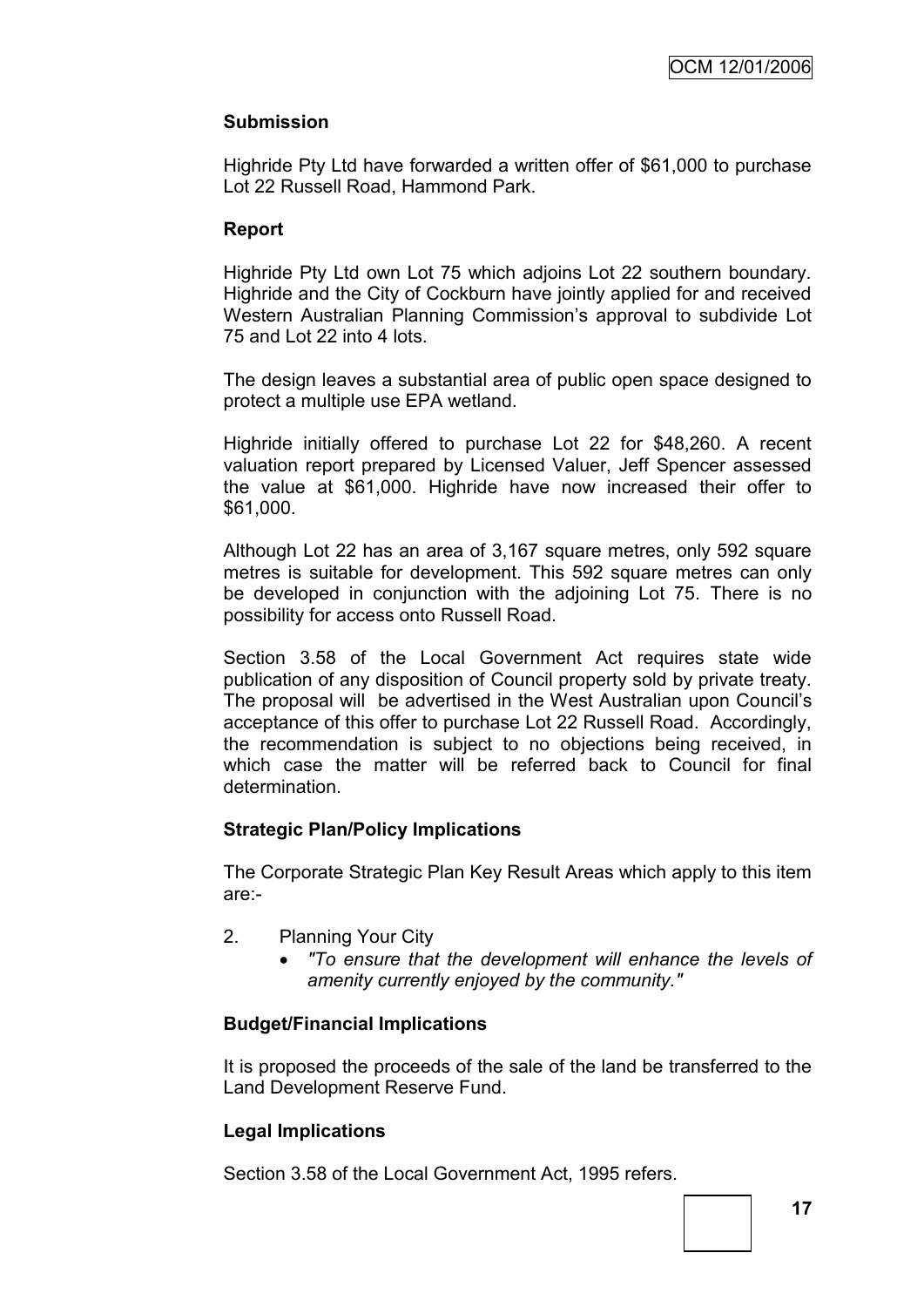### **Community Consultation**

The proposal will be advertised for public comment in the West Australian newspaper as required by Section 3.58 of the Local Government Act, upon Council"s acceptance for the purchase of Lot 22 Russell Road.

### **Attachments**

(1) Location Plan.

### **Advice to Proponent(s)/Stakeholders**

The Proponent(s) of the proposal has been advised that this matter is to be considered at the January Council Meeting.

### **Implications of Section 3.18(3) Local Government Act, 1995**

Nil.

### **14.5 (MINUTE NO 3064) (OCM - 12/1/2006) - UNAUTHORISED FREE STANDING GAMES ROOM - LOT 40, 12 BUCAT STREET, HAMILTON HILL - OWNER: K E PATERSON - APPLICANT: R COLLIS (2201865) (JW) (ATTACH)**

#### **RECOMMENDATION** That Council:

- (1) confirms that the freestanding games room at 12 Bucat Street, Hamilton Hill was not approved by the City of Cockburn and is therefore an illegal structure;
- (2) require Mr Collis to advise the City within 14 days if he will be submitting the required structural details to facilitate continuation of the current pending unauthorised building assessment process; and
- (3) address the matter with the current property owner, should Mr Collis choose not to proceed to finalise the current unauthorised building assessment process as commenced.

# **COUNCIL DECISION**

MOVED Clr S Limbert SECONDED Clr K Allen that Council:

(1) note the Officer"s report;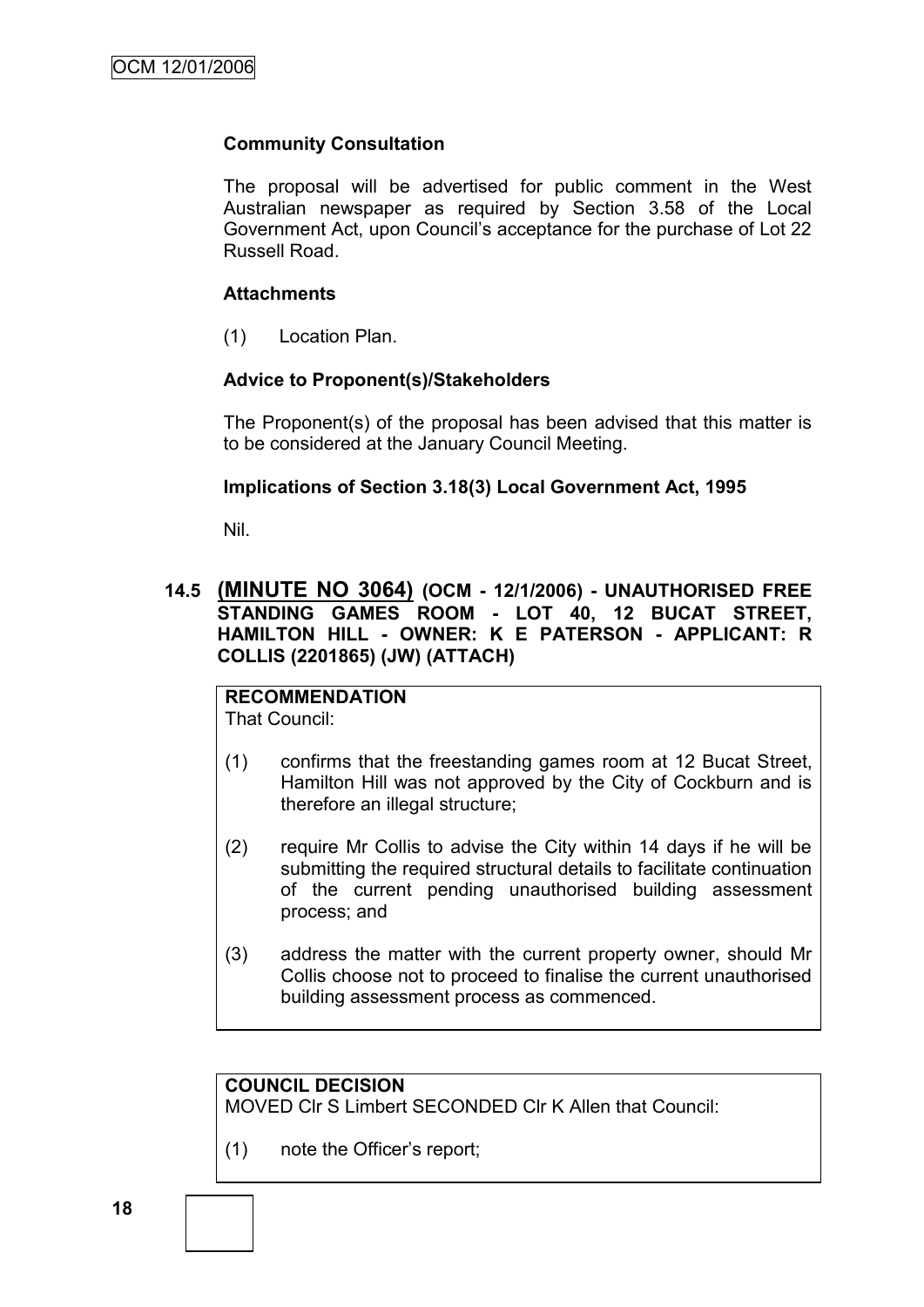- (2) accept the unauthorised free standing games room building based on the engineer"s report dated 14 June 2005 acknowledging that the engineer"s certificate considers that the games room has been constructed in a structurally acceptable manner; and
- (3) take no further action regarding the unauthorised free standing games room and notify the owner and Mr Ron Collis accordingly.

# **Note**:

In response to a question from Clr Tilbury regarding the legal implications to Council of such a motion, the Acting Director, Planning and Development indicated that it would be subject to legal advice.

# **CARRIED 9/1**

CLR TILBURY REQUESTED THAT VOTES FOR AND AGAINST THE MOTION BE RECORDED:

**FOR:** MAYOR LEE, DEPUTY MAYOR GRAHAM AND CLRS, WHITFIELD, ALLEN, GONCALVES, ROMANO, BAKER, LIMBERT AND OLVER

**AGAINST:** CLR TILBURY

### **Reason for Decision**

On 9 January 2006, on invitation by the applicant and the property owner, Clr Allen and Clr Limbert visited the abovementioned site to inspect the existing games room at the rear of the residence. During the inspection Mr Collis explained that he has made a number of changes to his property over the years and the records show that on each occasion, wherever necessary, he has applied for and obtained a building license. In February 2005 Mr Collis requested copies of all Building Licences and documents for his then property at 12 Bucat St, Hamilton Hill. A search of Council records revealed only Licences for a carport in 1965 and a shed in 1969. The Building Licence for the existing residence and games room was not evident. Council Officers later found the plans for Mr Collis's residence, these plans had been misfiled. A Building Licence for the freestanding games room was never found. On 1 March 2005 Mr Collis supplied to Council a Statutory Declaration, declaring that a permit was issued to him by Cockburn Council to erect a games room at the above mentioned property and that the building was approved. Mr Collis made this solemn declaration by virtue of section 106 of the Evidence Act, 1906. This declaration was witnessed before a Commissioner for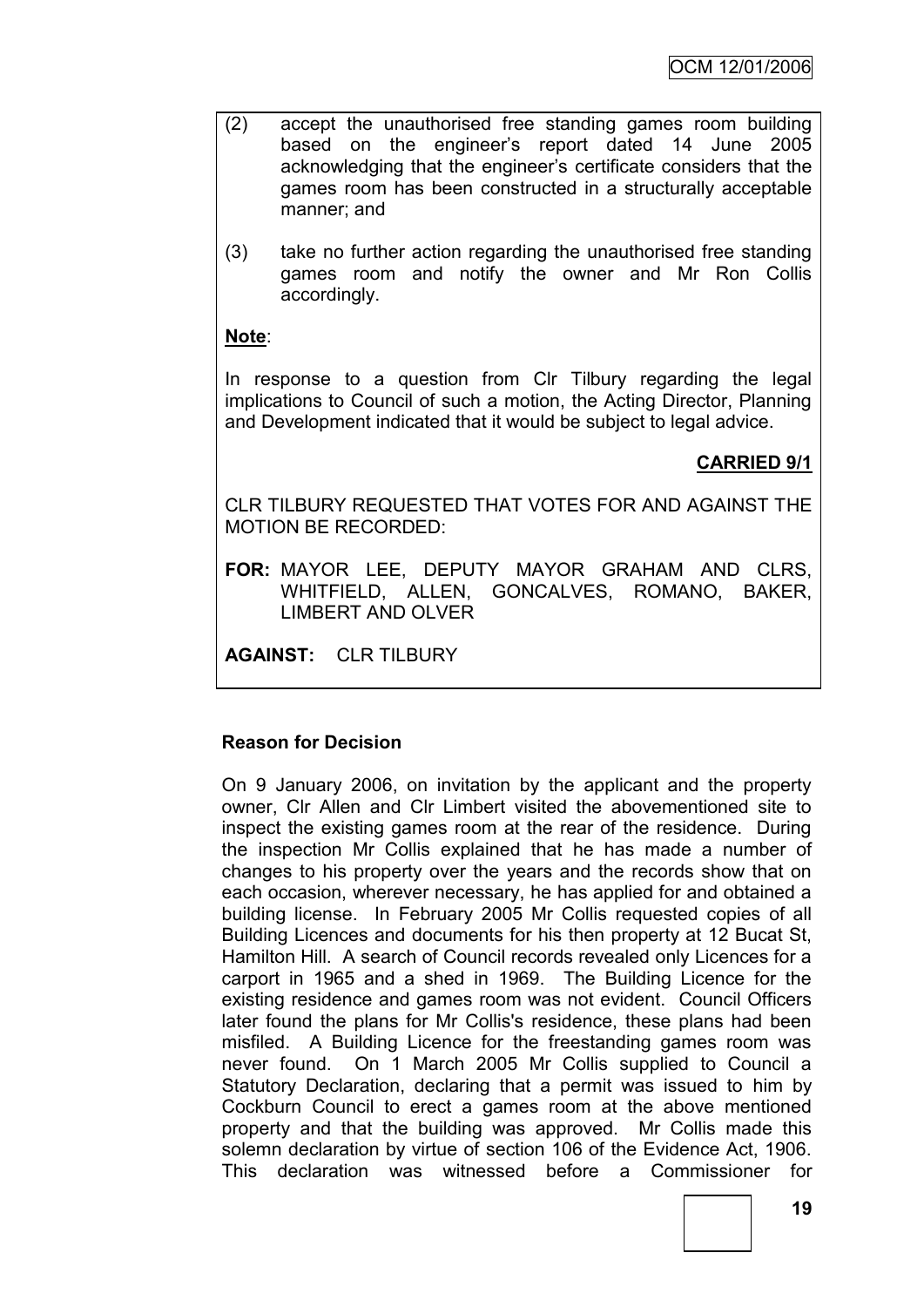Declarations. The Engineer's certificate dated 14 June 2005 considers that the roof of the games room was performing in a satisfactory manner and in the final paragraph it clearly states that in the Engineer's opinion the games room has been constructed in a structurally acceptable manner.

Mr Collis advised the brick and flat metal games room has been standing soundly for approximately 28 years.

#### **Background**

In February 2005 – Mr Ronald Collis the then owner of 12 Bucat Street, requested copies of all Building Licences and documents that pertain to the property. Mr Collis was offering the property for sale.

A search of Council records in the first instance revealed Building Licences for a carport in 1965 and a shed in 1969. This caused Mr Collis concern, as a Building Licence was not evident for the existing residence and a freestanding brick and flat metal roof games room.

Mr Collis was of the understanding that the City has previously experienced a fire and that fire may have destroyed some records including those relating to his property. A letter of enquiry was received from the Hon. Alan J. Carpenter – Member for Willagee on Mr Collis" behalf

As this was causing Mr Collis great concern, an extraordinary manual search of the City's microfiche records was undertaken. After many hours of searching a Building Licence for the residence was located, after discovering it had been misfiled.

A Building Licence for the freestanding games room was not evident in any of the City's records.

The Building Licence plans for the residence were delivered to Mr Collis at his home. At the same time the issue of the freestanding games room was discussed. Mr Collis was advised that the City couldn"t issue a retrospective Building Licence for the games room due to the limitations of the current building legislation. The matter could be dealt with in two ways, one is that the City issue a notice requiring the removal of the games room, which would have given Mr Collis an opportunity to seek a review of the matter by the State Administrative Tribunal at that time. Alternatively the matter could be addressed by going through a standard unauthorised building process with the City, which would include submission of as constructed plans and engineer's certification of the existing structure for consideration. Mr Collis was advised that prior to an engineer visiting the site to inspect the games room he should ensure that preparations are made to ensure the engineer could inspect the structural aspects of the building including the roof frame (ie remove roof sheets or ceiling panels if required).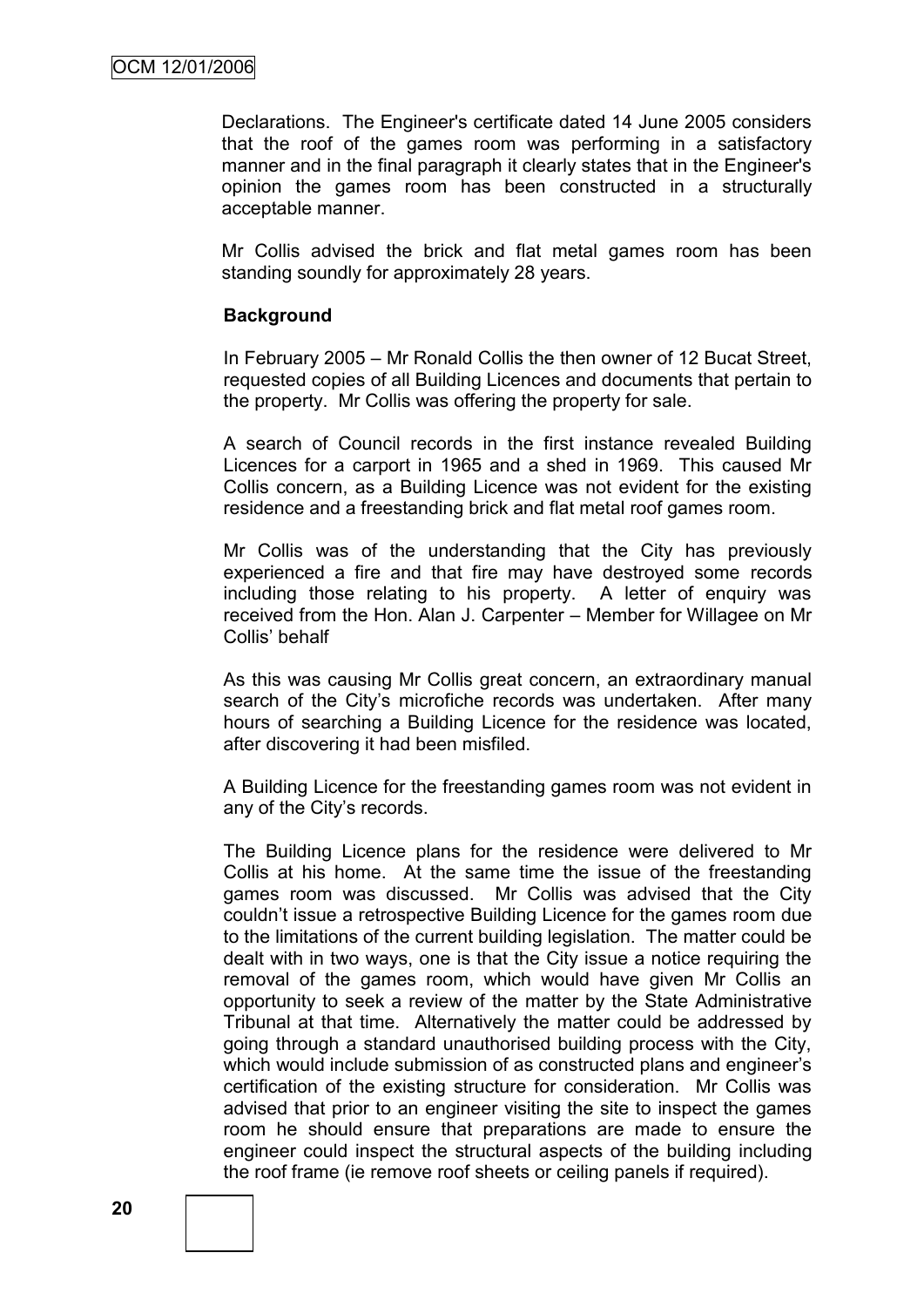A letter confirming the City"s requirements was sent to Mr Collis and the Hon. Mr Alan Carpenter on 24 March 2005.

Mr Collis chose to undertake the standard unauthorised building process and submitted documents to the City for consideration on 22 June 2005. An engineer"s letter/report dated 14 June 2005 was submitted with the documents. The engineer's comments in the letter advise access to certain structural members was not possible when the site inspection took place. The report only stated it appeared the roof was performing in a satisfactory manner. The engineer's letter is not conclusive enough due to limited access provided to properly assess and certify suitability.

A further letter was sent to Mr Collis on 5 July 2005, stating what is required from the engineer to resolve this problem. To date the information required has not been submitted to the City.

Numerous discussions have since ensued with Mr Collis or his agents, each time the same requirements as stated in the **City's** letter of 5 July have been reiterated; confirming that if these items are appropriately addressed the matter may be progressed.

#### **Submission**

Mr Collis" letter dated 5 December 2005 states that he has for many months made varied attempts to have the games room at 12 Bucat Street confirmed as being approved by the City of Cockburn and due to delays requests that this matter be brought before Council for their approval. (See attached letter)

### **Report**

The issue of buildings that have been constructed without a Building Licence is becoming more and more of a problem, because when properties are offered for sale, more and more prospective purchasers are, as part of their offer, requiring proof in regard to local government approval of structures.

Should Council approvals not be found, this is clearly an issue for both the property owner and the prospective purchaser to resolve. They both have the choice of proceeding with a transaction or not.

Some owners/purchasers seek to have the City note the unauthorised structures and seek City's assistance to do so. The current legislation does not facilitate approval of unauthorised structures by allowing the issuance of retrospective Building Licences. The City can issue a notice requiring removal of the structure, thereby allowing the owner the right of appeal to the State Administrative Tribunal. Alternatively the City to assist owners could undertake a standard informal approach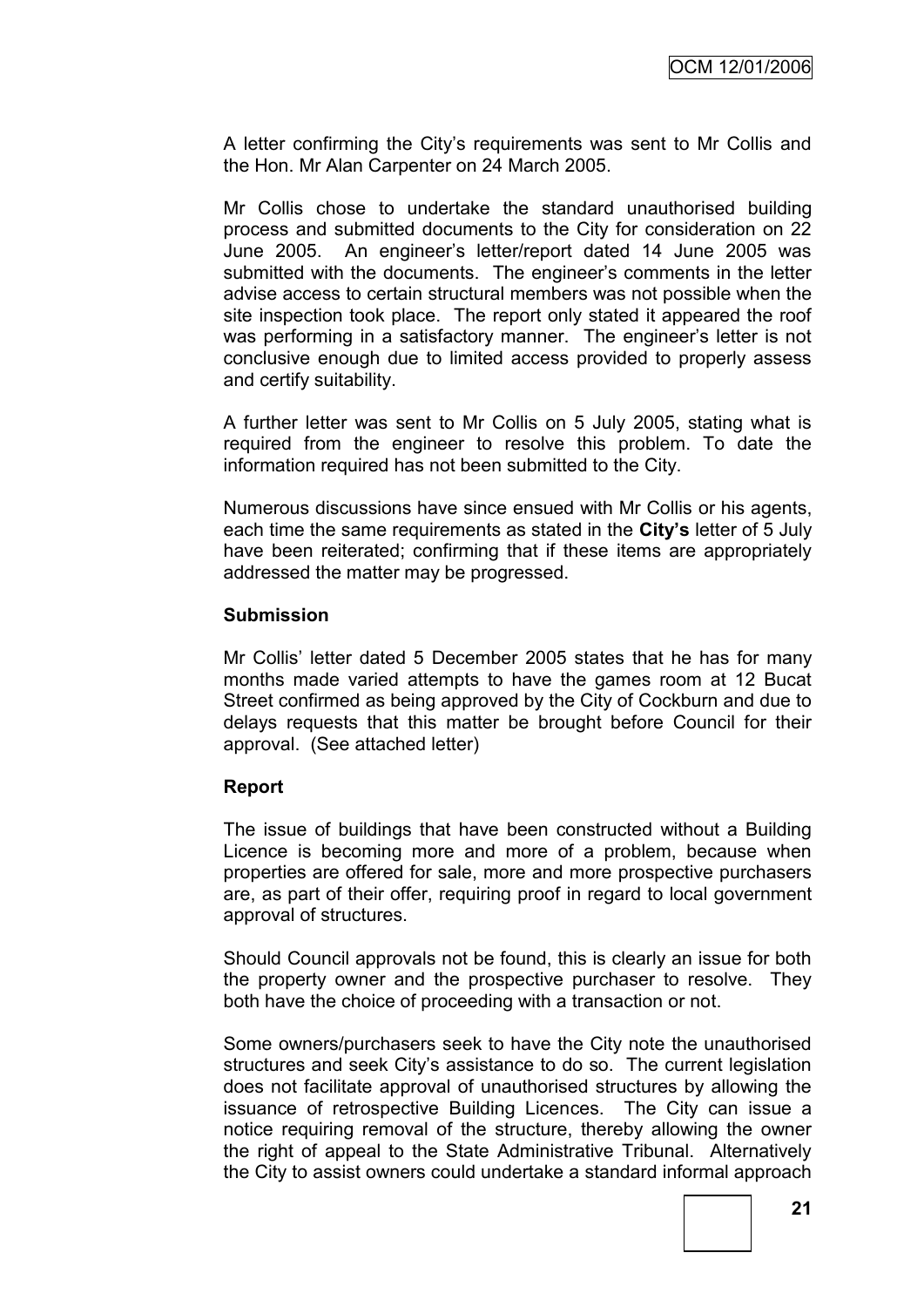to note the structures on its records, subject to the applicant providing the information the City requires. There is however no obligation on the City to carry out either function if it chooses not to.

Mr Collis has chosen to undertake a standard informal process to have the City note the games room on the City"s records. To resolve this matter however, the information to complete the process has not been provided to the City to date.

It is to be noted that Mr Collis is no longer the owner of the land and the City could choose not to deal with Mr Collis, as the City has no obligation to do so under legislation, but instead could deal with the current property owner.

This matter is technically one for the current property owner to resolve, however the City could continue the process with Mr Collis.

#### **Strategic Plan/Policy Implications**

N/A

#### **Budget/Financial Implications**

N/A

#### **Legal Implications**

Local Government (Miscellaneous Provisions) Act 1960.

The Council has previously endorsed an informal approach to assist owners/purchasers who seek to have the City note the existence of certain unauthorised structures. In doing so the City needs to be careful to ensure that it is satisfied with the various aspects of the unauthorised structure. In particular structural adequacy is very important. Should the City accept a structure as being structurally adequate when the engineer who checked it was not prepared to certify the structure or parts of the structure, the City may well find itself legally liable in the event of a structural failure, which could have financial consequences for Council.

#### **Community Consultation**

N/A

### **Attachments**

- (1) Location plan.
- (2) City"s letter to Mr Collis dated 24 March 2005.
- (3) City"s letter to the Hon Mr Carpenter dated 24 March 2005.
- (4) City"s letter to Mr Collis dated 5 July 2005.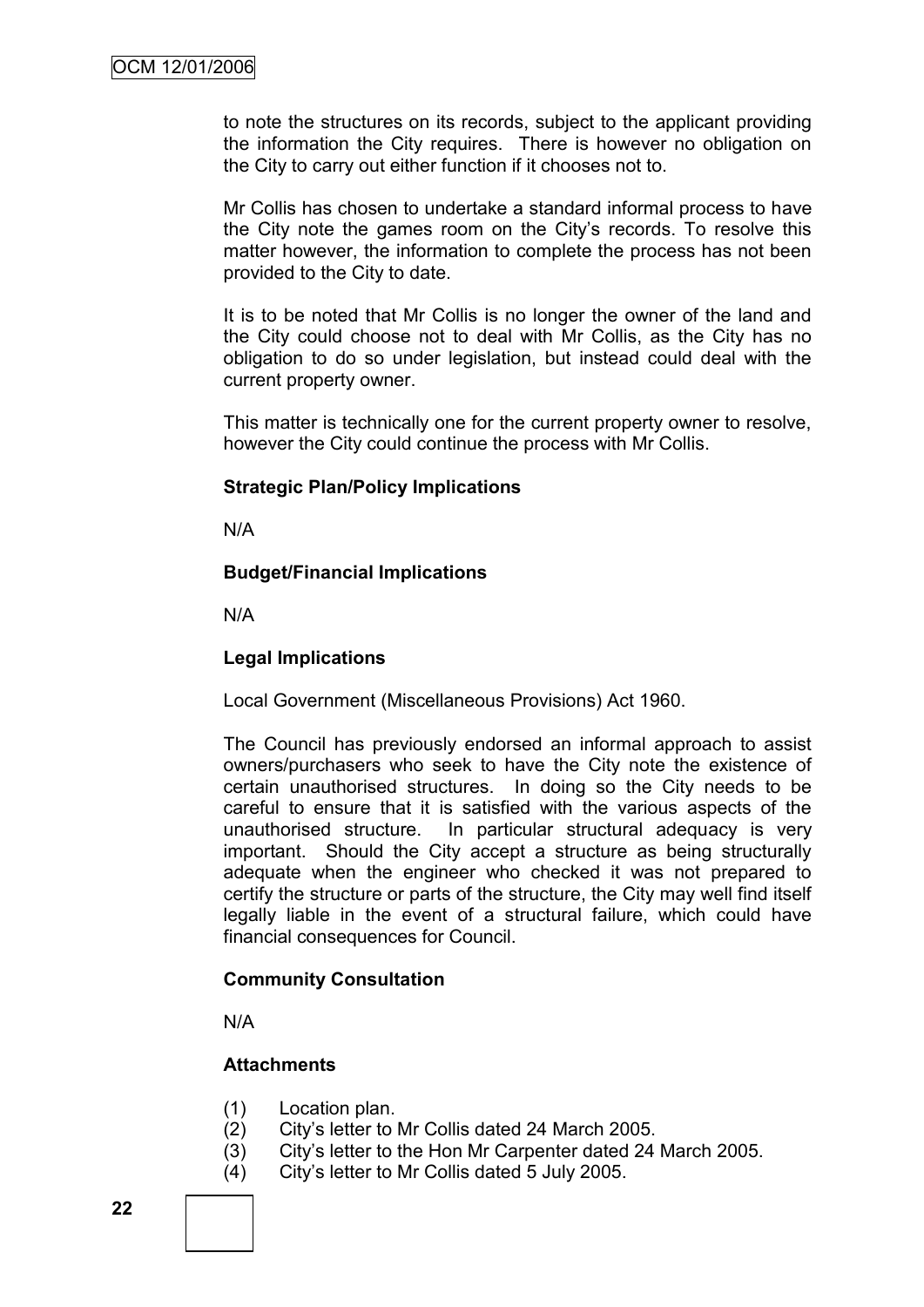(5) Letter from Mr Collis dated 5 December 2005.

### **Advice to Proponent(s)/Submissioners**

The Proponent(s) and owner have been advised that this matter is to be considered at the 12 January 2006 Council Meeting.

### **Implications of Section 3.18(3) Local Government Act, 1995**

Nil.

### **14.6 (MINUTE NO 3065) (OCM - 12/1/2006) - PROPOSED SCHEME AMENDMENT - LOT 24 LYON ROAD, AUBIN GROVE - OWNER: WATER CORPORATION - APPLICANT: TAYLOR BURRELL BARNETT (93046) (MD) (ATTACH)**

# **RECOMMENDATION**

That Council:

- (1) adopt the following amendment subject to the applicant modifying the Scheme Amendment Map as follows:-
	- 1. Modify the legend by changing "DA 16" to "DA 11" and "DCA 6" to "DCA 7";
	- 2. Modify the legend by changing "Business" to "Resource";

TOWN PLANNING AND DEVELOPMENT ACT 1928 (AS AMENDED)

RESOLUTION DECIDING TO AMEND CITY OF COCKBURN TOWN PLANNING SCHEME – DISTRICT ZONING SCHEME NO. 3

### AMENDMENT NO. 46

Resolved that Council, in pursuance of Section 7 of the Town Planning and Development Act 1928, amend the above Town Planning Scheme by:

- 1. rezoning Lot 24 Lyon Road, Aubin Grove from "Public Purposes – Water Corporation" to "Development" Zone; and
- 2. amending the Scheme Map accordingly.
- (3) sign the amending documents, and advise the WAPC of Council"s decision;
- (4) forward a copy of the signed documents to the Environmental Protection Authority in accordance with Section 7(A)(1) of the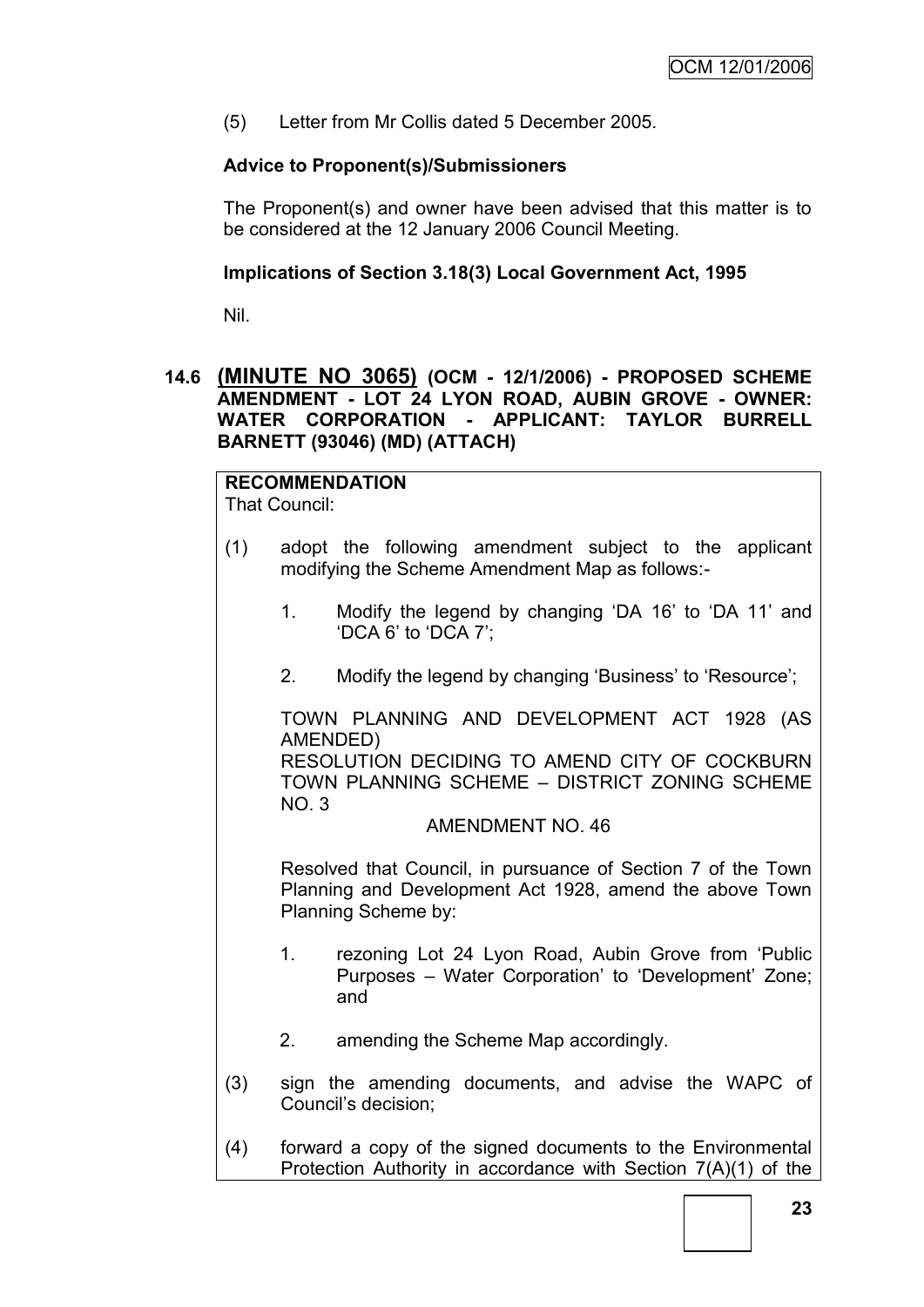### Town Planning and Development Act;

- (5) following the receipt of formal advice from the Environmental Protection Authority that the Scheme Amendment should not be assessed under Section 48A of the Environmental Protection Act, advertise the Amendment under Town Planning Regulation 25 without reference to the Western Australian Planning Commission;
- (6) notwithstanding (5) above, the Director of Planning and Development may refer a Scheme or Scheme Amendment to the Council for its consideration following formal advice from the Environmental Protection Authority that the Scheme Amendment should be assessed under Section 48A of the Environmental Protection Act, as to whether the Council should proceed or not proceed with the Amendment; and
- (7) should formal advice be received from the Environmental Protection Authority that the Scheme Amendment should be assessed or is incapable of being environmentally acceptable under Section 48(A) of the Environmental Protection Act, the Amendment be referred to the Council for its determination as to whether to proceed or not proceed with the Amendment.

#### **COUNCIL DECISION**

MOVED Clr I Whitfield SECONDED Clr A Tilbury that the recommendation be adopted.

**CARRIED 10/0**

### **Background**

| ZONING:          | MRS:      | Urban                                                         |
|------------------|-----------|---------------------------------------------------------------|
|                  | TPS:      | Local Reserve - Public Purposes -<br><b>Water Corporation</b> |
| <b>LAND USE:</b> | Vacant    |                                                               |
| LOT SIZE:        | $2400m^2$ |                                                               |

Bellcross Holdings Pty Ltd has purchased and is currently developing several landholdings located adjacent to Lot 24 and west of Lyon Road, between Gaebler and Rowley Roads in Aubin Grove. LWP Property Group is managing the process involved in the development of the land for a new residential estate called "The Walk", including formulating the estates design and obtaining the necessary approvals for subdivision and development.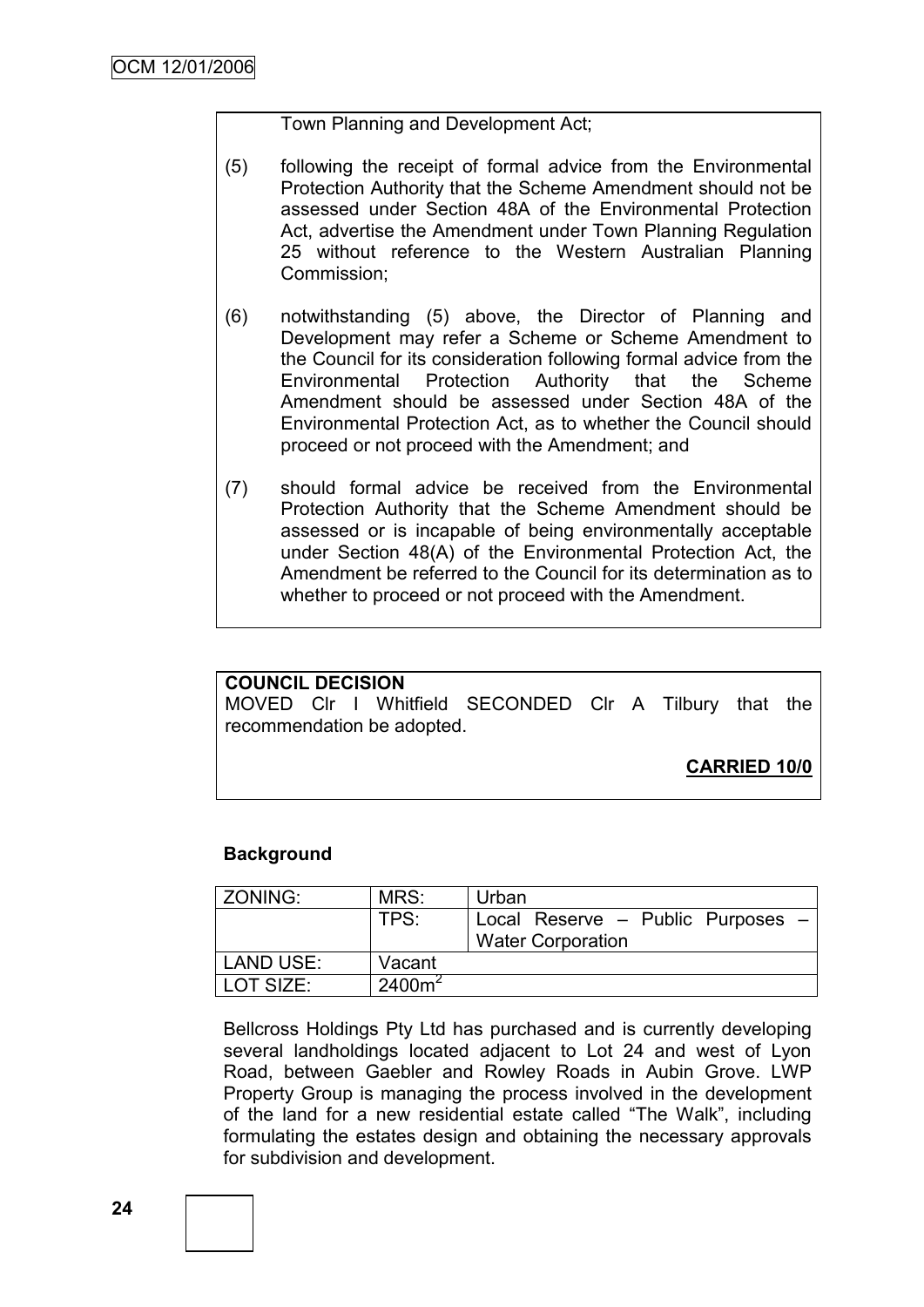Council at its meeting held 17 August 2004 adopted a Structure Plan for Stage 1 of The Walk and a Structure Plan for Lot 27 Lyon Road (Stage 3 of The Walk) is subject to separate consideration by Council.

The Stage 2 Structure Plan for The Walk (further south) is currently on hold pending clarification and review of the Mandogalup Train Station. It is proposed to subdivide the 8 original parent titles acquired on Lyon Road into a total of 364 lots as outlined below:

- Subdivision approval (Stage 1) for 171 lots;
- Southern Structure Plan (Stage 2) proposes 136 lots;
- Lot 27 Structure Plan (Stage 3) proposes 57 lots.

The acquisition of the Water Corporation site represents a "rounding off" of the residential precinct.

### **Submission**

Lot 24 Lyon Road, Aubin Grove is currently operated by the Water Corporation and has previously been used as a bore for the purposes of monitoring the groundwater levels for the Jandakot groundwater mound. Water Corporation no longer requires the site and Bellcross Holdings Pty Ltd has recently been successful in acquiring the site.

This submission is prepared on behalf of LWP Property Group, project managers for "The Walk" project, seeking Council's support to include Lot 24 within the Development Zone in order to facilitate residential subdivision of the subject lot.

It is intended that the proposed rezoning will facilitate the creation of four residential lots comprising approximately  $600m^2$  each, based on a total site area of approximately  $2,400$ m<sup>2</sup>.

### **Report**

The subject land is zoned "Urban" under the MRS. The proposed rezoning of the subject land to "Development" is in accordance with the MRS zoning.

The subject land is currently a Local Reserve zoned "Public Purpose" for the purposes of the Water Corporation under the City's Town Planning Scheme No. 3. It is proposed to rezone the land to "Development" in order to facilitate future residential subdivision and development of the lot.

The subject land is located within the Special Control Areas – "Development Area 11" and "Development Contribution Area 7" and any development of the subject lot would be subject to the provisions of these Special Control Areas. The provisions for "Development Area 11" provide for residential subdivision and development.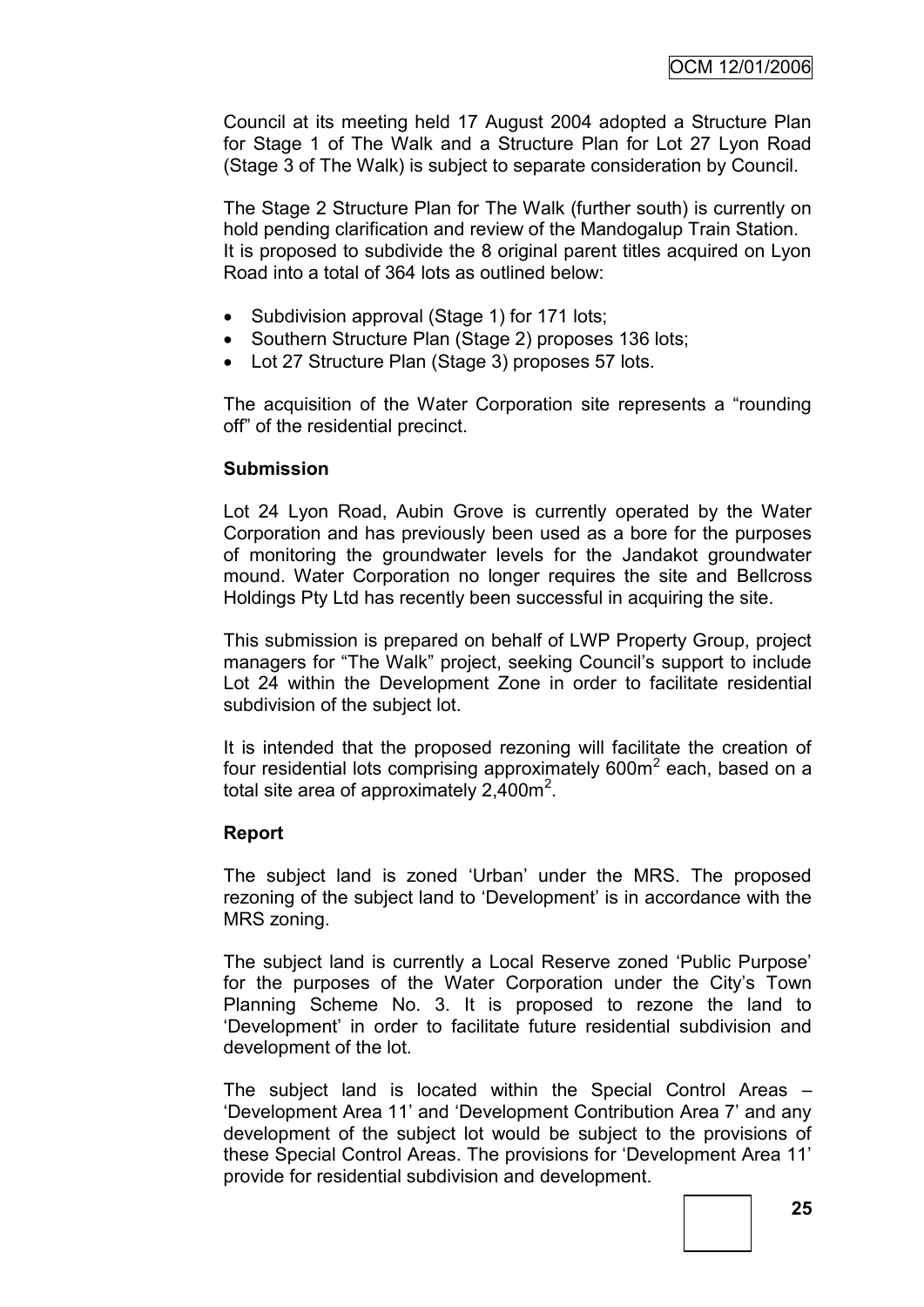The landowner has requested that Lot 24 Lyon Road be included within the Structure Plan area prepared for Lot 27 Lyon Road, which is adjacent to the subject site. Lot 27 Lyon Road structure plan is subject to separate consideration by Council.

The subject land needs to be rezoned from "Public Purposes" to "Development" prior to residential subdivision being supported, in accordance with the City"s Scheme requirements.

The rezoning proposal is supported for the following reasons:

- The Water Corporation no longer requires the site for public purposes (production bore site);
- The proposed rezoning will facilitate development that complements the surrounding residential area and consolidates residential use within the immediate locality:
- The proposed rezoning will offer additional residential opportunities within an established urban area:
- The proposed rezoning will make use of presently under utilised urban land;
- The proposed rezoning will facilitate the removal of water corporation infrastructure that is no longer required, which will further enhance the amenity of the subject site and the locality.

It is recommended that Council initiate proposed Scheme Amendment No. 46 to rezone the subject land from 'Public Purposes' to "Development Zone" for the purpose of advertising.

### **Strategic Plan/Policy Implications**

The Corporate Strategic Plan Key Result Areas which apply to this item are:-

- 2. Planning Your City
	- *"To ensure that the planning of the City is based on an approach which has the potential to achieve high levels of convenience for its citizens."*
	- *"To ensure that the development will enhance the levels of amenity currently enjoyed by the community."*

### **Budget/Financial Implications**

Normal administrative costs are associated with the Scheme Amendment documents being prepared by the City.

### **Legal Implications**

Town Planning and Development Act Town Planning Regulations.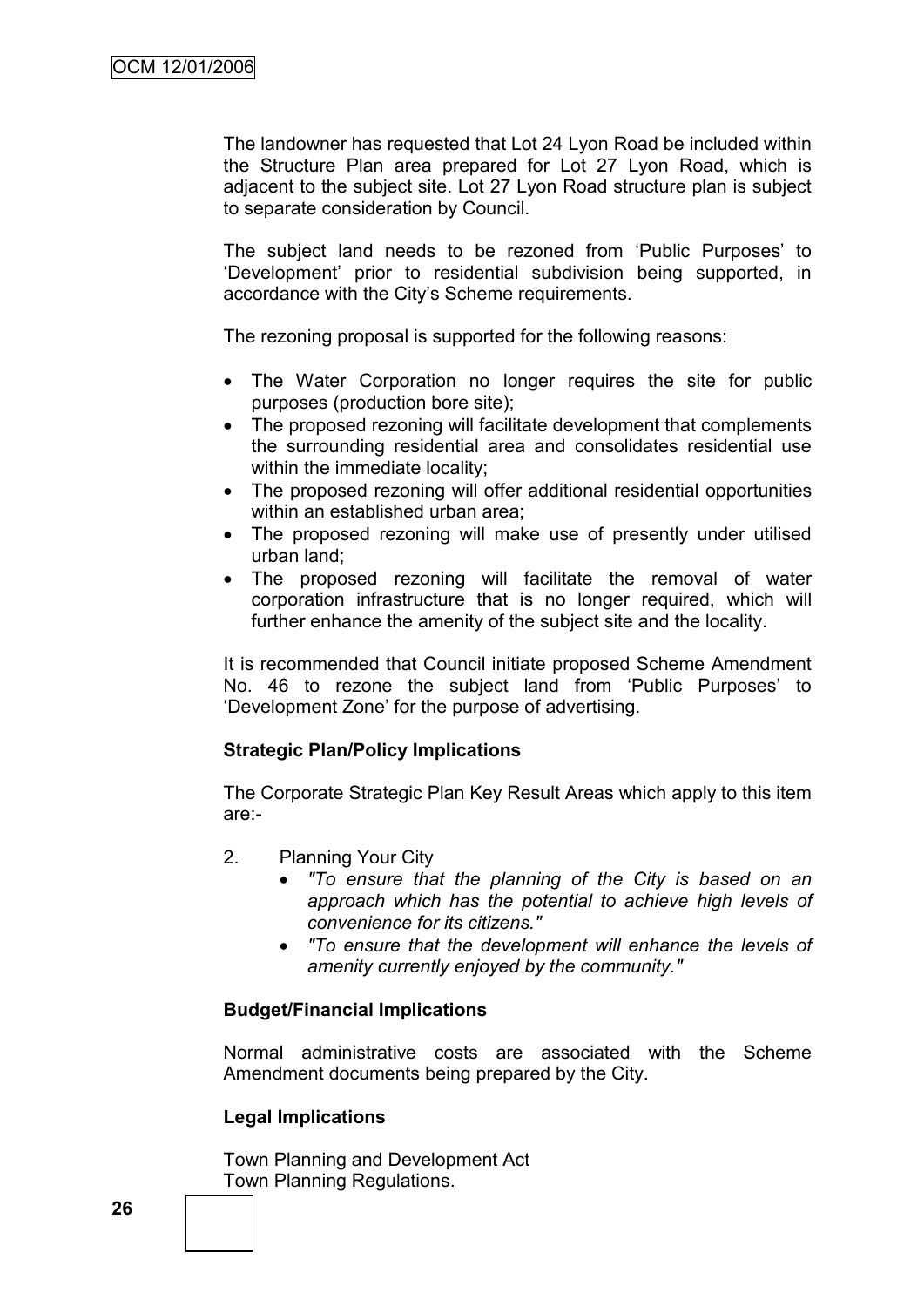### **Community Consultation**

The proposed scheme amendment will be advertised to the community for a period of 42 days upon initiation of the amendment.

### **Attachment(s)**

- (1) Site Plan
- (2) Proposed Scheme Amendment Map

# **Advice to Proponent(s)/Applicant**

The applicant has been advised that Council is considering this item at its January 2006 meeting.

### **Implications of Section 3.18(3) Local Government Act, 1995**

Nil.

### **14.7 (MINUTE NO 3066) (OCM - 12/1/2006) - FINAL ADOPTION OF SCHEME AMENDMENT NO. 35 - RESERVE 7756 HAMMOND ROAD, SUCCESS - OWNER: CITY OF COCKBURN (5500062) (MD) (ATTACH)**

# **RECOMMENDATION**

That Council:

- (1) adopt the amendment without modifications and in anticipation of the Hon. Minister"s advice that final approval will be granted, the documents be signed, sealed and forwarded to the Western Australian Planning Commission;
- (2) adopt the recommendations made in the Schedule of Submissions attached to the Agenda; and
- (3) advise those who made submissions of Council"s decision accordingly.

### **COUNCIL DECISION**

MOVED Clr I Whitfield SECONDED Clr A Tilbury that the recommendation be adopted.

# **CARRIED 10/0**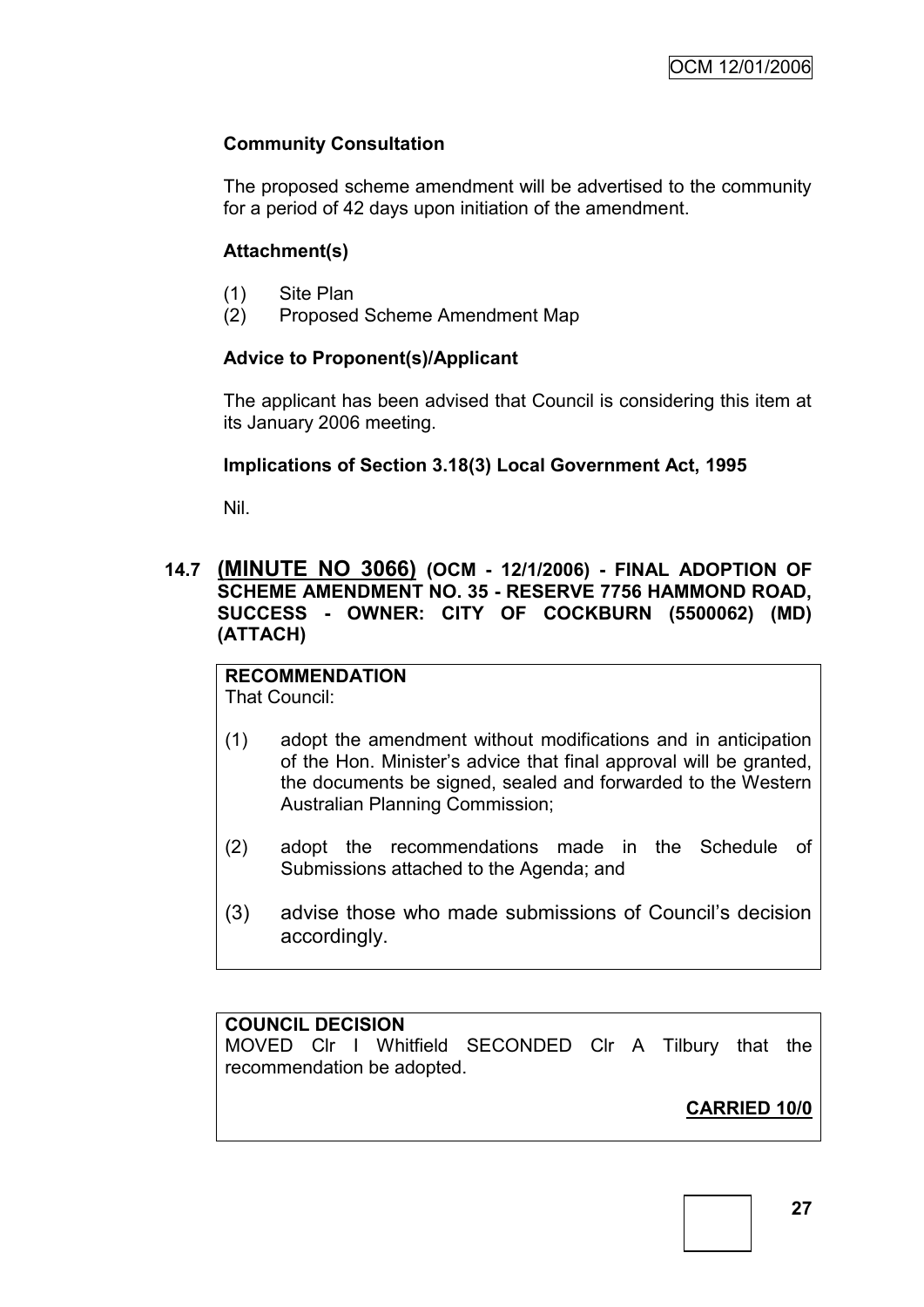# **Background**

| <b>ZONING:</b>   | MRS:           | Urban Deferred                            |
|------------------|----------------|-------------------------------------------|
|                  |                | Regional Reserve - Other Regional Roads   |
|                  | TPS3:          | Development                               |
|                  |                | Development Area 8                        |
|                  |                | Development Control Area 2                |
|                  |                | Local Reserve - Lakes and Drainage        |
|                  |                | Local Reserve - Public Purposes - Western |
|                  |                | Power                                     |
| <b>LAND USE:</b> | Drainage       |                                           |
| LOT SIZE:        | 27.8 ha        |                                           |
| AREA:            | 16.3 ha approx |                                           |

Council at its meeting held 11 August 2005 resolved to adopt Amendment 35 for the purpose of advertising.

### **Submission**

The application has been advertised to the community and referred to relevant government agencies for a period of 42 days. This report seeks Council support to final adoption of Amendment 35.

### **Report**

The Scheme Amendment was referred to the Environmental Protection Authority ("EPA") in accordance with Section 7A(1) of the Act.

The EPA advised that the overall environmental impact of the amendment would not be severe enough to warrant formal assessment under the *Environmental Protection Act*, however the EPA provided advice and recommendations with respect to the Conservation Category Wetland located on the site and with respect to acid sulphate soils. These are issues that can be addressed prior to development of the reserve and are not required to be addressed prior to the rezoning of the Reserve to "Parks and Recreation".

The amendment was subsequently advertised seeking public comment in accordance with the Regulations for not less than 42 days.

Refer Schedule of submissions contained in the Agenda attachments, which addresses the EPA advice and recommendations and the submission received from the Water Corporation.

A copy of the proposed amendment map is included in the Agenda attachments.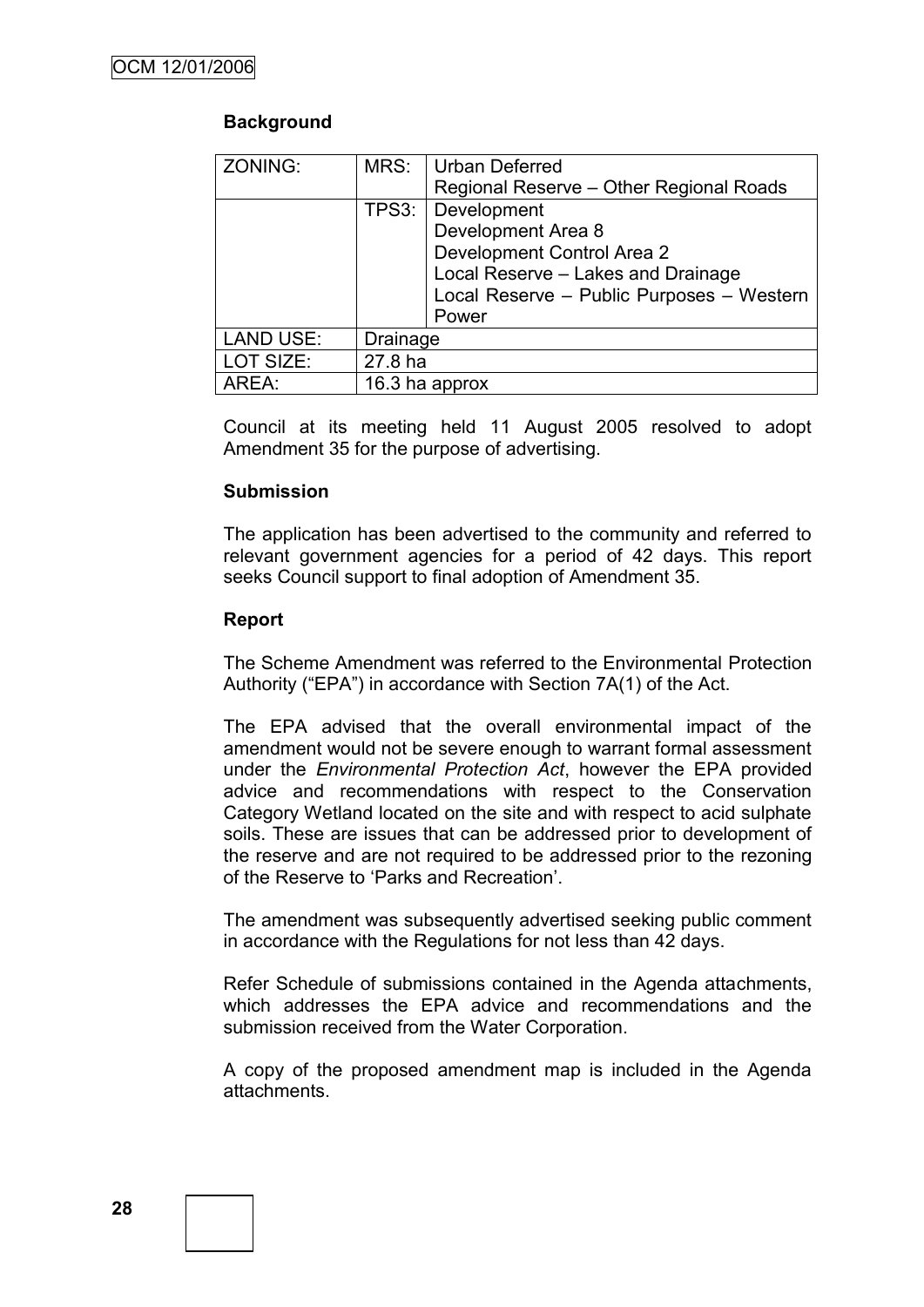### **Conclusion**

It is recommended that Council proceed to adopt the scheme amendment and refer it to the WA Planning Commission for final consideration.

### **Strategic Plan/Policy Implications**

The Corporate Strategic Plan Key Result Areas which apply to this item are:-

- 2. Planning Your City
	- *"To ensure that the planning of the City is based on an approach which has the potential to achieve high levels of convenience for its citizens."*
	- *"To ensure that the development will enhance the levels of amenity currently enjoyed by the community."*
- 3. Conserving and Improving Your Environment
	- *"To conserve the quality, extent and uniqueness of the natural environment that exists within the district."*
	- *"To ensure that the development of the district is undertaken in such a way that the balance between the natural and human environment is maintained."*
- 4. Facilitating the needs of Your Community
	- *"To facilitate and provide an optimum range of community services."*
		- *"To identify current community needs, aspirations, expectations and priorities of the services provided by the Council."*
		- *"To determine by best practice, the most appropriate range of sporting facilities and natural recreation areas to be provided within the district to meet the needs of all age groups within the community."*

### **Budget/Financial Implications**

N/A

### **Legal Implications**

Town Planning and Development Act Town Planning Regulations

### **Community Consultation**

Following receipt of advice from the EPA, the amendment was advertised for a 42 day period. The 42 day public consultation period for Amendment 35 concluded on 2 December 2005. At the close of the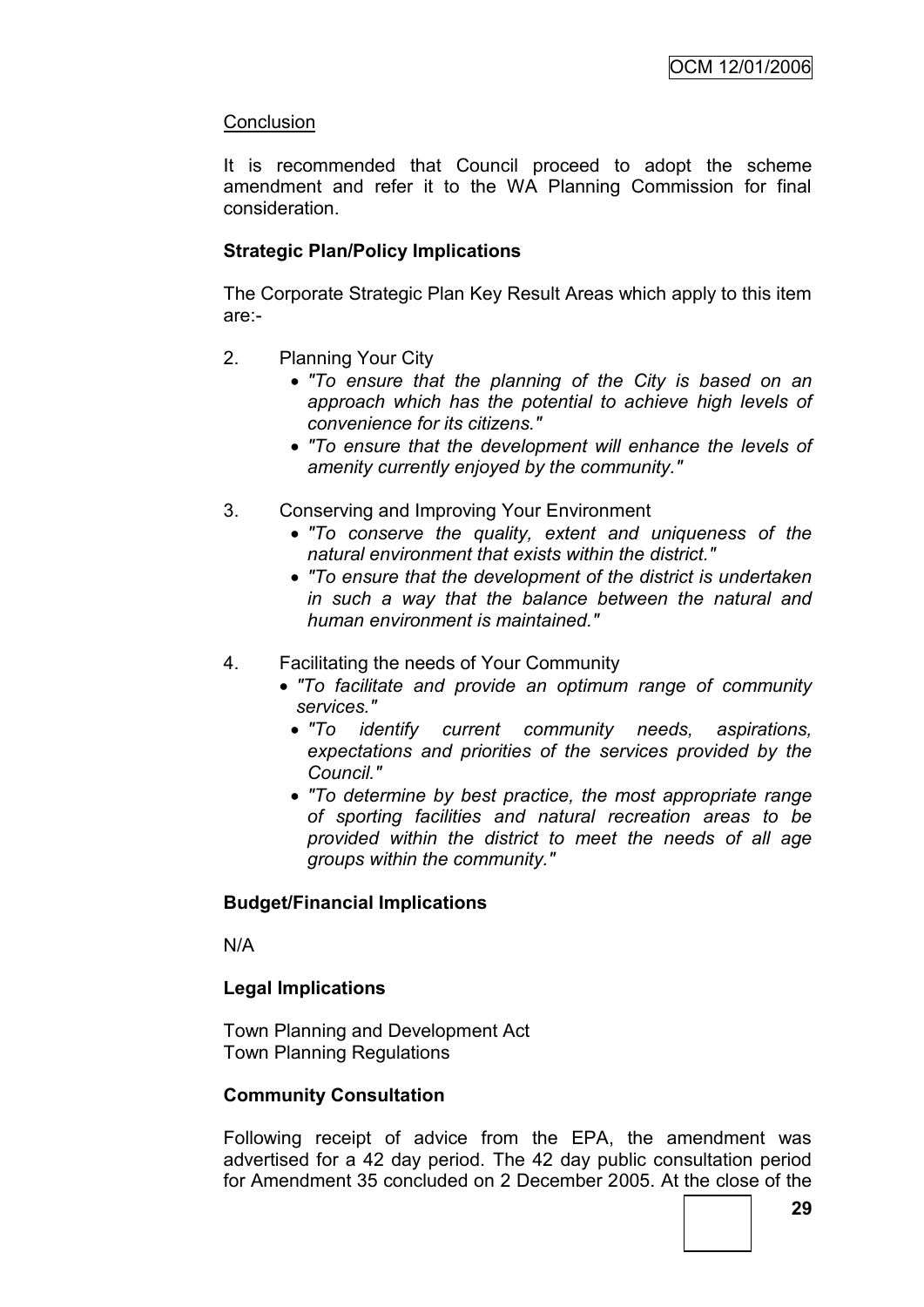advertising period one submission was received from the Water Corporation.

Refer Schedule of submissions contained in the Agenda attachments.

#### **Attachment(s)**

- (1) Site Plan
- (2) Proposed zoning map
- (3) Schedule of submissions

#### **Advice to Proponent(s)/Submissioners**

N/A

**Implications of Section 3.18(3) Local Government Act, 1995**

Nil.

### **14.8 (MINUTE NO 3067) (OCM - 12/1/2006) - PROPOSED STRUCTURE PLAN - LOT 10 BARFIELD ROAD, HAMMOND PARK - OWNER: FEYMORE PTY LTD & STARLINE BUILDING CO PTY LTD - APPLICANT: FEYMORE PTY LTD (9675) (MD) (ATTACH)**

#### **RECOMMENDATION** That Council:

- (1) receive the report;
- (2) adopt the Structure Plan for Lot 10 Barfield Road, Hammond Park, subject to the following modifications:-
	- 1. the Structure Plan and Structure Plan Report being modified to ensure an average lot size of  $500m^2$  is achieved over the Residential "R20" lots.
	- 2. the applicant negotiating with Western Power to secure a Dual Use Path **(DUP)** link over adjoining Lot 32 Barfield Road to link with the Kwinana Freeway DUP.
- (3) upon receipt of a revised Structure Plan compliant with clause (1) above, forward the Structure Plan documents to the Western Australian Planning Commission for its endorsement pursuant to Clause 6.2.10 of Town Planning Scheme No 3;
- (4) adopt the Schedule of Submissions contained in the Agenda attachments for Lot 10 Barfield Road, Hammond Park and forward to the WA Planning Commission for its consideration;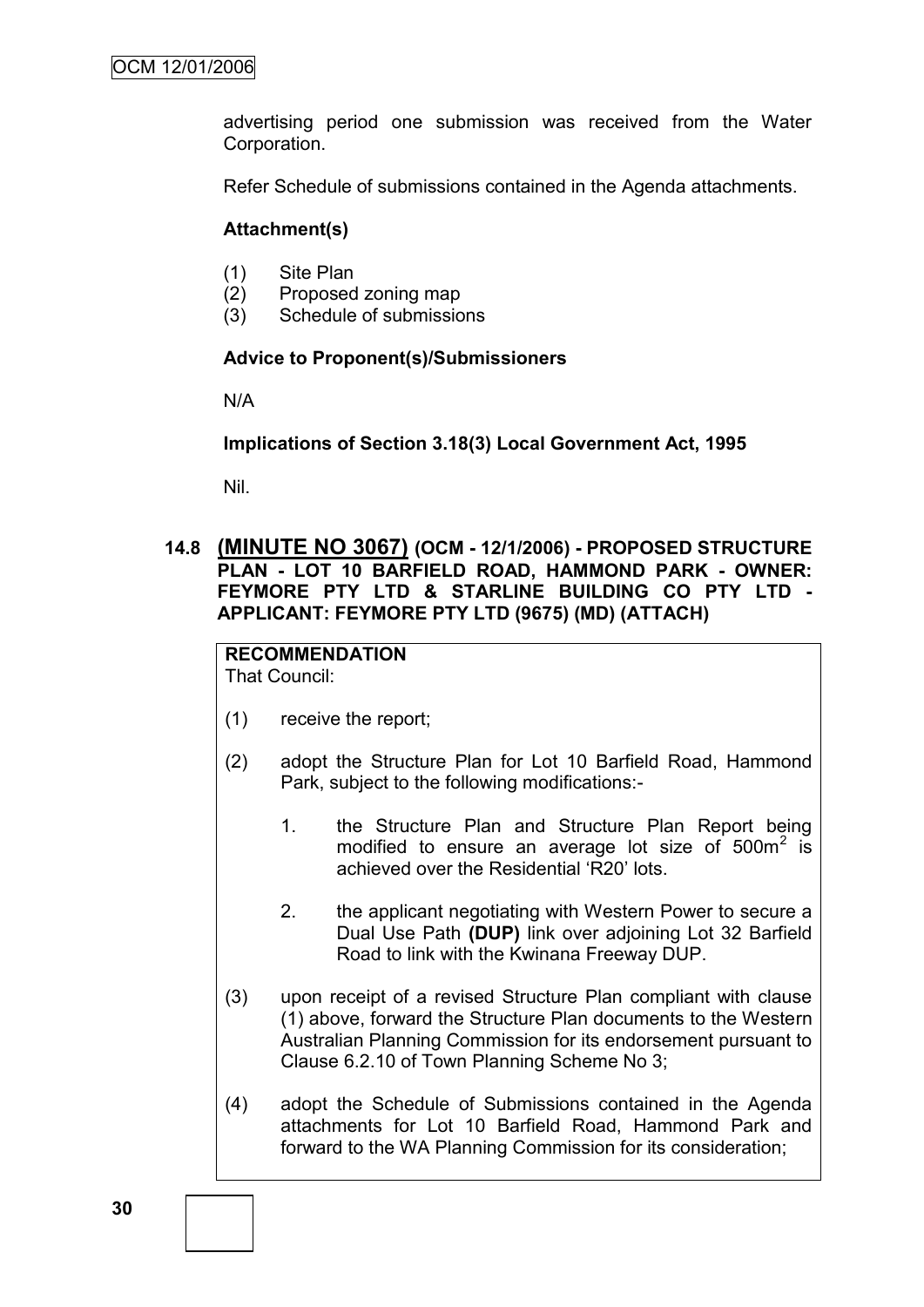- (5) advise the applicant of the matters indicated in the summary of submissions as requiring advice to be provided to the applicant; and
- (6) advise those persons who made a submission of Council"s decision.

### **COUNCIL DECISION**

MOVED Clr I Whitfield SECONDED Clr A Tilbury that the recommendation be adopted.

**CARRIED 10/0**

### **Background**

| ZONING:          | MRS:       | Urban                           |  |
|------------------|------------|---------------------------------|--|
|                  | TPS:       | Development                     |  |
|                  |            | Development Area 9              |  |
|                  |            | Development Contribution Area 3 |  |
| <b>LAND USE:</b> | Hobby farm |                                 |  |
| LOT SIZE:        | 1.5713ha   |                                 |  |

### **Submission**

#### Site Context

Land to the immediate north is owned by Peet & Co Ltd and has been recently subdivided into group housing super lots in accordance with the R40 coding. Land to the immediate west of Barfield Road is owned by Gold Estates of Australia (1903) Ltd and an approved structure plan and subdivision approval applies to that land. At this time earthworks are being undertaken on the site. The Frankland Springs Estate developed by Australand is located to the north of the Gold Estates Land.

Land to the south of Lot 10 is being used as hobby farms and is not the subject of any detailed proposals at this time.

#### Proposal

It is proposed to subdivide the subject land into 23 lots ranging between  $335m^2$  and 600 $m^2$  in size as shown on the Structure Plan. The predominant R-Code is R20 with four lots in proximity to the open space being R30. Lots within the development are accessed from a loop road which has access to Barfield Road. Barfield Road is the only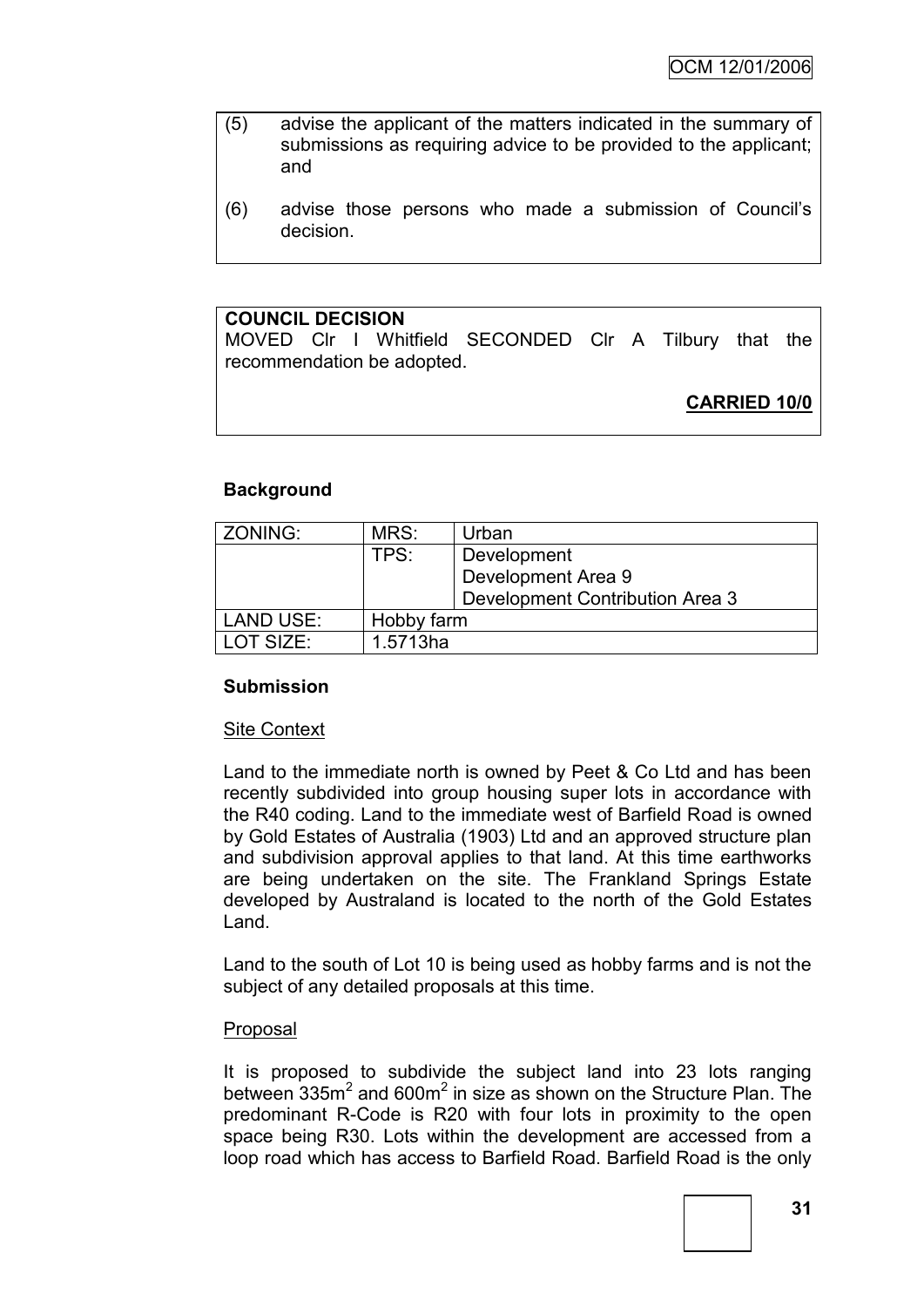access available to the site. The loop road has a reserve width of 15 metres, which is adequate given its function.

Public Open Space is proposed in the north east corner of the lot to provide a link to the pedestrian pathway constructed along the eastern boundary of the Peet & Co subdivision to the north. The pedestrian path links to open space provided within the Peet & Co development and ultimately to the principal shared path located down the western side of the Kwinana Freeway.

The pathway link will also provide access to the future Success railway station located to the north of Russell Road.

Public Open Space (POS) has been provided at the normal rate of 10% of the gross subdividable area with an additional area for the easement required for the sewer that is to be located along the eastern and southern boundaries of the POS.

#### Drainage

It is proposed to use baseless manholes to achieve local ground water recharge for 1 in 1 year events in accordance with Department of Environment guidelines with flows in excess of 1 in 10 being directed to a swale within the POS area.

In return for being able to discharge drainage into a swale within the open space it is proposed to undertake the following improvements to the open space:

- Power connection
- Bore pump
- Reticulation
- Grass cover (spray on)
- Maintenance for 2 years

#### Barfield Road Upgrading

It will be necessary to undertake works on Barfield Road to reduce its level to provide good access into the subject land and the Gold Estates subdivision.

In accordance with Council's requirements the applicant will be responsible for half the cost of upgrading that section of Barfield Road which abuts lot 10. It is proposed to coordinate the proposed levels with Gold Estates land to the west of Barfield Road.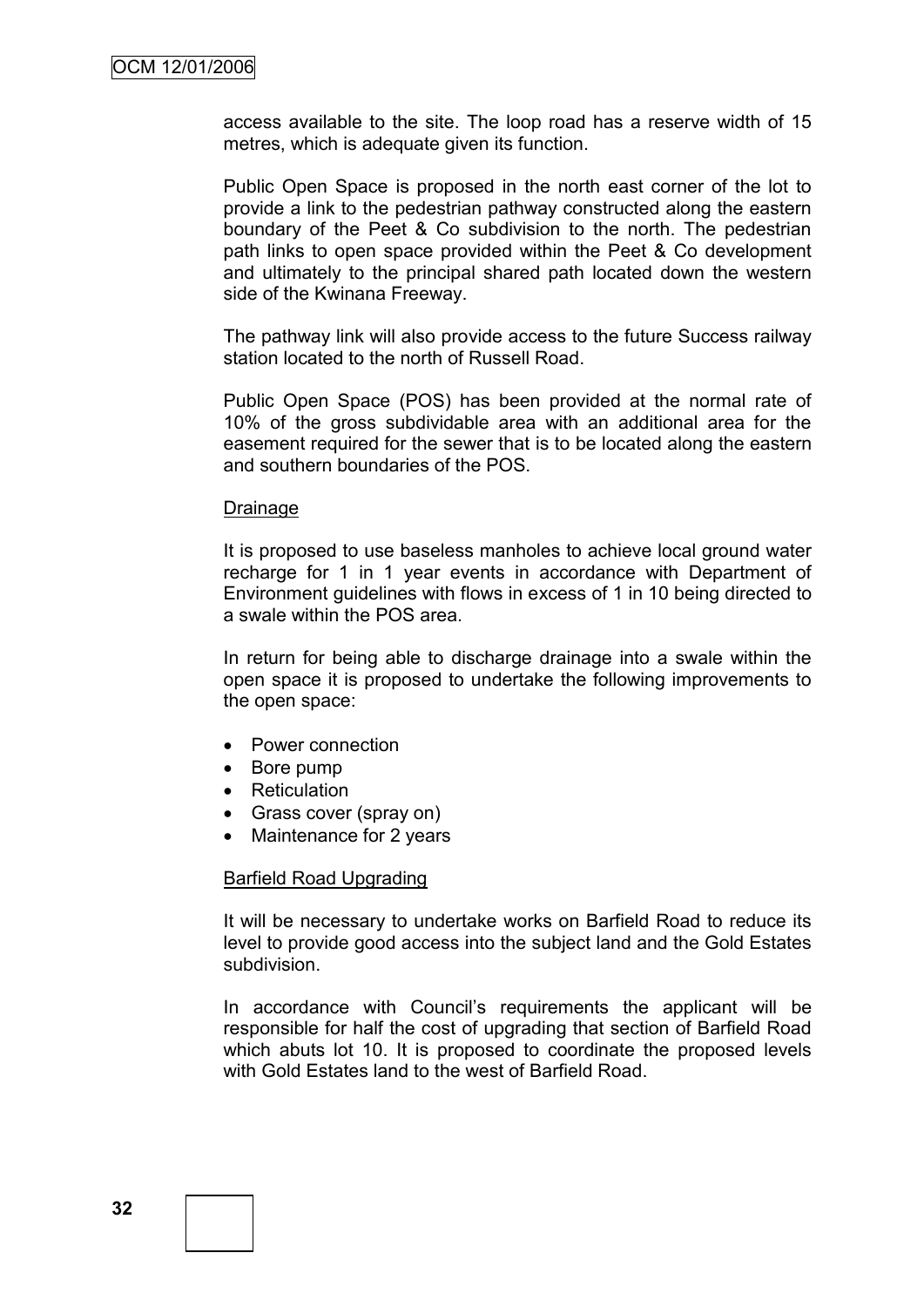## **Report**

#### Zoning

The land is zoned "Urban" under the Metropolitan Region Scheme.

The subject land is zoned "Development" (Development Area 9) and is within Development Contribution Area 3 under the City's Town Planning Scheme No. 3 (TPS 3).

### Public Open Space (POS) & Drainage

The proposed Structure Plan provides  $1620m^2$  of land towards POS. This amount exceeds the 10% POS requirement being  $1571m^2$  by 48 $m<sup>2</sup>$ . The additional 48 $m<sup>2</sup>$  is to allow for a sewer easement that will run along the southern and eastern boundaries of the POS.

The Structure Plan proposes to use baseless manholes to achieve local groundwater recharge for 1 in 1 year events and direct flows in excess of 1 in 10 being directed to a drainage swale located within the POS. This will ensure that drainage within the POS will receive full POS credits calculated in accordance with Council policy.

#### Residential Density

The Structure Plan proposes an average lot size of  $465m<sup>2</sup>$  over the Residential "R20" lots. The Residential Design Codes of WA requires an average lot size of  $500m^2$  being achieved for the R20 density. It is recommended that the Structure Plan and report be modified to ensure an average lot size of  $500<sup>m²</sup>$  is achieved for the R20 lots.

### Community Consultation

The application was advertised for a period of 21 days in accordance with Clause 6.2.8.1 of the City's Scheme.

Refer Schedule of submissions contained with the Agenda attachments.

### Noise Attenuation

Main Roads raised the issue that traffic noise from the Freeway may be a problem and some consideration should be given to some form of noise attenuation i.e. sound barriers or house design amenities such as double glazing etc.

However, the subject site is some 120 metres from the edge of the Freeway reserve and it is considered that noise attenuation measures are not required in this instance.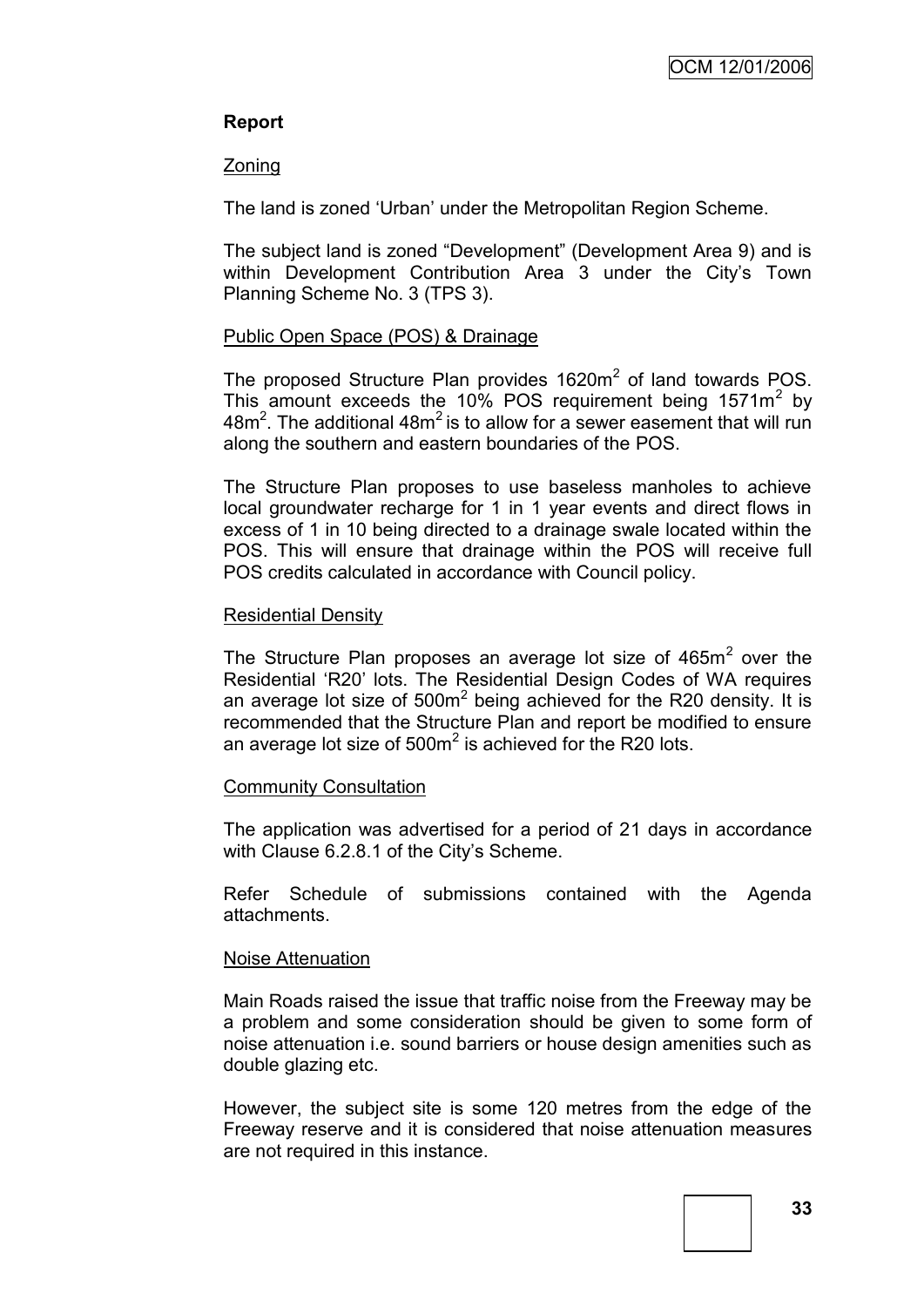Further, a conversation held with the applicant on the 13 December 2005 indicated that the applicant has not considered noise attenuation measures and did not consider noise attenuation to be necessary.

It should also be noted that the residential development to the north of the subject site was not required to provide noise attenuation.

#### **Conclusion**

It is recommended that Council adopt the Structure Plan as the basis for future subdivision and development of Lot 10 Barfield Road, Hammond Park.

#### **Strategic Plan/Policy Implications**

The Corporate Strategic Plan Key Result Areas which apply to this item are:-

- 2. Planning Your City
	- *"To ensure that the planning of the City is based on an approach which has the potential to achieve high levels of convenience for its citizens."*
	- *"To foster a sense of community within the district generally and neighbourhoods in particular."*
- 4. Facilitating the needs of Your Community
	- *"To facilitate and provide an optimum range of community services."*
	- *"To determine by best practice, the most appropriate range of sporting facilities and natural recreation areas to be provided within the district to meet the needs of all age groups within the community."*

The Planning Policies which apply to this item are:-

| APD4  | Public Open Space                            |
|-------|----------------------------------------------|
| APD28 | <b>Public Open Space Credit Calculations</b> |

#### **Budget/Financial Implications**

N/A

#### **Legal Implications**

Town Planning Scheme No. 3

#### **Community Consultation**

The draft Structure Plan was referred to nearby landowners, relevant government agencies and a notice was placed in 2 newspapers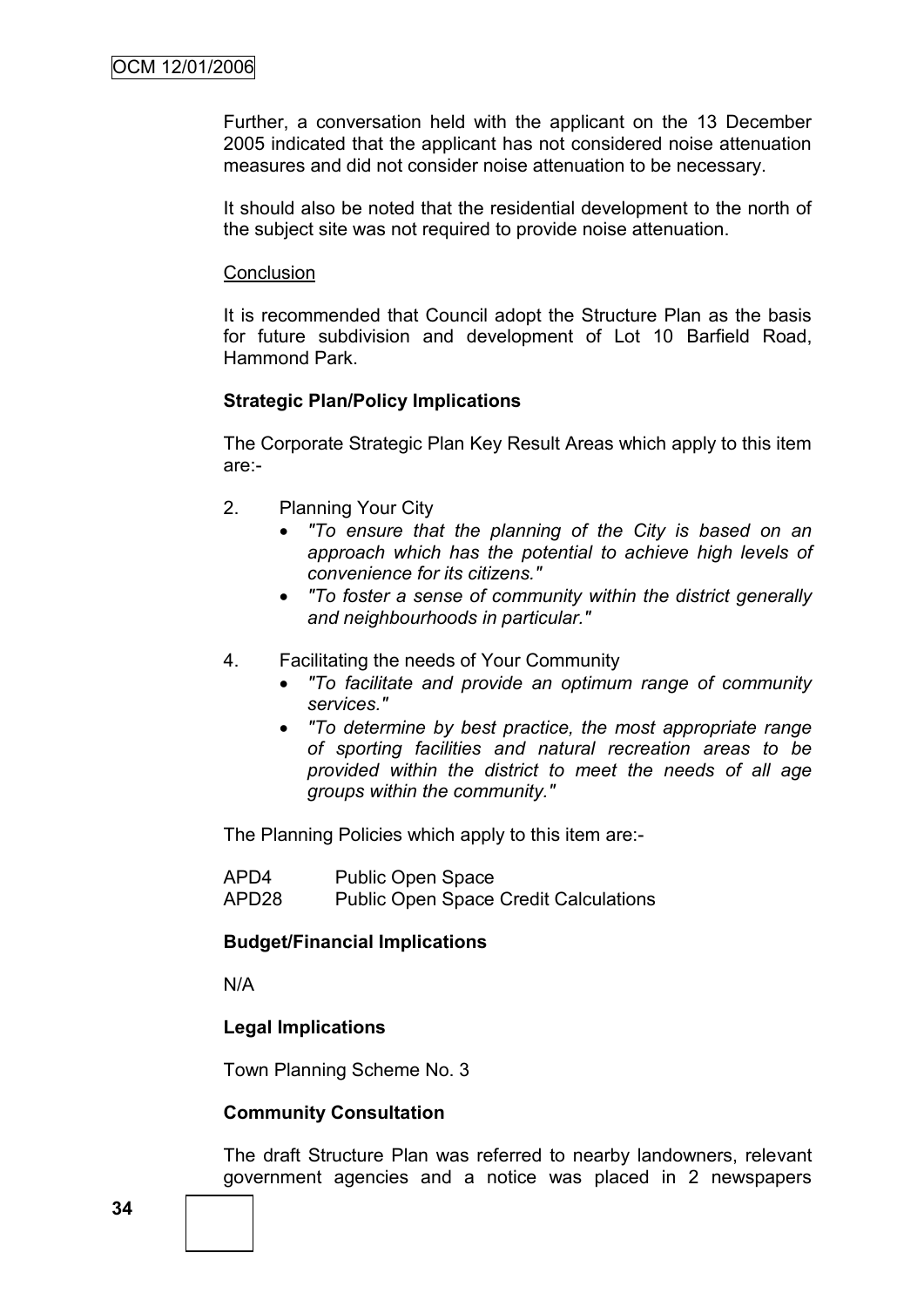circulating within the City of Cockburn for a period of 21 days in accordance with the requirements of Clause 6.2.8.1 of Town Planning Scheme No. 3.

Submissions were received from Main Roads, Department of Environment, Department of Education and Training and Western Power.

Refer Schedule of submissions contained with the Agenda attachments.

### **Attachment(s)**

- (1) Site Plan
- (2) Structure Plan
- (3) Schedule of submissions

#### **Advice to Proponent(s)/Submissioner(s)**

The Proponent and those who made a submission have been advised that this matter is to be considered at the 12 January 2006 Council Meeting.

#### **Implications of Section 3.18(3) Local Government Act, 1995**

Nil.

### **14.9 (MINUTE NO 3068) (OCM - 12/1/2006) - PROPOSED STRUCTURE PLAN - LOT 27 LYON ROAD, SUCCESS - OWNER: A ARAUJO - APPLICANT: TAYLOR BURRELL BARNETT (9645H) (MD) (ATTACH)**

## **RECOMMENDATION**

That Council:

- (1) receive the report;
- (2) adopt the Structure Plan for Lot 27 Lyon Road, Success, subject to the following modifications to the structure plan and report, pursuant to clause 6.2.9 of the City of Cockburn Town Planning Scheme No. 3:
	- 1. Include Pedestrian Connectivity Plans (ped shed plans) within the structure plan and structure plan report;
	- 2. Include a section in the report that discusses the requirement for noise walls for those lots that abut the Freeway and this requirement to be shown on the structure plan;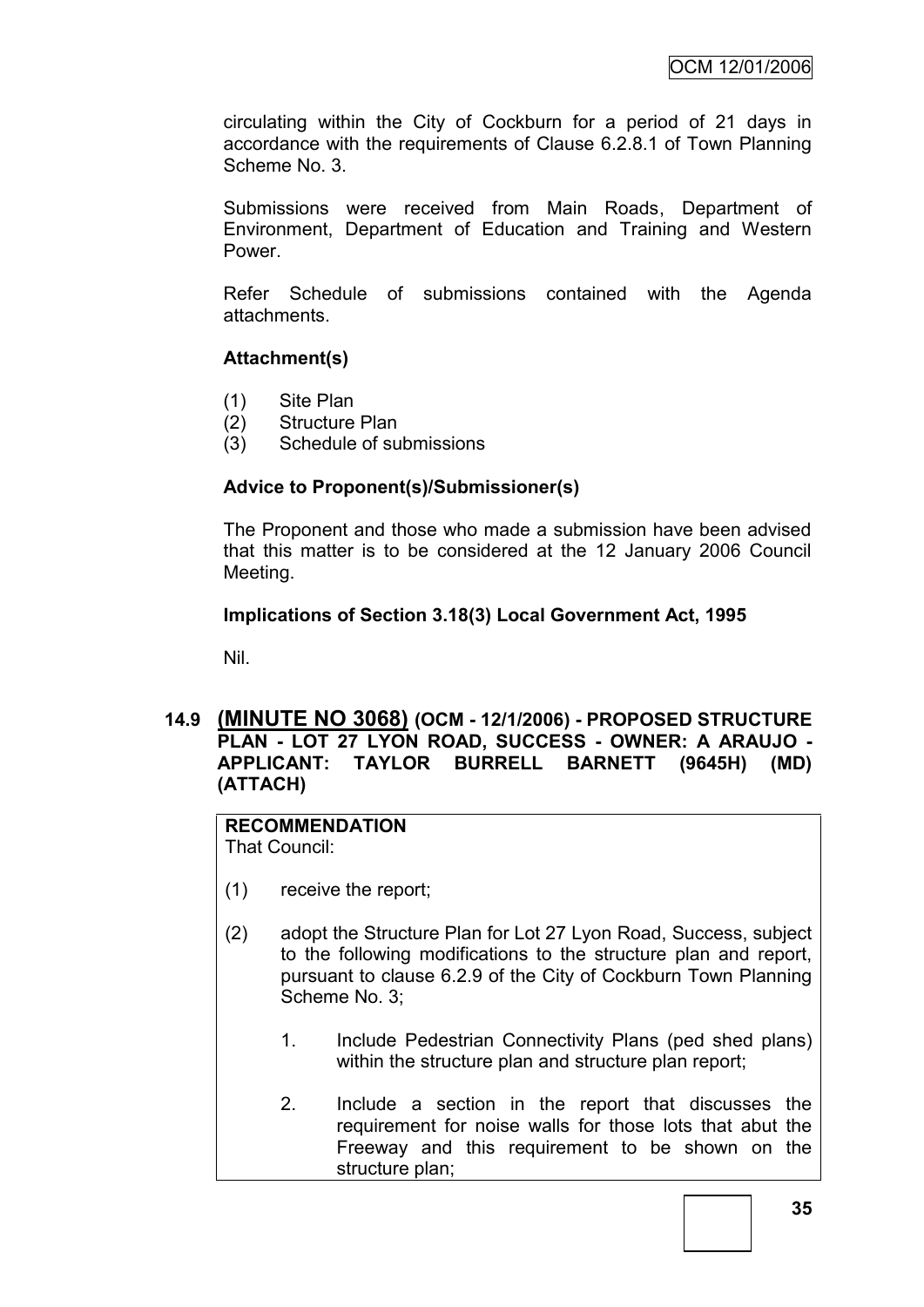- 3. Amend section 2.1.2 of the structure plan report to include discussion that the subject land is located within Development Contribution Area No. 7 and will be subject to development contribution costs;
- 4. Amend Figure No. 3 in the structure plan report to include a current zoning map that shows Development Contribution Area No. 7 boundaries; and
- 5. Include Lot 24 Lyon Road (previous Water Corp site) within the Structure Plan area, shown as Residential R20, and modify the POS schedule and structure plan report accordingly.
- (3) adopt the officer"s comments on the Schedule of Submissions contained in the Agenda attachments;
- (4) forward a copy of the Structure Plan and schedule of submissions to the Western Australian Planning Commission for its endorsement pursuant to clause 6.2.10 of Town Planning Scheme No. 3; and
- (5) advise the applicant and those who lodged a submission of Council"s decision accordingly.

### **COUNCIL DECISION**

MOVED Clr I Whitfield SECONDED Clr A Tilbury that the recommendation be adopted subject to deleting reference being made to the locality of Success and replacing it with the locality of Aubin Grove in the 'heading' of the report and Item (2) of the recommendation.

## **CARRIED 10/0**

### **Reason for Decision**

The recommendation should be modified to correctly refer to Lot 27 Lyon Road being within the locality of Aubin Grove not Success.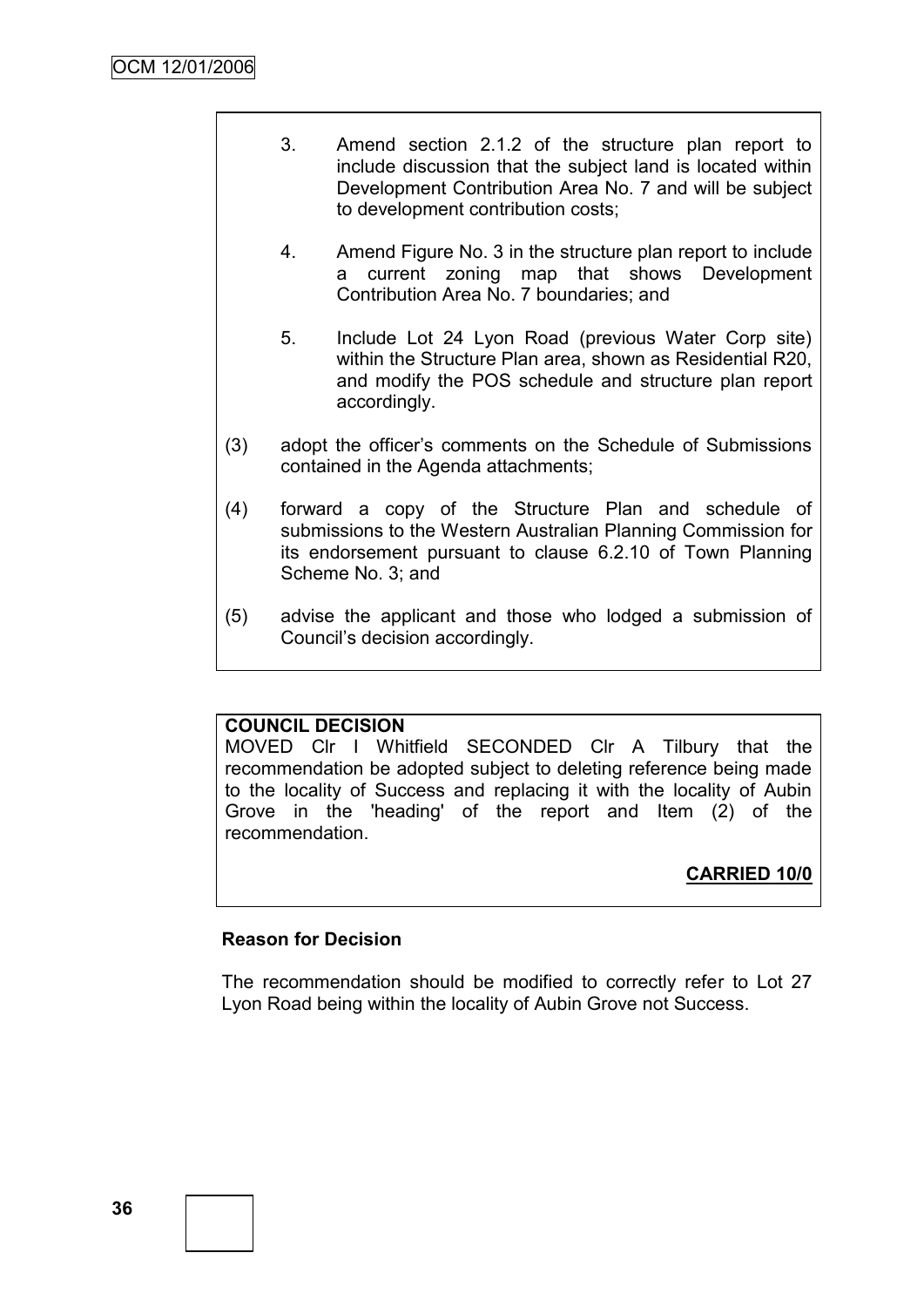## **Background**

| ZONING:          | MRS:        | Urban                           |  |
|------------------|-------------|---------------------------------|--|
|                  | TPS:        | Development Zone                |  |
|                  |             | Development Area 11             |  |
|                  |             | Development Contribution Area 7 |  |
| <b>LAND USE:</b> | Residential |                                 |  |
| LOT SIZE:        | 4.498 ha    |                                 |  |

It is proposed to include Lot 27 Lyon Road as part of an overall subdivision estate known as "The Walk". Lot 27 (the subject lot) was only recently purchased by the developer and as such did not form part of the original structure planning for stage 1 of The Walk. The Stage 1 structure plan was adopted by Council on 17 August 2004 and adopted by the WA Planning Commission on the 1 December 2004. Stage 1 of The Walk has already received subdivision approval.

The structure planning for Stage 2 of The Walk has been put on hold pending the WA Planning Commission investigating the need for a train station at the location known as Mandogalup, north of Rowley Road. Stage 2 of The Walk is in close proximity to the proposed train station location and as such the structure planning for this stage cannot be determined until the future of the Mandogalup station is determined.

Lot 27 is located in-between the lots that form part of Stage 1 of The Walk and is known as Stage 3 of The Walk. The planning of Lot 27 is not dependant on the location of the train station as it is located north of the land that has already received subdivision approval for stage 1 of The Walk.

### **Submission**

Lot 27 Lyon Road has been purchased by Bellcross Pty Ltd and the site forms part of a larger subdivision that includes two lots to the north and 5 lots to the south. LWP Property Group is managing the process involved in the development of the estate.

### Lot Yield

The proposed Structure Plan is likely to yield approximately 57 lots. A base coding of R20 is proposed for the structure plan area.

### Public Open Space (POS)

Two areas of public open space have already been provided in the northern structure plan area. The subject lot proposes a small pocket park of 0.2778 ha, with four road frontages, that will provide passive recreation, with the potential for a small scale playground and kickabout area.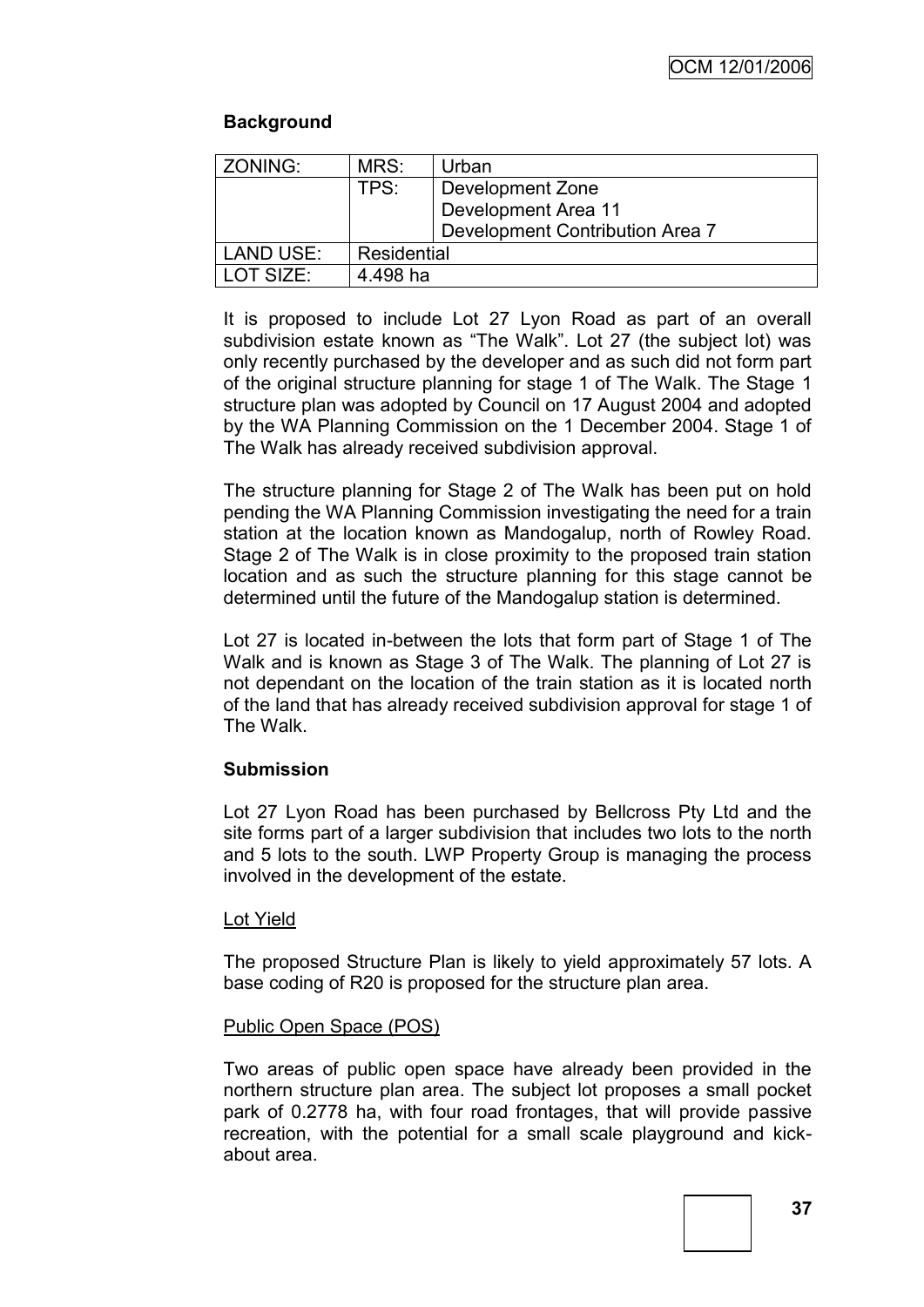#### Drainage

Drainage from the Lot 27 Structure Plan area will infiltrate into the groundwater through the dry landscaped basins that will be constructed in the POS to the north and the south of Lot 27.

To comply with the Russell Road Arterial Drainage Scheme (RRADS), three separate basins will be provided within three of the four POS areas outside of the structure plan area. The combined basin areas total 7250 $m^2$ , of which 50% open space credit is sought. The area credit for open space represents less than 14% of the total open space required, which is within Council"s open space credit policy requirements.

#### **Report**

The proposed Structure Plan is generally in accordance with Southern Suburbs District Structure Plan (DSP) Stage 2. The Structure Plan shows low density residential (R20) in accordance with the DSP. The proposed structure plan departs from the DSP in that the proposed structure plan shows a centrally located area of POS rather than POS being located in the north-eastern corner of the site, as indicated under the DSP. This departure is considered appropriate given that the detailed planning of The Walk has resulted in alternative POS locations and as a result the POS for the subject lot is not required in the location proposed by the DSP.

### Modifications to Structure Plan

Lot 24 Lyon Road is located adjacent to the subject site and is zoned "Public Purposes – Water Corporation" under the City"s Town Planning Scheme. Lot 24 is no longer required by the Water Corporation as a production bore site and as such Water Corp have recently sold Lot 24 to Bellcross Holdings, who are developing the surrounding land to the north and south as part of "The Walk" estate.

The applicant has requested that the Structure Plan for Lot 27 be modified to include Lot 24, as the subdivision of Lot 24 will create four additional lots that will represent a logical extension of the subdivision layout to the immediate north and south.

The applicant has lodged a scheme amendment for Lot 24 which proposes to rezone Lot 24 from "Public Purposes" to "Development" zone. This amendment proposal is subject to separate consideration by Council. Lot 24 will not be able to be subdivided until it is rezoned to "Development" and within an approved structure plan area, in accordance with the City"s Scheme requirements.

It is recommended that the Structure Plan be modified to include Lot 24 and it is considered that the inclusion of Lot 24 is only a minor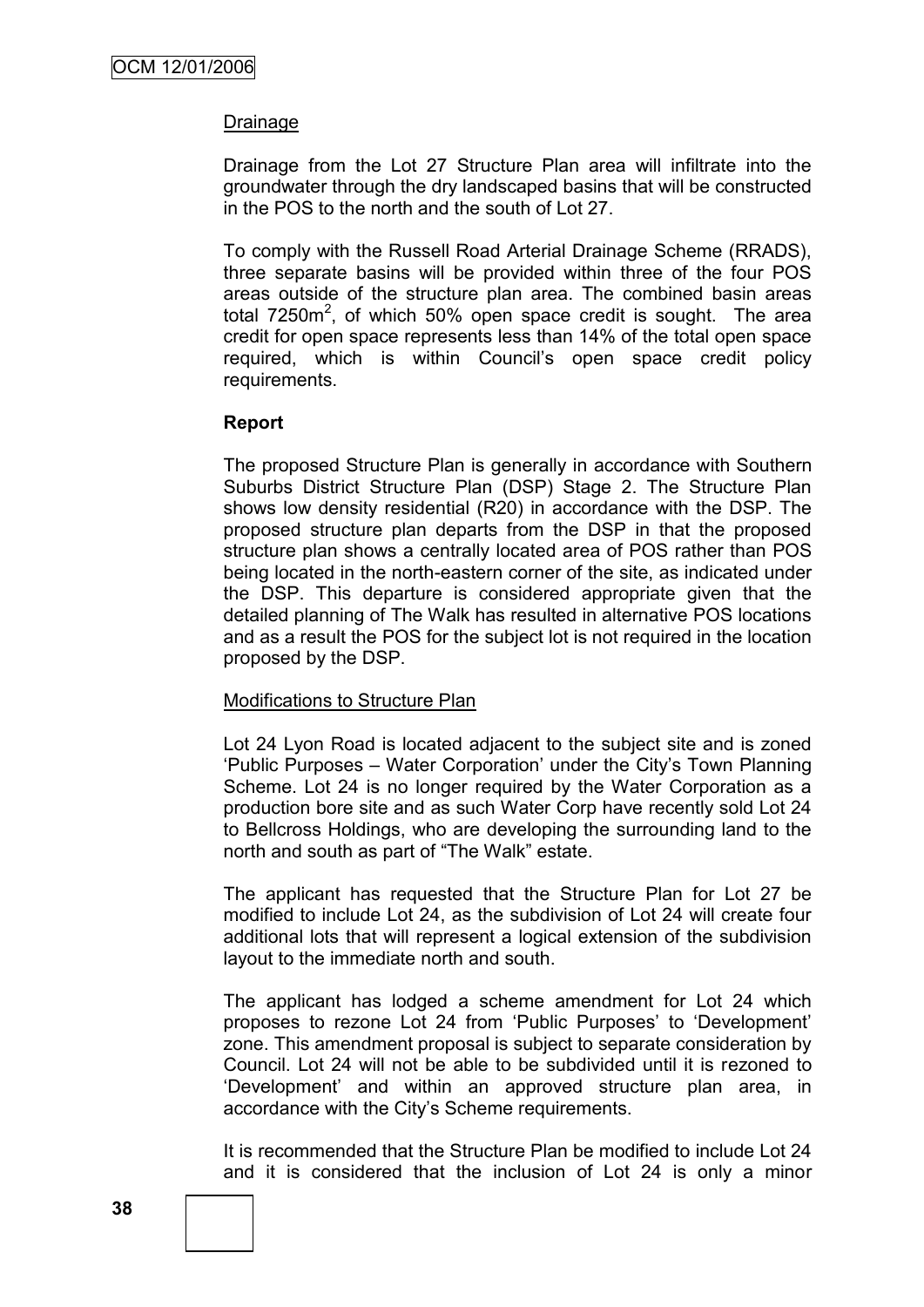modification and does not warrant further advertising of the structure plan, as it will result in the creation of four additional lots that will fit in with the proposed road layout and will not have a significant impact on the intent of the structure plan.

## Public Open Space (POS)

The Structure Plan proposes a 2773  $m^2$  area of POS within the structure plan area. This falls short of the required 10% POS required for the site, being 4738 m<sup>2</sup> (inclusive of Lot 24 area) by 1965 m<sup>2</sup>. However, given that the structure plan area forms part of a larger subdivision, a surplus amount of approximately 4193  $m^2$  POS is available from Stage 1 of the subdivision, which offsets the shortfall proposed under this structure plan and a surplus of approximately 2228 m<sup>2</sup> POS will remain.

There will be further opportunity to secure areas of POS for Stage 2 of the subdivision, which is pending review of the requirement for the Mandogalup train station and requires the preparation and adoption of a structure plan for that stage prior to subdivision.

### **Conclusion**

It is recommended that the Council adopt the Structure Plan as the basis for future subdivision and development of Lots 24 and 27 Lyon Road, Aubin Grove subject to modifications outlined in the recommendation section of the report and refer the plan to the Western Australian Planning Commission for final endorsement.

## **Strategic Plan/Policy Implications**

The Corporate Strategic Plan Key Result Areas which apply to this item are:-

- 2. Planning Your City
	- *"To ensure that the planning of the City is based on an approach which has the potential to achieve high levels of convenience for its citizens."*
	- *"To ensure that the development will enhance the levels of amenity currently enjoyed by the community."*

The Planning Policies which apply to this item are:-

| APD4  | <b>Public Open Space</b>                     |
|-------|----------------------------------------------|
| APD28 | <b>Public Open Space Credit Calculations</b> |

## **Budget/Financial Implications**

N/A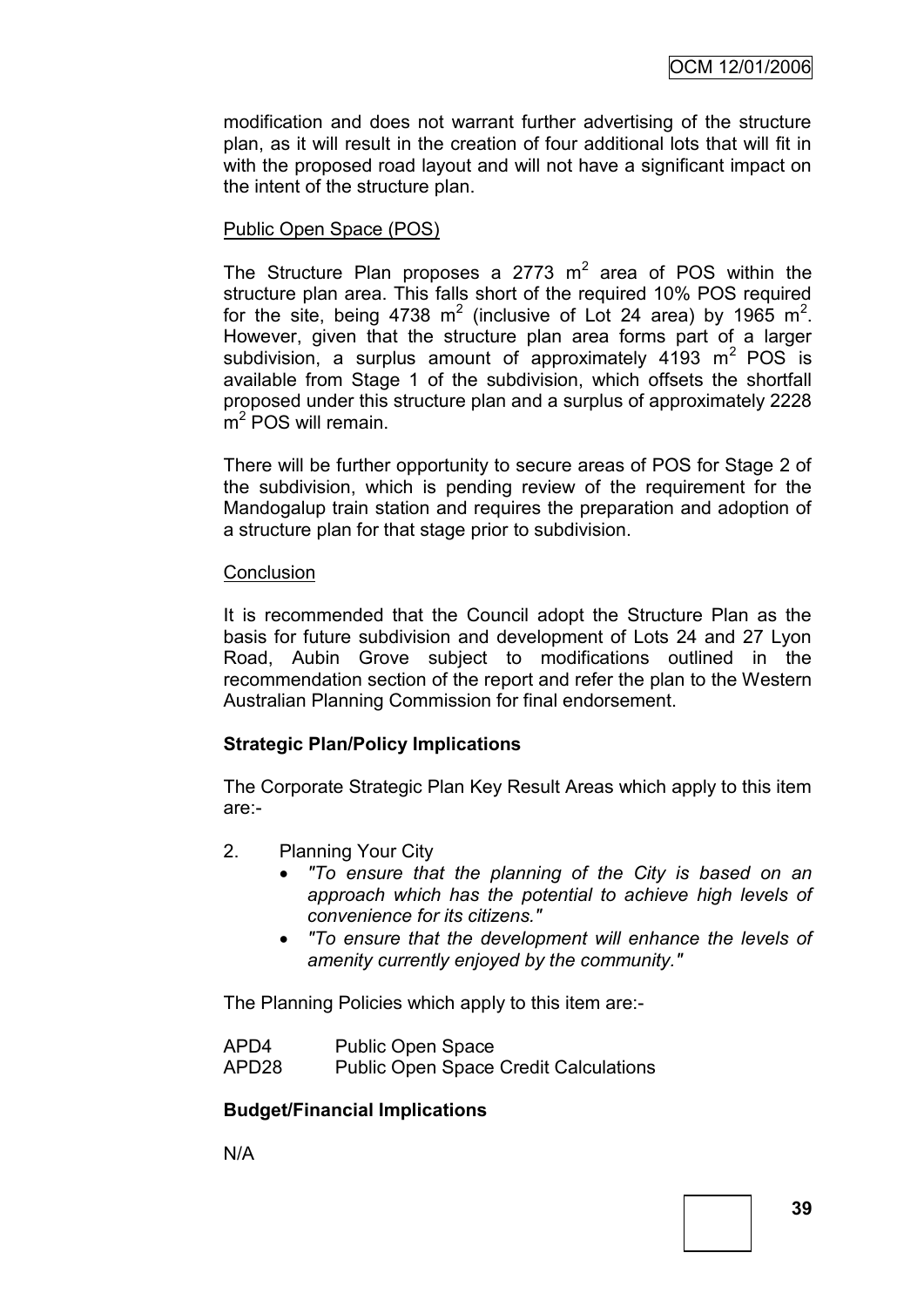### **Legal Implications**

Town Planning Scheme No. 3

#### **Community Consultation**

The application was referred to nearby landowners, relevant government agencies and a notice was placed in 2 newspapers circulating within the City of Cockburn for a period of 21 days in accordance with the requirements of Clause 6.2.8.1 of Town Planning Scheme No. 3.

Submissions were received from the Department of Environment, Water Corporation, Western Power and the Department of Education and Training.

Refer Schedule of submissions contained with the Agenda attachments.

### **Attachment(s)**

- (1) Site Plan;
- (2) Structure Plan;
- (3) Schedule of submissions

#### **Advice to Proponent(s)/Submissioners**

The Proponent(s) and those who lodged a submission on the proposal have been advised that this matter is to be considered at the 12 January 2006 Council Meeting.

#### **Implications of Section 3.18(3) Local Government Act, 1995**

Nil.

**14.10 (MINUTE NO 3069) (OCM - 12/1/2006) - PROPOSED 'A-CLASS' RESERVE CANCELLATION - RESERVE NO. 15741 (SOUTH COOGEE RESERVE), RUSSELL ROAD WEST, MUNSTER - OWNER:**  THE CROWN, MANAGED BY THE CITY OF COCKBURN **APPLICANT: THE PLANNING GROUP, ON BEHALF OF LANDCORP (R15741) (CP) (ATTACH)**

#### **RECOMMENDATION** That Council:

(1) agree to support and proceed with the process for the cancellation of the "A" Class Reserve 15741 (South Coogee), subject to: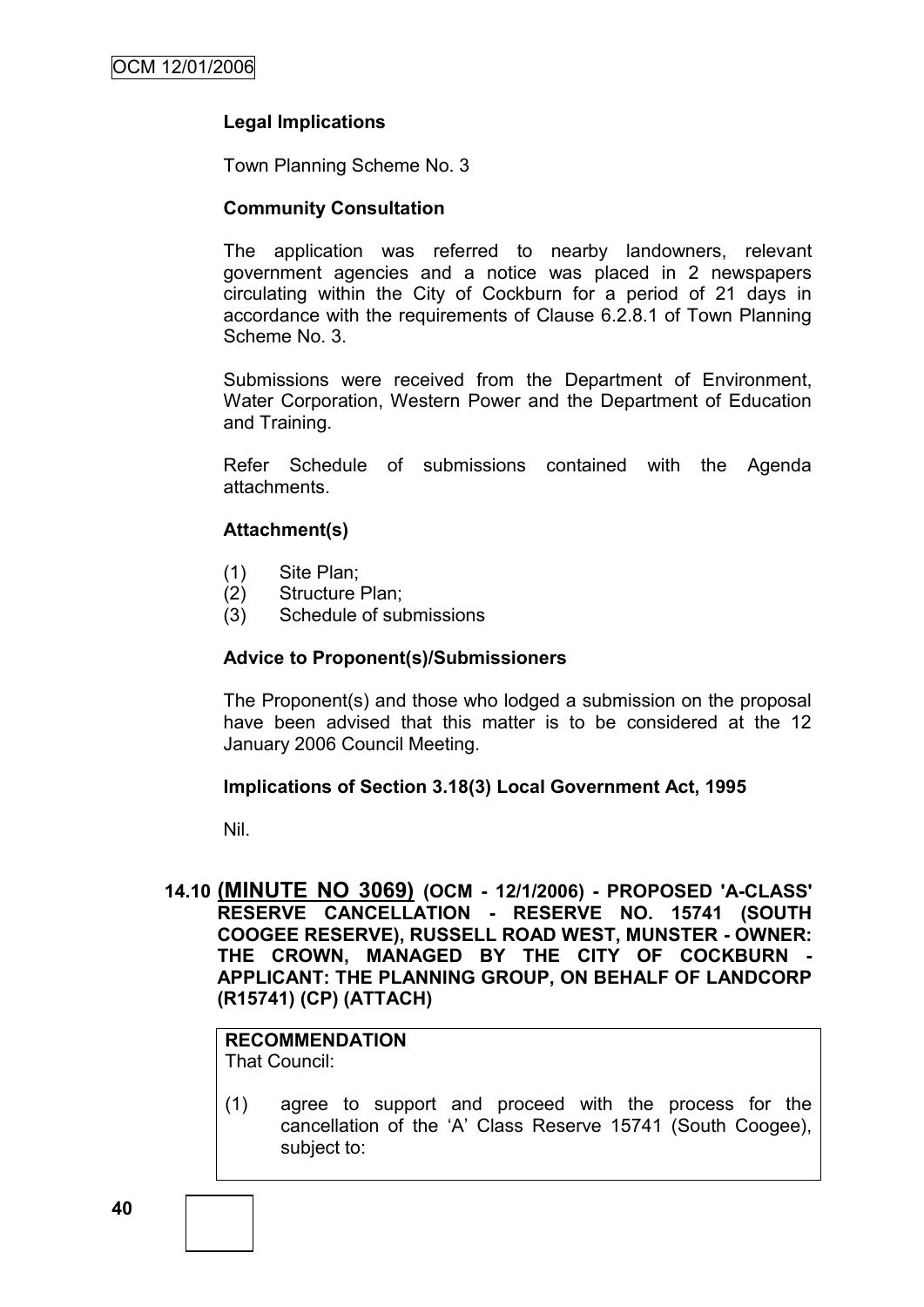- 1. The proponent providing written agreement to:
	- (i) provide a replacement reserve of at least an equivalent size to the current South Coogee Reserve in a location to the satisfaction of the City;
	- (ii) replacing all facilities and infrastructure from the South Coogee Reserve to a value, in a location and within a timeframe to the satisfaction of the City;
	- 2. Amending the Structure Plan for the Marine Technology Precinct to accommodate a suitably located and dimensioned area of land to be ceded as "Reserve for Recreation" under Section 20A of the Town Planning and Development Act;
	- 3. The receipt of Ministerial approval for Amendment No.36 to Town Planning Scheme No.3;
- (2) upon completion of (1) 1., 2. and 3. above, forward a request to the Department of Planning and Infrastructure to formally initiate the cancellation of the "A" Class South Coogee Reserve; and
- (3) advise the proponent of the Council resolution.

## **COUNCIL DECISION**

MOVED Mayor S Lee SECONDED Clr K Allen that Council:

- (1) defer consideration of the item until the Structure Plan amendment relative to the subject site is lodged with the City and is reported to the Council for adoption; and
- (2) instruct the Acting, Director Planning and Development to prepare a report to Council on the Structure Plan amendment referred to in (1) above.

**CARRIED 10/0**

### **Reason for Decision**

There appears to be a little uncertainty as to whether Council wishes to have an active or a passive reserve established in the north eastern quadrant of the AMC Marine Technology Precinct. The current Structure Plan does not provide a piece of land of the correct dimensions to facilitate development of an oval. Council Officers are meeting with LandCorp Staff to discuss this issue next week and it is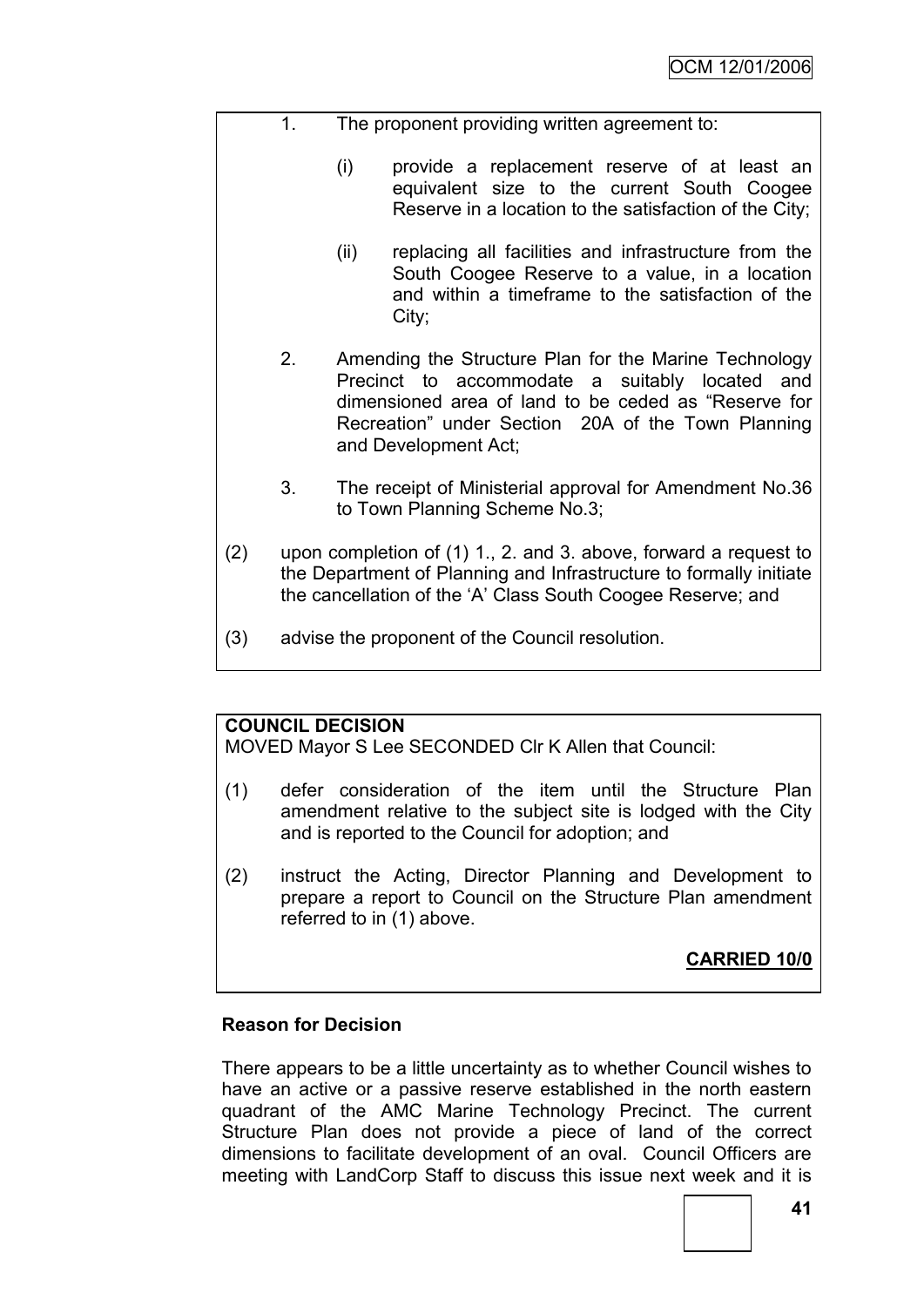anticipated that the outcomes will come before Council for consideration in March, we should await the outcomes of this meeting before proceeding further with this item.

There is also a significant stand of mature Olive Trees located on the proposed POS site and if Council decides not to proceed with an active reserve on this site then provision should be made to protect these trees and incorporate them into the passive open space.

The report also mentions possibly relocating the existing users from South Coogee Reserve to either Radonich or Visko Parks. Given that Council is currently investigating relocating the Cockburn Bowling Club to Visko Park and Radonich Park is completely surrounded by existing residential uses, we should investigate the possibility of the current users being permitted to remain at South Coogee Reserve until such a time as the new facilities are constructed in the north eastern quadrant of the AMC, should Council confirm its intention to establish an active reserve in this corner. Subsequently, the applicant (Planning Group) has written to Council seeking for the matter to be deferred pending the submission of a Structure Plan for the area.

#### **Background**

| ZONING:          | MRS: | Urban, adjoining Primary Regional Road   |  |  |  |
|------------------|------|------------------------------------------|--|--|--|
|                  |      | Reserve                                  |  |  |  |
|                  | TPS: | <b>Currently: Parks &amp; Recreation</b> |  |  |  |
|                  |      | Proposed (under Scheme Amendment No.     |  |  |  |
|                  |      | 36): Development Zone, Development Area  |  |  |  |
|                  |      | No.6, Special use Area No.9              |  |  |  |
| <b>LAND USE:</b> |      | Oval, clubrooms, tennis court, carpark   |  |  |  |
| LOT SIZE:        |      | 3.2479ha                                 |  |  |  |

Reserve No. 15741 (ie "South Coogee Reserve") is situated on Russell Road, west of the intersection with Rockingham Road in Munster, and comprises 3.2479ha in area (refer to the Locality Plan in the Agenda attachments).

The South Coogee Reserve was created in 1914 under the 1911 Roads Act, the control and management of which was subsequently transferred from the Fremantle Roads Board to the City of Cockburn. The reserve represents land that has been set aside generally for public purposes, under Part III of the 1933 Land Act (1933 LA) (now repealed) and the 1997 Land Administration Act (1997 LAA). Since the introduction of the 1997 LAA crown reserves are now created by Ministerial Order and all land reserved under the provisions of the 1933 LA is deemed land reserved under Section 41 of the LAA. The reserve has an "A" classification.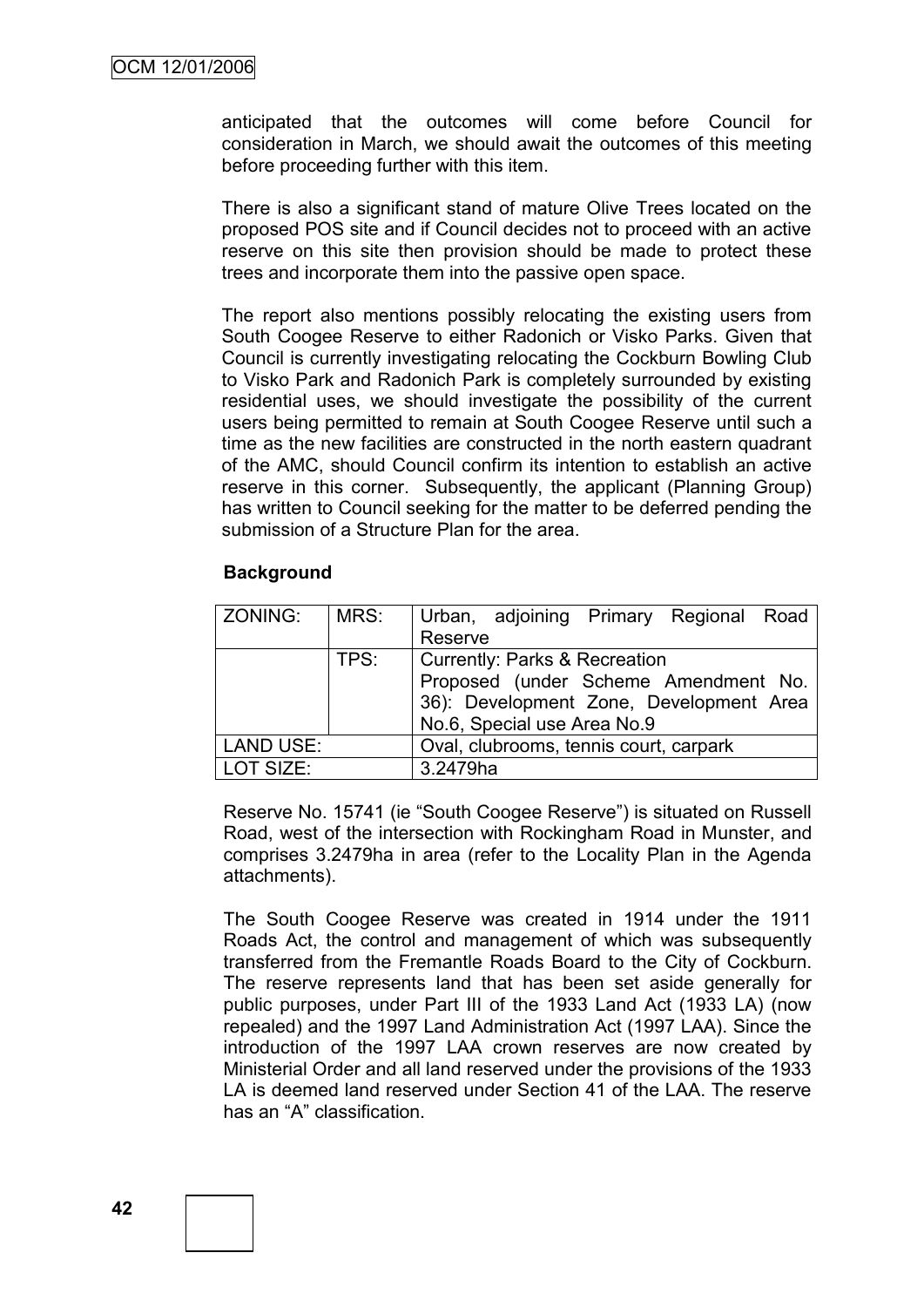The reserve is adjoined to the east by the former South Coogee Primary School site, which is now vacant after the school was relocated to Ivankovich Road, Beeliar in 2002.

A Challenger TAFE has been approved for construction on land adjoining the reserve to the north within the proposed Marine Technology Precinct ("MTP") of the Australian Marine Complex ("AMC"), while a "common user facility" is proposed to be developed in the MTP on land adjoining the reserve to the west.

Since the relocation of the South Coogee Primary School, the reserve is now only regularly used by a soccer club and two cricket clubs. The reserve comprises of a large cleared oval, cricket pitch, tennis court, club rooms and parking area. The tennis courts and open space of the reserve are otherwise only used by some residents on an informal basis.

The reserve is currently zoned Parks & Recreation in the City"s Town Planning Scheme, however, measures are underway to rezone the reserve and adjoining former school site and the nearby Agricultural Hall site to "Development Zone" to allow the land to be incorporated into the structure plan for the proposed MTP. The structure plan and rezoning initiatives were previously reported to the Ordinary Council Meetings on 15 February (Item 14:10) and 14 July 2005 (Item 14:14) respectively.

### **Submission**

In addition to the rezoning of the land referred to above, it is necessary for the "A Class" reserve classification for the South Coogee Reserve to be cancelled to enable the land to be incorporated within the structure plan for the proposed MTP to facilitate the development of research and development land uses.

It is intended for the reserve site to be purchased from the crown to facilitate development of the above land uses. It is proposed to replace the current "A Class" reserve by creating a reserve of similar area under Section 20A of the Town Planning & Development Act in the northeastern corner of the MTP structure plan, abutting the south side of Frobisher Avenue to the west of Rockingham Road (refer to the adopted MTP structure plan in the Agenda attachments).

In support of the reserve cancellation request, the Planning Group submission states:

- The 1933 LA Act enabled reserves to be classified as Class A, B or C. However, under the 1997 LA Act there is no longer provision to create new Class B or C reserves.
- Reserves classified as "Class A" have the greatest degree of protection for reserve lands. An "A Class" classification is solely used to protect areas of high conservation value.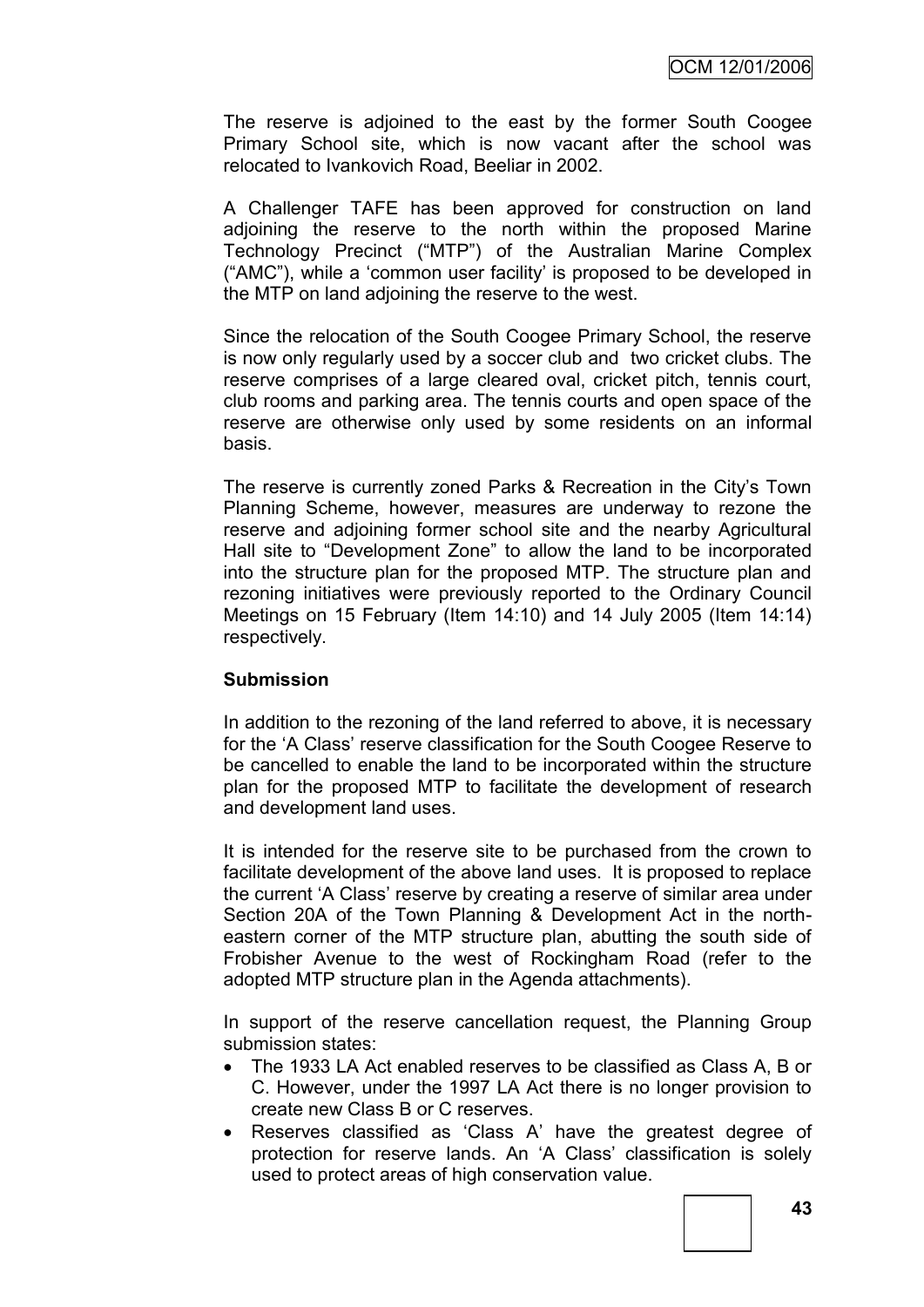- The Certificate of Title indicates the South Coogee Reserve (No. 15741) has been created for the purpose of recreation. Since the purpose of the reserve is for public use, the City of Cockburn has been nominated as the primary interest holder and in control and management of the reserve under a Management Order.
- Where the Minister proposes to cancel a reserve or its "Class A" classification to change its purpose; to excise land for a road or to reduce the area by more than 5% permitted in specified circumstances, the Minister must:
	- Advertise the intention in a State newspaper; and
	- No sooner than 30 days later table the proposal before Parliament with an explanation;
	- After doing so, either House of Parliament then has 14 sitting days to pass notice of disallowance.

It is understood that as long as there is no objection from Parliament the cancellation may be implemented. The Department for Planning and Infrastructure will require a report on the proposal including location and dimensions of the proposed new reserve. The existing and proposed reserve will need to be valued by the Valuer generals Office.

### Justification:

Justification provided for the cancellation of the South Coogee "A Class" reserve is summarised as follows:

- An "A" classification for a reserve is exceptionally powerful, guaranteeing that a reserve forever remains dedicated to the purpose declared, until amended by an Act of Parliament. An 'A' classification is spared for where there is a perceived need for the highest form of protection (eg. Kings Park or national parks). Given this and the following circumstances, the appropriateness of retaining an "A" Classification for the South Coogee Reserve is considered inappropriate.
- The South Coogee Reserve originally created for public recreation is located relatively remote and isolated from the future residential areas to the north and north-east (i.e. in Development Areas 4 & 5) that could otherwise optimally benefit from using it for recreational purposes, for which the reserve was originally intended.
- The isolated location of the existing reserve at the southern boundary of the proposed MTP suggests the reserve is an underutilised and inefficient asset because it does not rely on a large catchment of potential users in close proximity, indicating that potential users must travel unreasonably in order to use the site.
- The surrounding industrial, vacant and redeveloped land uses together with Rockingham Road (a Primary Regional Road) implies that the site generally suffers from a lack of passive surveillance, raising potential security concerns and adversely affecting usage levels. It is submitted that the attractiveness of the reserve for recreational use is therefore considered to be of a low standard.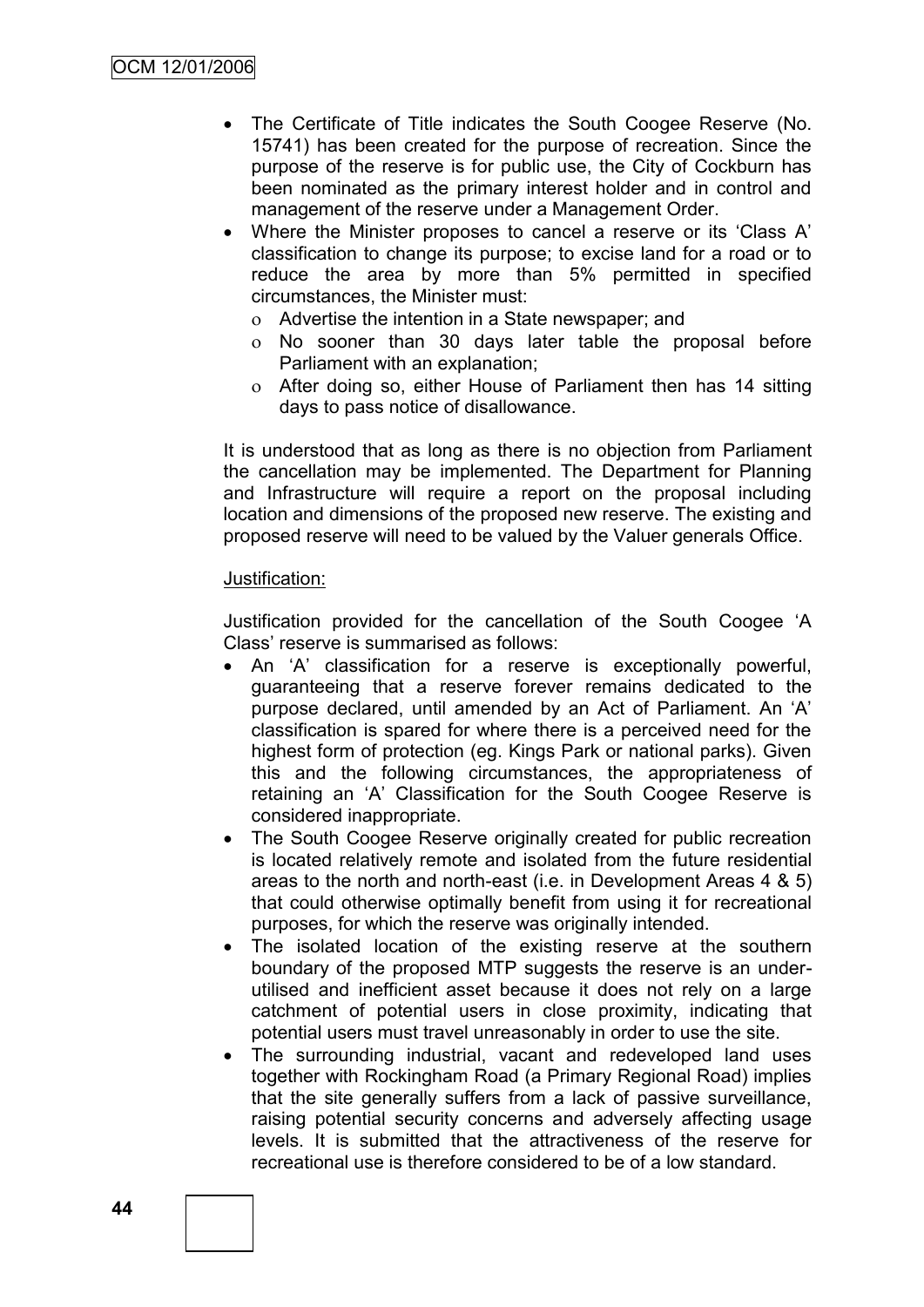- The reserve had been used previously by the former, adjacent, South Coogee Primary School to service their recreational needs. Since the school relocated, that need no longer exists.
- Considering the now redundant primary school and the proposed future use of the reserve (being incorporated within the MTP structure plan) there is no requirement or additional demand for the existing reserve.
- Development of the MTP and AMC does not incorporate any significant residential development, and does not therefore contribute to the reserves expositing or future usage catchment.
- The reserve cancellation will facilitate the development of the marine activity cluster through the AMC development, of which the Technology Precinct constitutes a part.
- In order to retain the quality and quantity of public open spaces in the vicinity, the MTP structure plan proposes to provide an equally sized area of reserve in the north-eastern corner of the Precinct, adjoining Frobisher Avenue and Rockingham Road. The provision of open space in this area is considered to be a strategic location for a number of reasons, including:
	- Placement of the reserve in the north-eastern corner makes more efficient connections with the residential land uses that surround the technology precinct.
	- Improved efficiency of recreational land use because it will be located in better proximity to a greater number of local residents in the City.
	- Relocation away from less desirable land uses and closer to residential areas will enhance the potential for passive surveillance, reducing safety concerns, making residents more comfortable and inclined to use the open space for recreation.
	- The north-eastern corner location will help to provide a transition from the commercial land uses of the Technology Park and buffer the future residential areas to the north of Frobisher Avenue.
	- Connectivity advantages, linking numerous surrounding public open spaces, including Santich Park and Beeliar Regional Park, which are found in the general locality of the Marine Technology Precinct.
	- Improved levels of access for users to the relocated reserve location in the north-eastern corner of the precinct could expand the size of the reserves catchment.

## **Report**

It is acknowledged that the adopted MTP Structure Plan and Scheme Amendment (No.36) currently under way anticipate the incorporation of the South Coogee Reserve into the AMC. This is reflected in the previous Council resolutions referred to above. Furthermore, the justification provided in support of the request for cancellation, described above, is considered valid.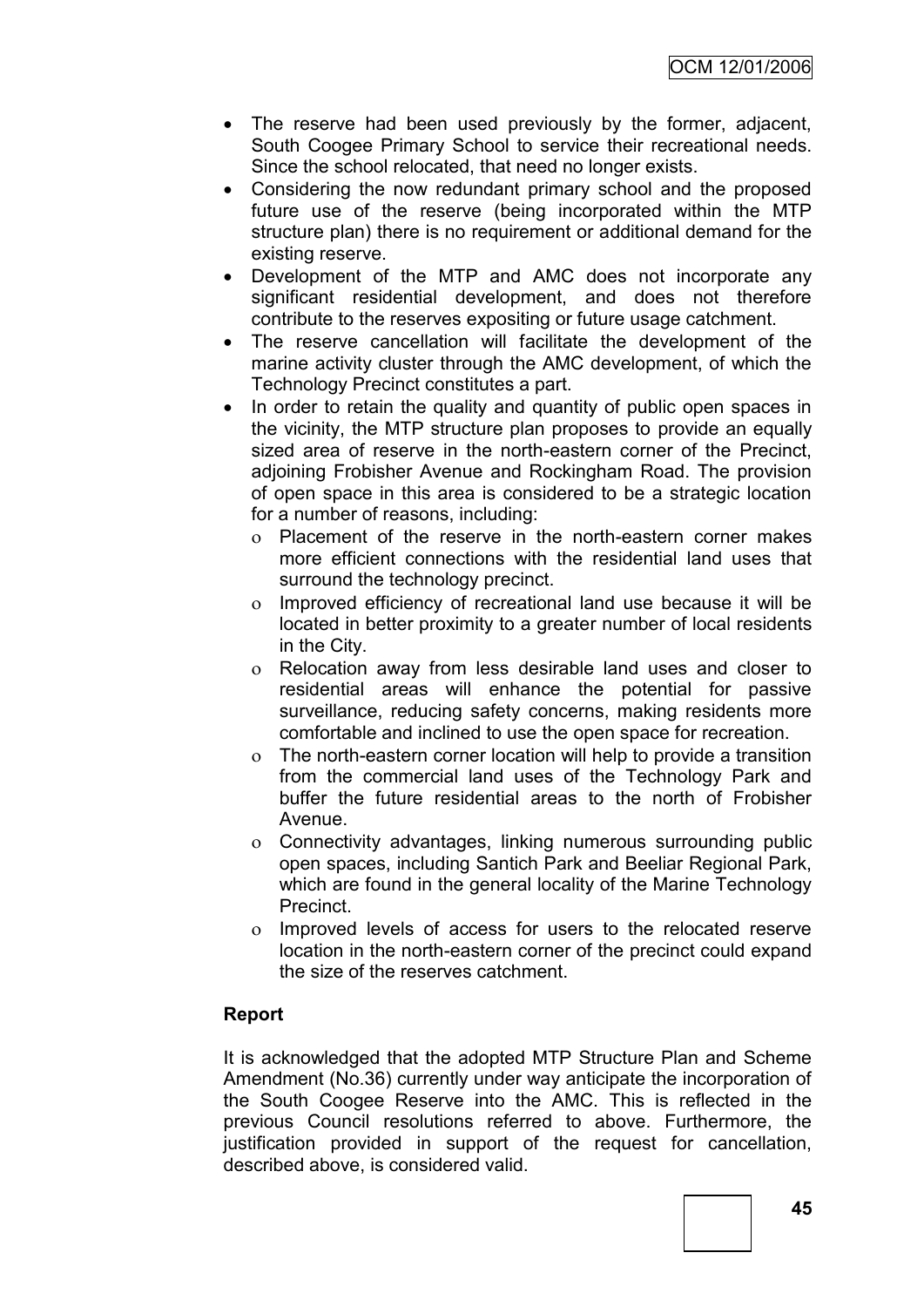The City"s Community Services Department has indicated support of the proposed closure of the South Coogee Reserve on the basis that another reserve of equal size and infrastructure is provided at another location within the immediate area and north of the current reserve.

However, some basic requirements for the provision of a relocated active recreation reserve include:

- 1. The relocated reserve being of equivalent size to the current South Coogee Reserve.
- 2. The grassed playing field area dimensions for the relocated reserve are at a minimum 150m x 180m and of a rectangular configuration in order to potentially accommodate a range of sporting activities.
- 3. The minimum width of the reserve at any point is no less than 150m.
- 4. All other facilities on the reserve are, at a minimum, replicated, i.e. Clubrooms, tennis courts, infrastructure and sufficient parking.

The above specifications will require the MTP structure plan to be amended to reconfigure the proposed replacement reserve area.

Notwithstanding the above, a basic fact is that the City has a facility that it has expended money to establish a facility to service the sporting and recreational needs of the community. Therefore, before agreeing to seek cancellation the City should have written guarantees that replacement facilities and infrastructure will be provided on the replacement reserve.

From a recreational planning perspective, there would be a need to coordinate the development of infrastructure on reserve land in appropriate locations to facilitate the transfer of existing sporting groups from the South Coogee Reserve to other suitable venues.

A major concern is that there are no other facilities within the region where the clubs could be relocated to. This is of primary concern for the Soccer club as South Coogee Reserve is the home ground of the club where they train and host "home" matches. If the field became unavailable there is no opportunity for the club to use another facility within Cockburn. Junior and Senior cricket fixtures for the region would be affected, however the relevant fixturing bodies should be able to accommodate the changes in the short term, given sufficient notice.

Given that there were no specific timeframes for the developments in the proposal and a sporting field takes approximately  $1.5 - 2$  years to develop, in order to maintain continuity for sporting clubs, it will probably be necessary **to** develop sporting facilities at another reserve in the locality, for example, Visko Park or Radonich Park. The benefits would be seen in a reduction of the assumed crossover period where there is no field available to the clubs currently using South Coogee Reserve.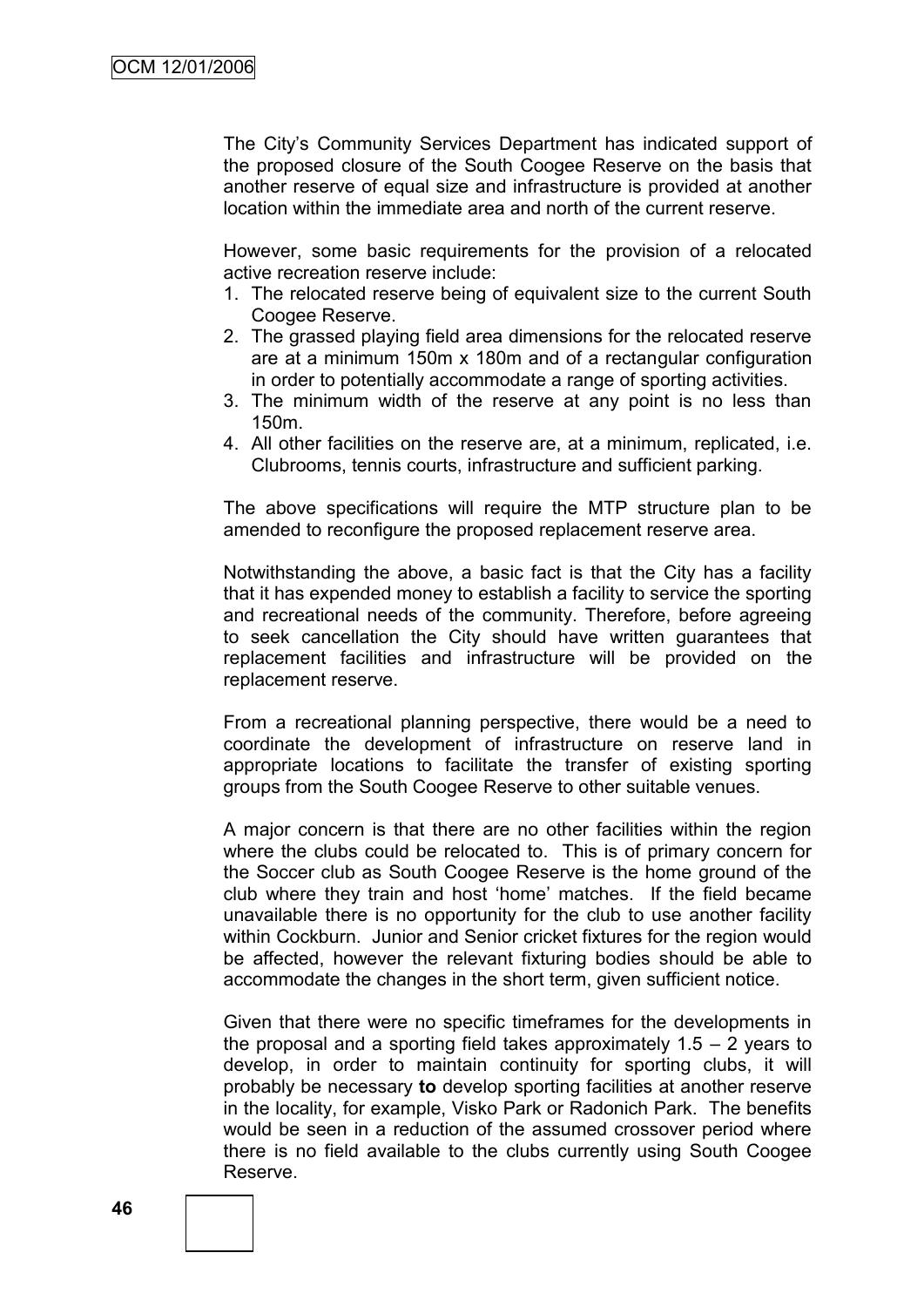## Conclusion:

The proposal for the South Coogee Reserve "A" classification to be cancelled to allow the land to be incorporated into the structure plan for the proposed Marine Technology Precinct is supported for the following reasons:

- The proposal is consistent with previous Council resolutions anticipating the land being incorporated into the MTP, in terms of the adoption of the Structure Plan and Scheme Amendments affecting the area;
- Justification provided in support of the request is considered valid;
- Subject to the proponent confirming agreement to item (1) (i) in the recommendation, the transitional implications for affected sporting groups should be able to be effectively managed.

## **Strategic Plan/Policy Implications**

The Corporate Strategic Plan Key Result Areas which apply to this item are:-

- 1. Managing Your City
	- *"To conduct Council business in open public forums and to manage Council affairs by employing publicly accountable practices."*
- 2. Planning Your City
	- *"To ensure that the planning of the City is based on an approach which has the potential to achieve high levels of convenience for its citizens."*
	- *"To ensure that the development will enhance the levels of amenity currently enjoyed by the community."*
- 4. Facilitating the needs of Your Community
	- *"To facilitate and provide an optimum range of community services."*
	- *"To determine by best practice, the most appropriate range of recreation areas to be provided within the district to meet the needs of all age groups within the community."*
- 5. Maintaining Your Community Facilities
	- *"To construct and maintain parks which are owned or vested in the Council, in accordance with recognised standards and convenient and safe for public use."*
	- *"To construct and maintain community buildings which are owned or managed by the Council, to meet community needs."*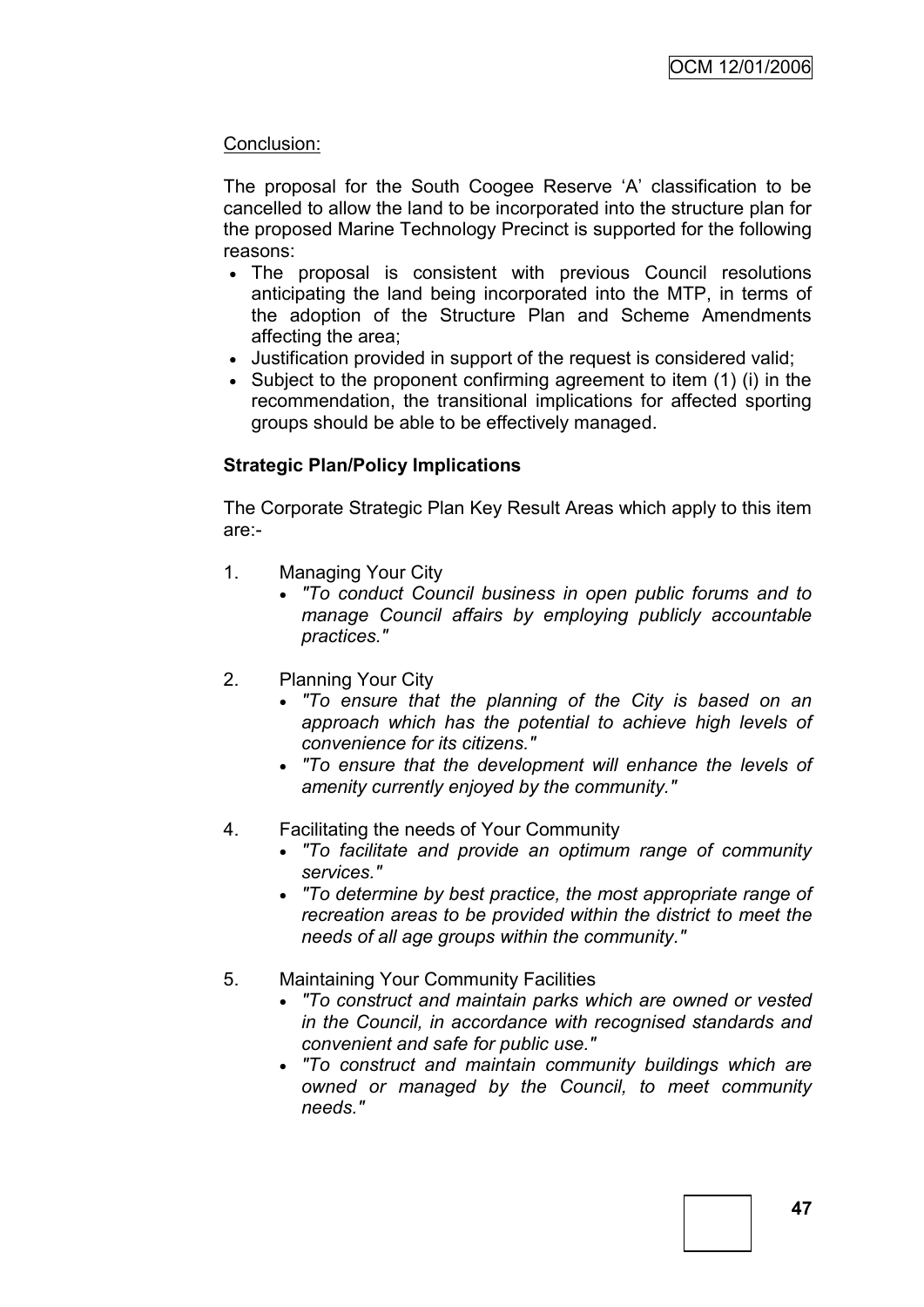The Council Policies which apply to this item are:-

#### SPD2 COMMUNITY FACILITIES INFRASTRUCTURE - 10 YEAR FORWARD PLAN

#### **Budget/Financial Implications**

The development of sporting facilities on another reserve in the locality will be necessary to provide continuity for clubs currently using the South Coogee Reserve.

#### **Legal Implications**

Land Administration Act, 1997 refers.

#### **Community Consultation**

Where the Minister proposes to cancel a reserve or its "Class A" classification, the Minister must:

- Advertise the intention in a State newspaper; and
- No sooner than 30 days later table the proposal before Parliament with an explanation;
- After doing so, either House of Parliament then has 14 sitting days to pass notice of disallowance.

#### **Attachment(s)**

- (1) Locality plan
- (2) Marine Technology Structure Plan

#### **Advice to Proponent(s)/Submissioners**

The Proponent(s) has been advised that this matter is to be considered at the 12 January 2006 Council Meeting.

#### **Implications of Section 3.18(3) Local Government Act, 1995**

Nil.

**14.11 (MINUTE NO 3070) (OCM - 12/1/2006) - FINAL DUST MANAGEMENT PLAN FOR INERT LANDFILL - LOTS 1, 410 AND 451 MIGUEL ROAD, BIBRA LAKE - OWNER/APPLICANT: MOLTONI CORPORATION PTY LTD (4129346; 4113473; 4413031) (CW)**

**RECOMMENDATION** That Council:

(1) endorse the Final Dust Management Plan and Staging Plan dated 13 December 2005 to enable Class 3 Bulk Earthworks to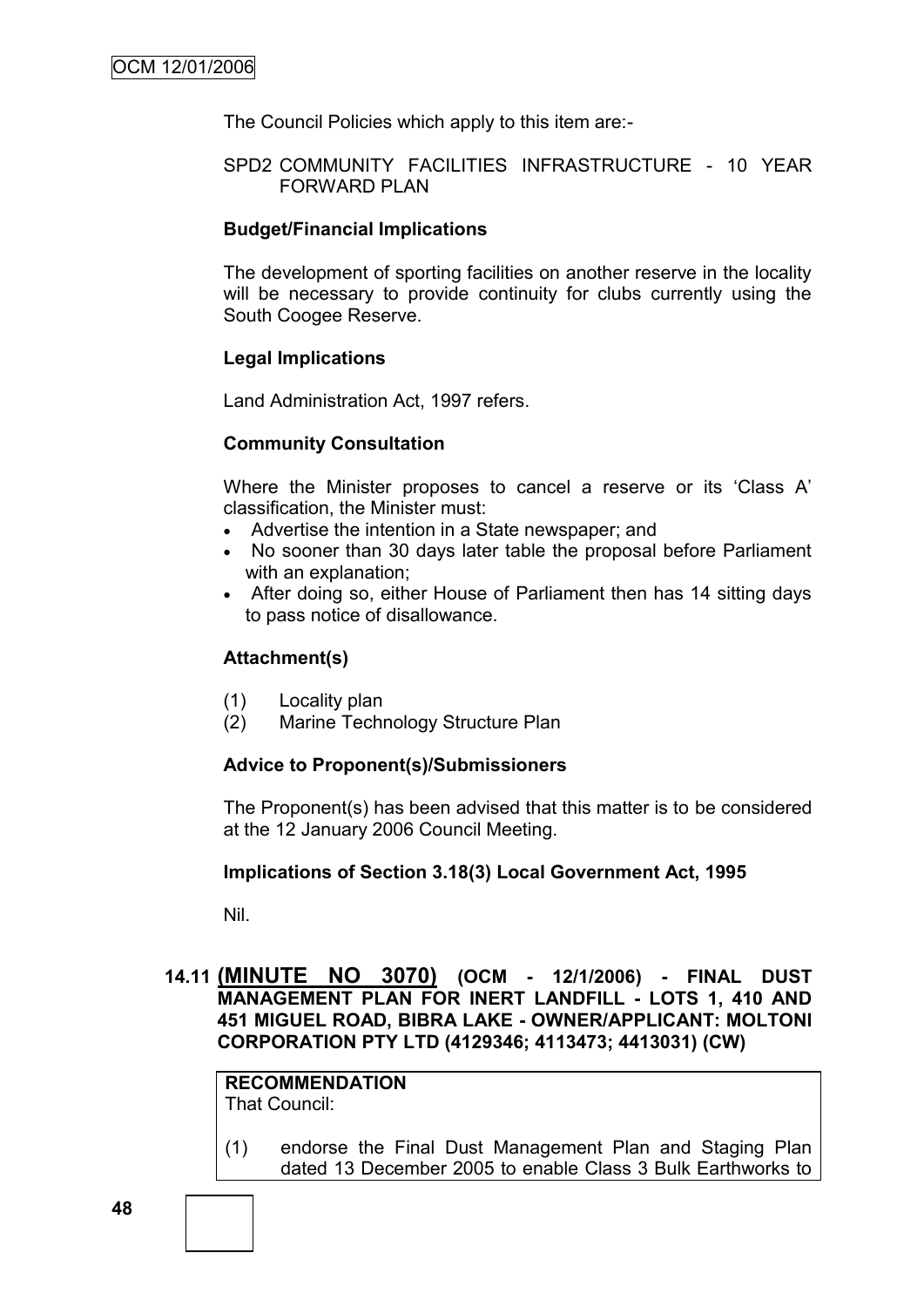occur during the moratorium period specified in Council Policy SPD7 for 3 years on Lots 1, 410 and 451 Miguel Road, Bibra Lake, subject to the following conditions:-

- 1. Times of operation as indicated in section 2.10 of the Management Plan are to be limited to 7.00am to 7.00pm, Mondays to Saturdays inclusive. No works on site (other than dust suppression works) are permitted outside these hours without prior written approval of the City's Health Service.
- 2. Bulk earthworks only being undertaken from  $1<sup>st</sup>$  October to 31<sup>st</sup> March, subject to an ongoing program of stabilisation on all exposed land prior to the completion of works, to the satisfaction of the City"s Health Services.
- 3. The Developer shall maintain strict control of works with dust-creating potential. Material which has been excavated for trenching or stockpiled shall be stabilised if it is to be left exposed for longer than 72 hours.
- 4. Sufficient wind fencing (sufficient to surround the site and also the area which is being worked) is to be available within 1 hour of being required by the City of Cockburn or the Developer.
- 5. The nominated wind fencing is to remain in position until the disturbed surface is stable. Where wind fencing becomes damaged it is to be repaired/replaced within 12 hours of the damage being reported.
- 6. Item 3.4 of the Management Plan indicates the use and volumes of water during fill operations for both dust suppression of the fill and road networks. A water truck of a minimum of 10,000 litres capacity must be available for use and allowance must be included to provide additional watering of the site and road network as necessary (especially during the April to September periods).
- 7. The Developer shall visit the site each non working day when adverse weather conditions are conducive for the production of dust (including when wind speeds exceed 28 knots) and commence dust suppression measures if necessary.
- 8. Results from dust monitoring on the site are to be provided to the City's Health Service within 48 hours of a request being made.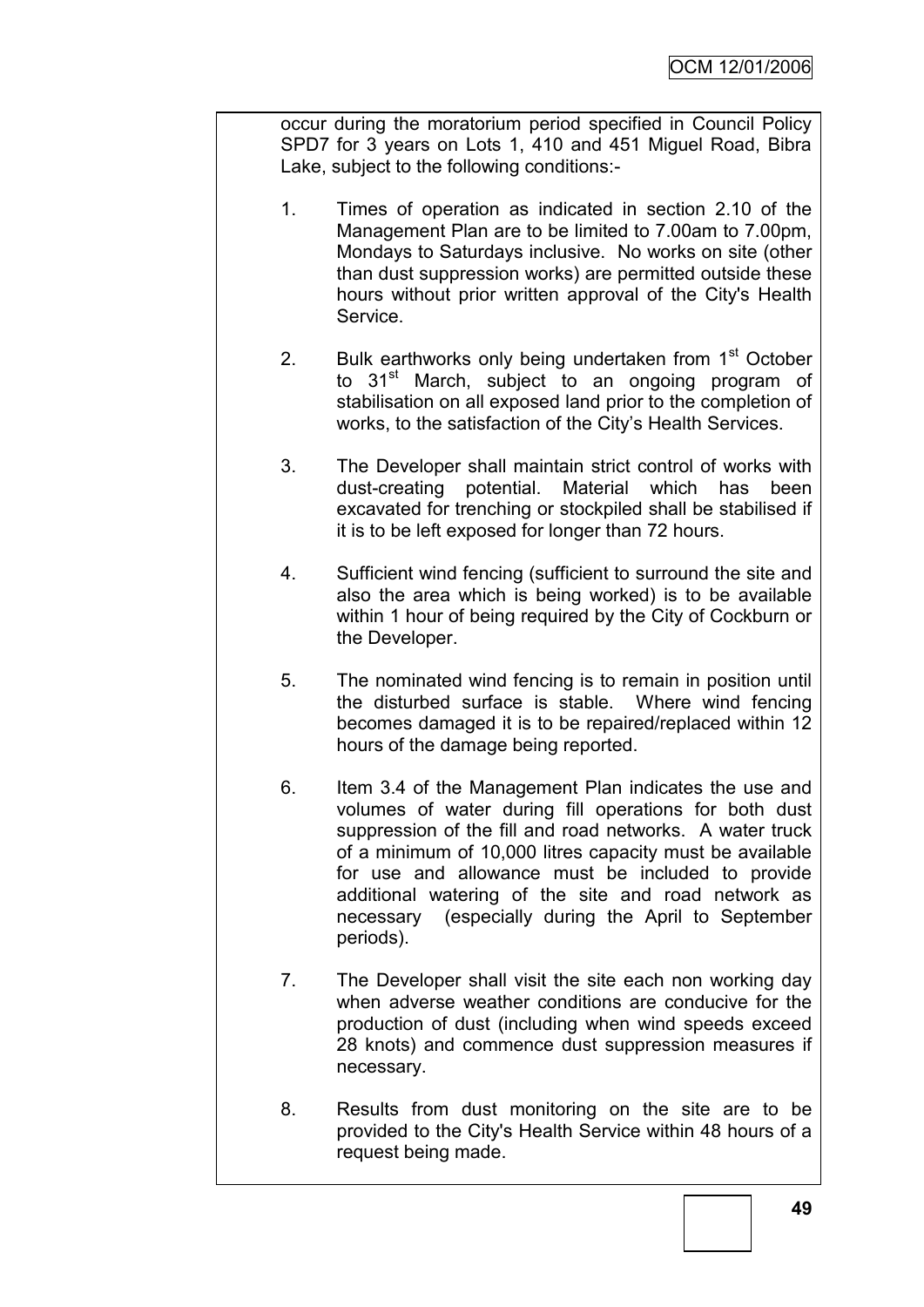- 9. The City's Health Service reserves the right to direct the on-site manager to cease works should it be determined that ongoing works are exacerbating the dust emissions to a point that suppression measures are failing. This also includes directing the Developer to commence hydromulching/chemical stabilisation within 48 hours of being so directed.
	- 10. Any complaint relating to dust, odour, noise or smoke lodged with Moltoni Corporation Pty Ltd or its contractors regarding this site is to be forwarded to the City's Health Service within 48 hours of receipt.
	- 11. It is the responsibility of the Developer to maintain site stability until such time as the property changes ownership. Allowance must be made to ensure that the hydro-mulch (or similar) crust is maintained over completed areas, especially over the summer months. The City's Health Service is aware that hydromulch (being a paper based product) may not be classed as "inert" therefore should hydromulch not be permitted on site, Moltoni Corporation Pty Ltd is to advise the City's Health Service of their preferred dust suppression chemical (ie substitute for Hydromulch).
	- 12. After all siteworks are completed, and before the Developer has vacated the site, the Developer must ensure that the entire site is stable. The Developer then retains responsibility for site stability until change of ownership/control takes place. After the change of ownership/control has taken place, the new owner or controlling party will inherit responsibility for site stabilisation
	- 13. The timing of the work and control of dust emissions as specified above is to be strictly adhered to. Failure to do so may result in the rescinding of the approval to operate during the moratorium and/or subject the Developer to possible legal action.
	- 14. Upon the expiration of this 3 year approval no further bulk earthworks may occur during the moratorium period unless with the prior consent of Council, whereby a fresh application must be lodged.
- (2) advise the applicant that Council will not take any further action in relation to ensuring compliance with Condition 9 of approval for inert landfill site with regard to adherence with the moratorium period in Council Policy SPD7.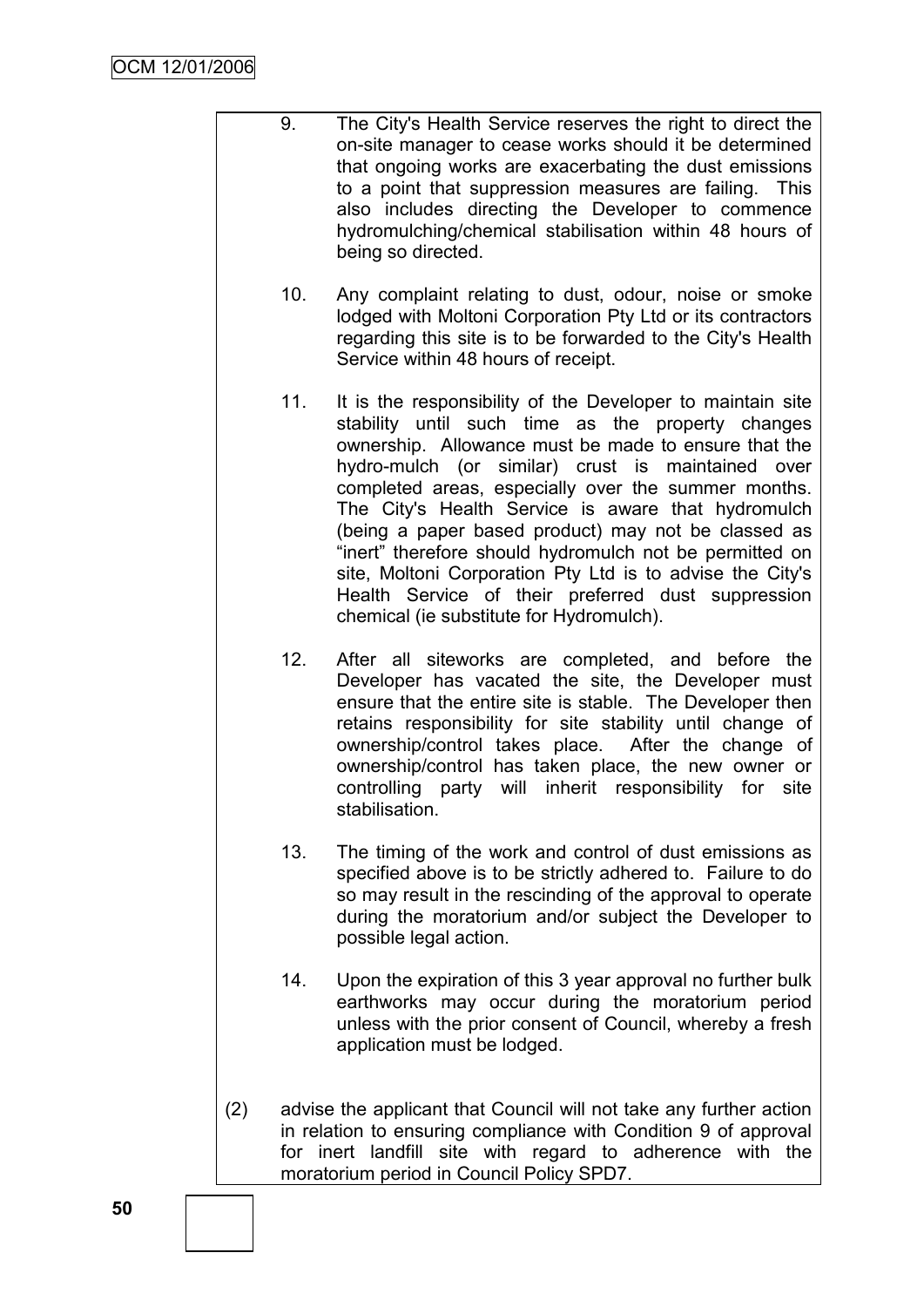#### **COUNCIL DECISION**

MOVED Clr S Limbert SECONDED Clr T Romano that the recommendation be adopted.

**CARRIED 10/0**

### **Background**

Council at it"s Ordinary Meeting on 8 December 2005 with regard to item 14.2, resolved to

*"Grant temporary planning approval for a period of three years only for an inert landfill site and resource recovery centre on Lots 1, 410 and 451 Miguel Road, Bibra Lake, in accordance with Clause 10.6 of Town Planning Scheme No. 3, subject to the following conditions:*

### *STANDARD CONDITIONS…*

*9. The carrying on of the development must not cause a dust and smoke nuisance to neighbours. The Developer is required to submit a Dust Management Plan in accordance with the Council's Policy SP7 Prevention of Sand Drift from Subdivision and Development Sites within the City of Cockburn. The Plan is to be approved by the Council's Health Services prior to the commencement of earthworks and complied with during the life of the development… "*

Moltoni Corporation Pty Ltd (the Developer) have submitted a dust management plan to the City's Health Service as required by Standard Condition 9, including a request to conduct Class 3 bulk earthworks during the moratorium period, which does not comply with Council Policy.

### **Submission**

Moltoni Corporation Pty Ltd included the following documents as part of its dust management plan application :-

- 1. Draft Dust Management Plan dated 22 November 2005
- 2. Management Plan for Landfill Revised November 2005
- 3. Final Dust Management Plan letter dated 13 December 2005
- 4. Staging Plan Revised 13 December 2005

Due to the nature of the works having a site classification of 3 as per the DEP document titled *"Land Development Sites and Impacts on Air Quality – A Guideline for the Prevention of Dust and Smoke Pollution from Land Development Sites in Western Australia"* (25 July 1996) and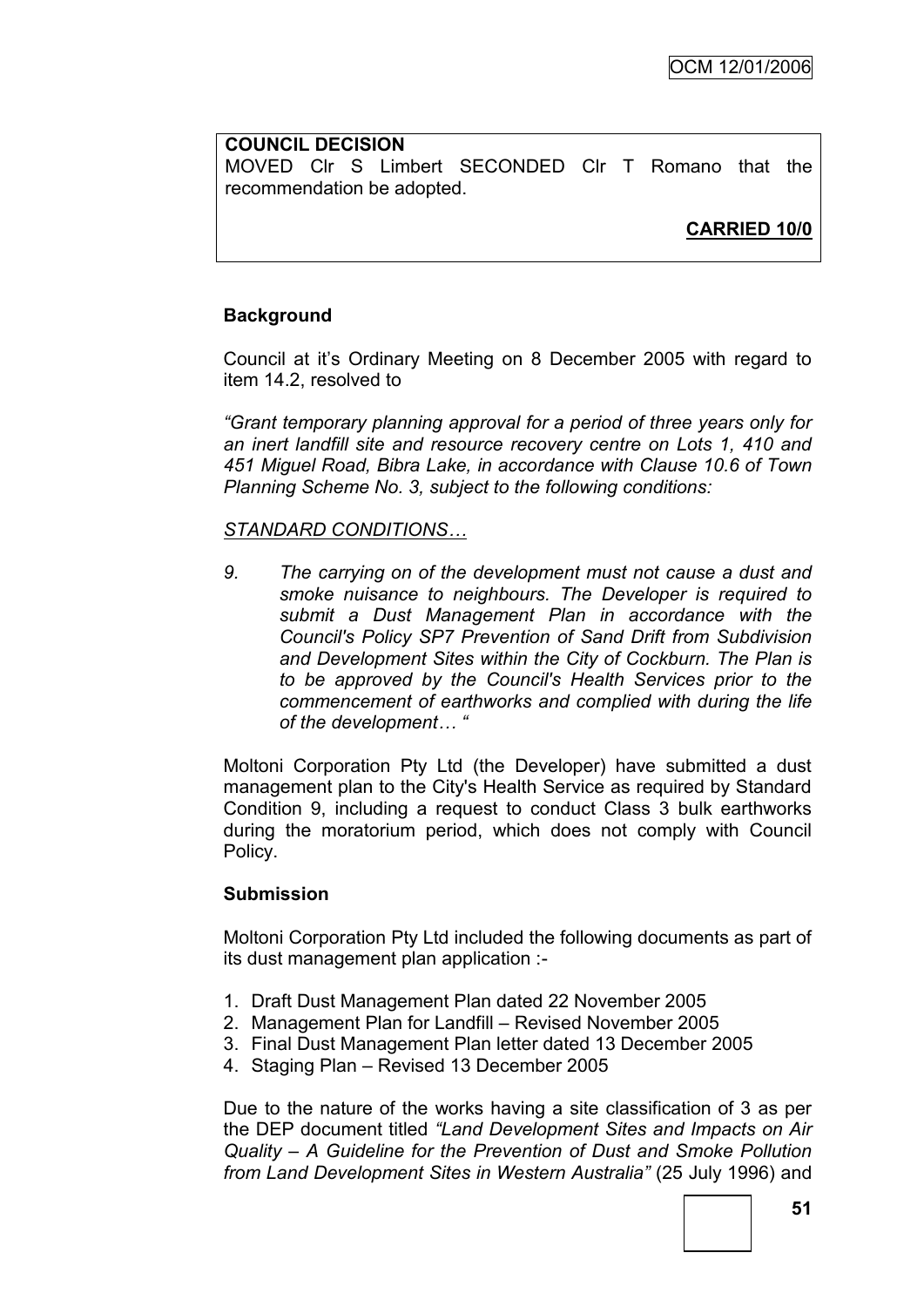the filling on site being conducted year round, the applicant seeks permission to work during the moratorium period as specified in Policy SPD7.

#### **Report**

Policy SPD 7 entitled "Prevention of Sand Drift from Subdivision and Development Sites" was adopted by Council on 21 October 2003. The policy prohibits bulk earthworks during the period of 1 October and 31 March the following year where the development site has a site classification greater than 2. Site classifications are determined using the matrix provided in DEP document titled *"Land Development Sites and Impacts on Air Quality – A Guideline for the Prevention of Dust and Smoke Pollution from Land Development Sites in Western Australia"*  (25 July 1996).

Though this site is being used primarily for inert landfill, the filling of the land for future development falls within Councils Policy. The premises has been approved to operate all year round, therefore would expect to operate continuously. This site has been determined to have a site classification of 3, therefore if approval was not granted to conduct bulk earthworks during the moratorium period, the proponent would have to cease to operate. Though the applicant may meet or exceed dust control requirements, the policy prevents the City's Health Service from approving this plan.

Having reviewed the documentation provided with the application, the City's Health Service supports the application to conduct class 3 bulk earthworks during the moratorium period, however would expect strict conditions to be imposed on the Developer to both minimise, control and monitor dust. Moltoni Corporation Pty Ltd within their dust management plan have addressed:-

- Dust emissions from the access road;
- Techniques for controlling dust during tipping operations;
- Techniques for controlling dust from stockpiles of dry waste;
- Techniques for stabilising windblown dust from cleared areas which have been filled; and
- Overall site planning to ensure that active and completed areas are stable and not prone to erosion by the action of wind and water.

Measures proposed to control dust at the site include:

#### 1-Water Sprays and Sprinklers:

Water will be applied at the site throughout the year to suppress dust emissions. The frequency of watering and amount applied will respond to seasonal conditions. Water sprays will be installed on the site and activated as needed to suppress dust on the entry road and active work areas during the transport, tipping and compaction stages of each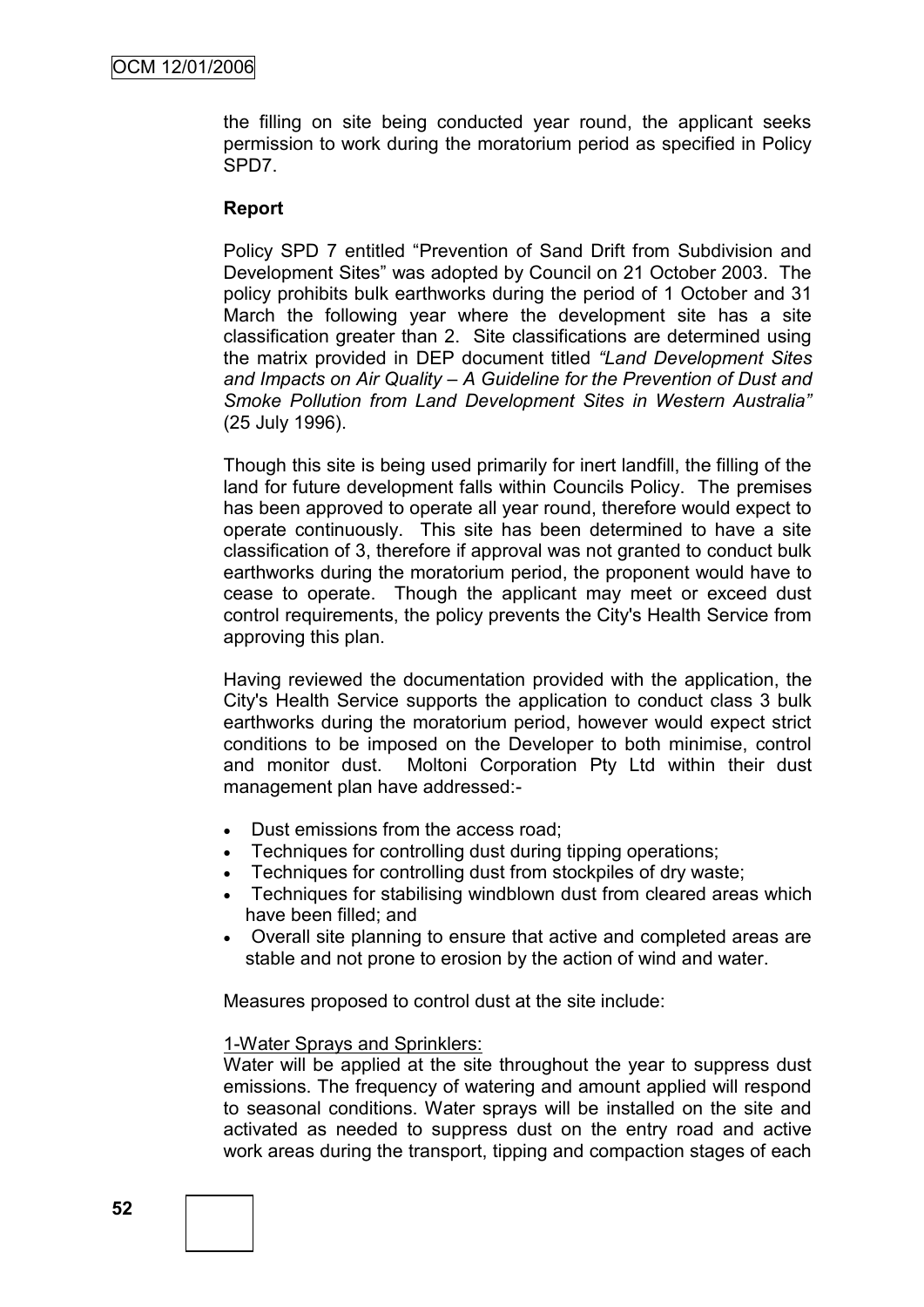fill road at the site. Water may be sourced from groundwater bores to ensure there will be plenty of water available on site at all times.

### 2-Windbreak Vegetation and Fencing:

The establishment and maintenance of vegetation and fencing around the site and temporary windbreak fencing around active work areas will be carried out if found necessary. Additional fencing material will be held on site as a contingency measure for emergency as and when needed in specific locations at the site or in case of damage to the existing fencing on the site.

## 3-Temporary Cessation of Work (In Extreme Windy Conditions):

During periods of very high wind, i.e. in excess of 28 knots, it may be necessary to limit tipping and compaction activity on the site for a time until weather conditions are more manageable. The on-site manager will determine the suitability of continuing operations at the site based on:

- The safety of personnel at the site;
- The prevailing wind velocity and direction;
- The effectiveness of the dust suppression techniques being used at the site at the time; and
- The capacity to implement additional contingency measures for dust suppression in accordance with the procedures outlined above.

4-Use of Hydro mulching or Other Suitable Material to Stabilise the Fill Surface: Compacted areas of the site would have been previously covered with light mulch to minimise wind erosion and dust lift off from these areas. Coverage would need to be replenished with sprayed hydro mulch or similar material of sufficient depth to fully cover the ground underneath. All newly completed areas will be spread with mulch in a similar fashion within seven days of completion. All mulched areas will be routinely checked and replenished as needed to maintain an unbroken cover over the completed areas.

Subject to proper management and compliance with the recommended conditions by Moltoni Corporation Pty Ltd, bulk earthworks on this class 3 site are considered acceptable in this instance. The potential impact and possible risks of the proposed works in general are manageable from a compliance perspective. Accordingly the application is supported subject to compliance with a comprehensive set of conditions as specified above.

### **Strategic Plan/Policy Implications**

The Corporate Strategic Plan Key Result Areas which apply to this item are:-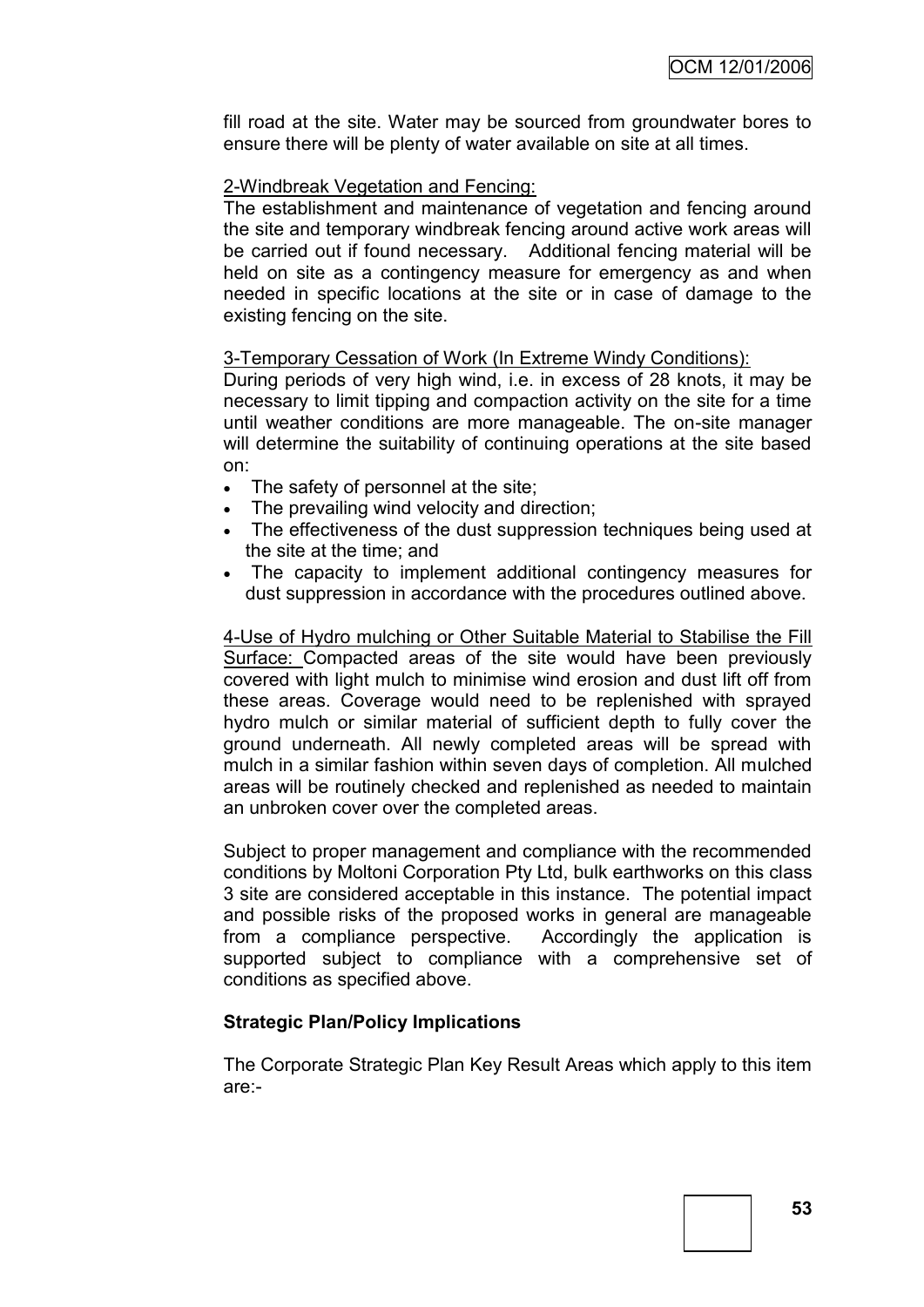- 1. Managing Your City
	- *"To provide effective monitoring and regulatory services that administer relevant legislation and local laws in a fair and impartial way."*

The Council Policies which apply to this item are:-

SPD7 PREVENTION OF SAND DRIFT FROM SUBDIVISION AND DEVELOPMENT SITES

## **Budget/Financial Implications**

N/A

## **Legal Implications**

N/A

## **Community Consultation**

Public consultation was carried out upon consideration of the development application for inert landfill.

## **Attachment(s)**

N/A

## **Advice to Proponent(s)/Submissioners**

The Proponent(s) has been advised that this matter is to be considered at the 12 January 2006 Council Meeting.

### **Implications of Section 3.18(3) Local Government Act, 1995**

Nil.

## **14.12 (MINUTE NO 3071) (OCM - 12/1/2006) - OVERHEIGHT GARAGE - LOT 216; 19 CONSTITUTION GARDENS, BIBRA LAKE - OWNER/APPLICANT: S J STODDART (1116905) (TW) (ATTACH)**

#### **RECOMMENDATION** That Council:

(1) grant approval for a  $64m^2$  outbuilding with a wall height of 2.7m on Lot 216 (No. 19) Constitution Gardens subject to the following conditions:-

STANDARD CONDITIONS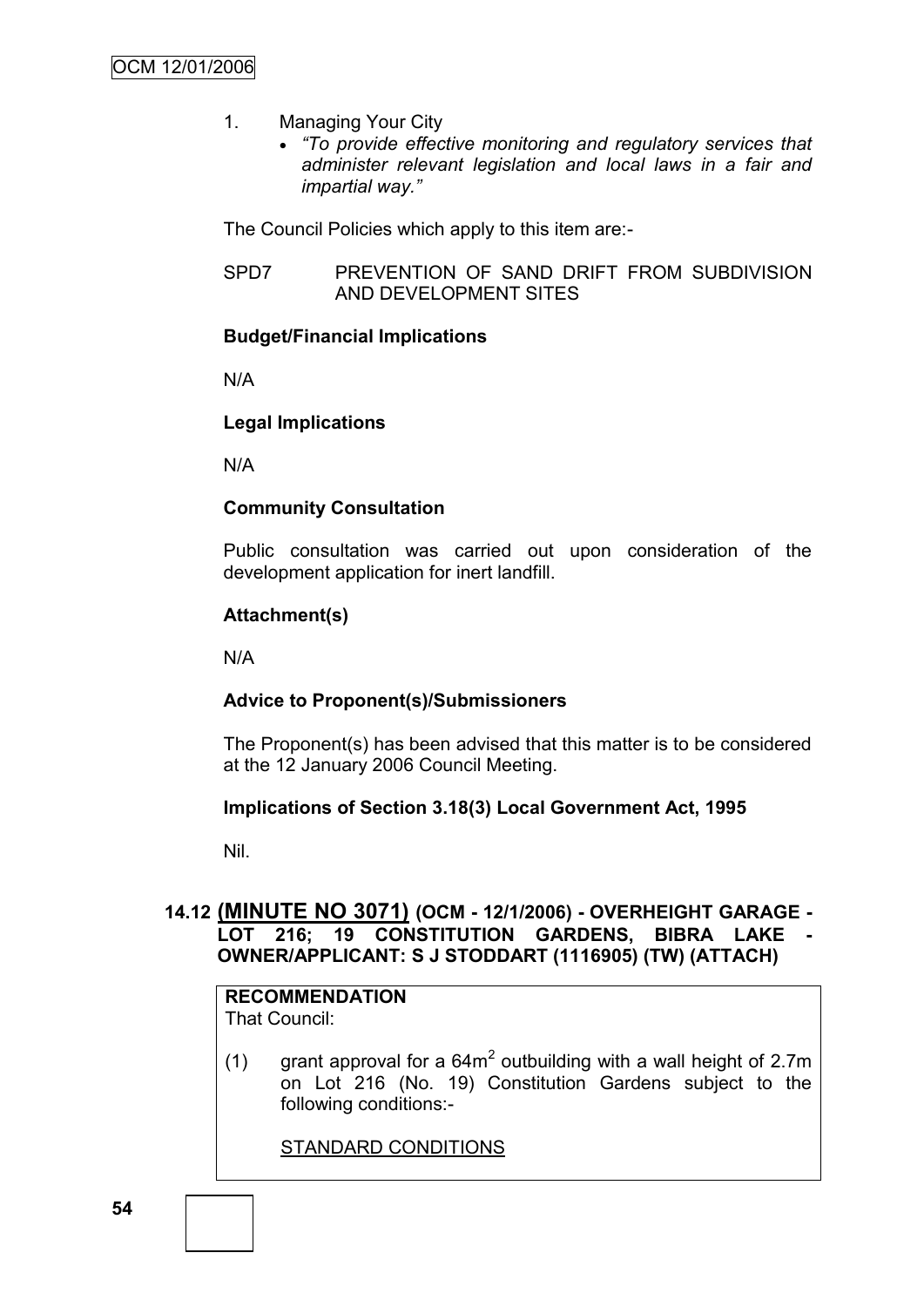- 1. Development may be carried out only in accordance with the terms of the application as approved herein and any approved plan.
	- 2. Nothing in the approval or these conditions shall excuse compliance with all relevant written laws in the commencement and carrying out of the development.
	- 4. No activities causing noise and/or inconvenience to neighbours being carried out after 7.00pm or before 7.00am, Monday to Saturday, and not at all on Sunday or Public Holidays.
	- 5. All stormwater being contained and disposed of on-site to the satisfaction of the Council.

## SPECIAL CONDITIONS

- 6. The storage of cars within the shed shall be limited to vehicles owned by the owner of Lot 216 (No. 19) Constitution Gardens, Bibra Lake and the use of the shed shall be restricted to domestic/hobby uses only.
- 7. The roof shall be constructed from a non-reflective material (not Zincalume) to the satisfaction of the Council.

## FOOTNOTES

- 1. The development is to comply with the requirements of the Building Code of Australia.
- 2. The proposed development must comply with the Environmental Protection (Noise) Regulations 1997.
- (2) issue a Schedule 9 Notice of Determination on Application for Planning Approval (inclusive of MRS Form 2 Notice of Approval); and
- (3) advise the proponent and all submitters of Council"s decision.

### **COUNCIL DECISION**

MOVED Clr S Limbert SECONDED Clr T Romano that the recommendation be adopted.

# **CARRIED 10/0**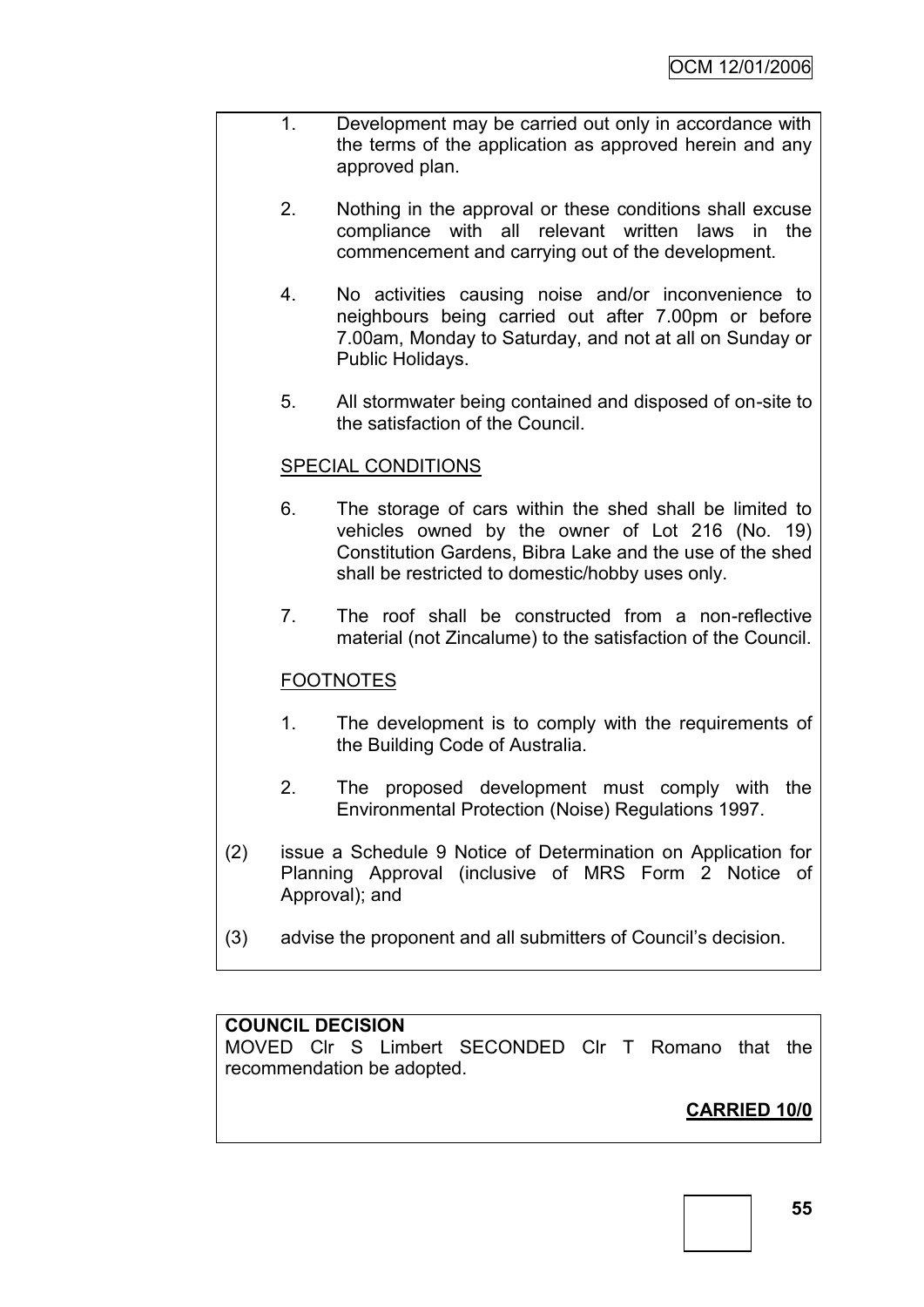### **Background**

| ZONING:    | MRS: Urban                |                         |  |
|------------|---------------------------|-------------------------|--|
|            |                           | TPS3:   Residential R20 |  |
| LAND USE:  | Residential               |                         |  |
| LOT SIZE:  | 729m <sup>2</sup>         |                         |  |
| AREA:      | Outbuilding Size $-64m^2$ |                         |  |
| USE CLASS: | Single (R-Code) Dwelling  |                         |  |

### **Submission**

The application proposes to build an outbuilding of  $64m<sup>2</sup>$  with a wall height of 2.7m, setback 0.3m from the rear boundary and 0.3m from the left hand side boundary. The outbuilding is needed for the storage of a privately owned Toyota Land Cruiser and Rack.

### **Report**

### APD18 Outbuildings Policy

The proposed floor area of the outbuilding complies with Council"s Outbuilding Policy of "10% of the lot area or  $60m^2$ , whichever is the greater". The proposed wall height of 2.7m exceeds Council policy by 0.3m; and the ridge height of 4.2m complies with Council"s policy.

### Outbuilding Setbacks

The proposed outbuilding has a wall length/width of 8m and a setback of 0.3m from the rear and left hand side boundary. The Residential Design Codes ("Codes") specify that buildings setback less than 0.75m from the boundary are regarded as buildings on the boundary. Therefore the proposed outbuilding is deemed built up to the boundary. These setbacks comply with the requirements of the Codes, which allow outbuildings with nil setbacks up to two side boundaries.

From a planning viewpoint the height and location of the proposed outbuilding will not have a negative impact on the amenity of the adjoining properties.

The adjoining property owner objected for the following reasons:

- 1. The height of the outbuilding and the glare from the roof will create a visual impact. This will be intensified by the fact that the proponents ground level is higher than the applicants;
- 2. Gumtree leaves will clog the rear gutter and access to clean the gutter will be limited due to the reduced setback from the rear boundary.

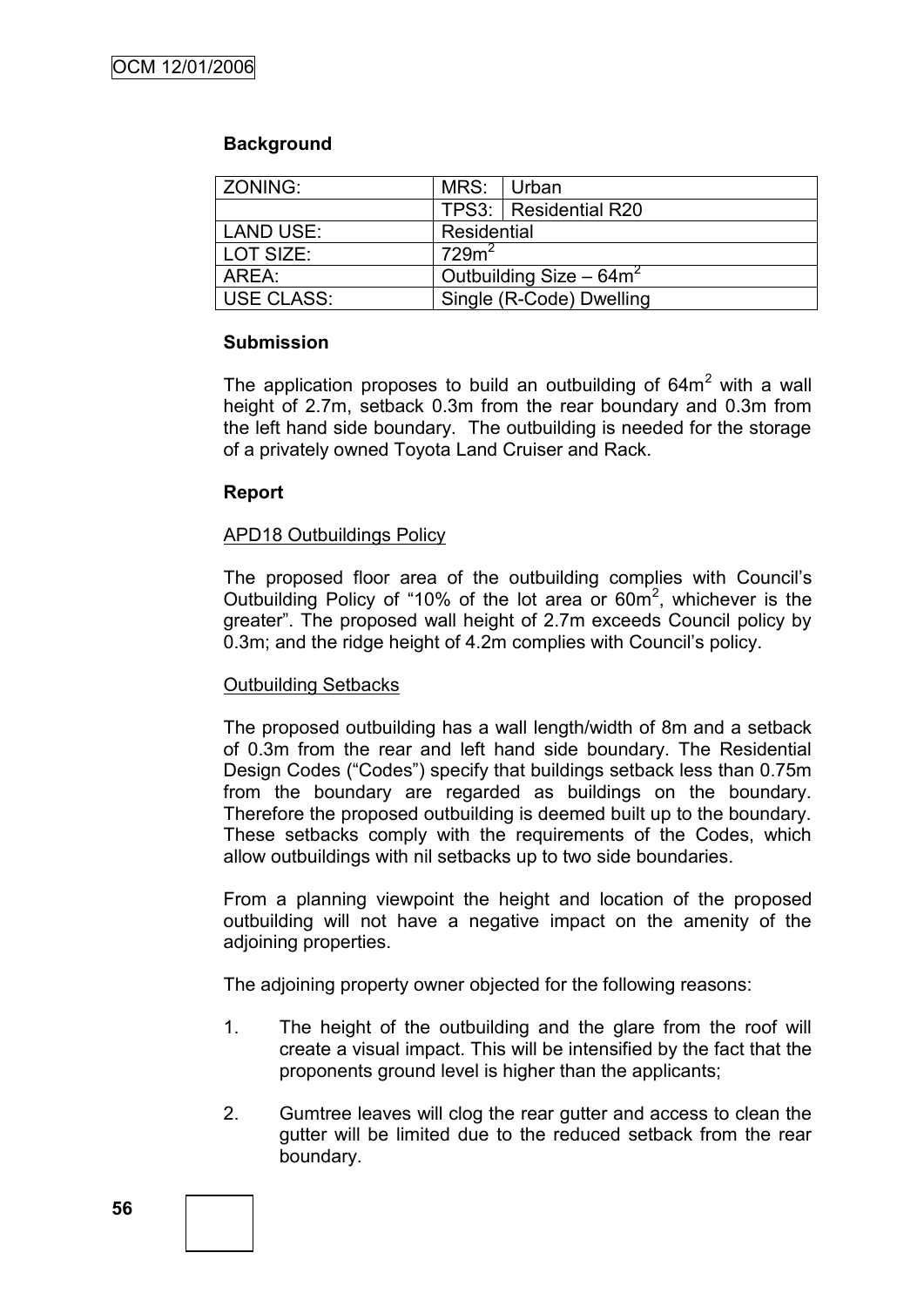### Officer comments:

It is noted that the proposed outbuilding"s wall height exceeds the Council"s Outbuilding Policy (APD 18) height limit by 0.3m. However the proposed outbuilding"s ridge height of 4.2m complies with Council"s Outbuilding Policy. Because the ridgeline runs parallel to the proponent"s boundary line, the effective visual impact of the outbuilding would be the same even if the wall height were reduced.

In regards to the glare produced from the roof, the impact of the glare would be increased if the wall height of the proposed outbuilding were reduced. This is because the angle of the roof would be reduced.

In response to the concern regarding leaves clogging up the gutters, for the purpose of cleaning, access to the gutters can be made from the roof.

### **Strategic Plan/Policy Implications**

The Corporate Strategic Plan Key Result Areas which apply to this item are:-

- 2. Planning Your City
	- *"To ensure that the development will enhance the levels of amenity currently enjoyed by the community."*

The Planning Policies which apply to this item are:-

APD18 Outbuildings

### **Budget/Financial Implications**

N/A

### **Legal Implications**

Town Planning Scheme No. 3 Residential Design Codes 2002

### **Community Consultation**

Application was advertised with adjoining properties for submissions with one objection being received (see attachments).

### **Attachment(s)**

(1) Site plan and elevations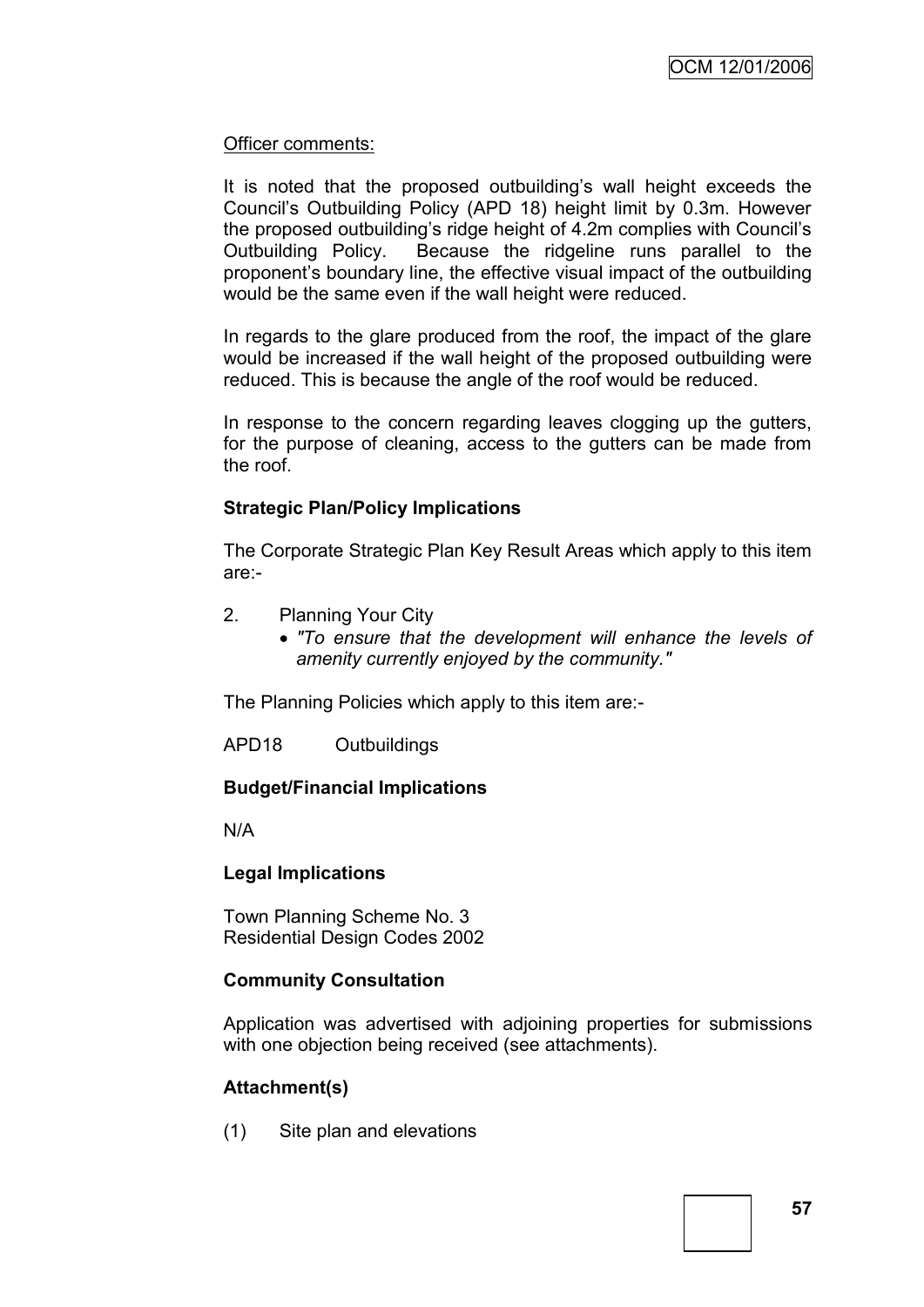## **Advice to Proponent(s)/Submissioners**

The Proponent(s) and those who lodged a submission on the proposal have been advised that this matter is to be considered at the 12 January 2006 Council Meeting.

#### **Implications of Section 3.18(3) Local Government Act, 1995**

Nil.

## **15. FINANCE AND CORPORATE SERVICES DIVISION ISSUES**

## **15.1 (MINUTE NO 3072) (OCM - 12/1/2006) - LIST OF CREDITORS PAID (5605) (KL) (ATTACH)**

#### **RECOMMENDATION**

That Council receive the List of Creditors Paid for November 2005, as attached to the Agenda.

### **COUNCIL DECISION**

MOVED Clr S Limbert SECONDED Clr T Romano that the recommendation be adopted.

**CARRIED 10/0**

### **Background**

It is a requirement of the Local Government (Financial Management) Regulations 1996, that a List of Creditors be compiled each month and provided to Council.

#### **Submission**

N/A

**Report**

N/A

### **Strategic Plan/Policy Implications**

Key Result Area *Managing Your City* refers.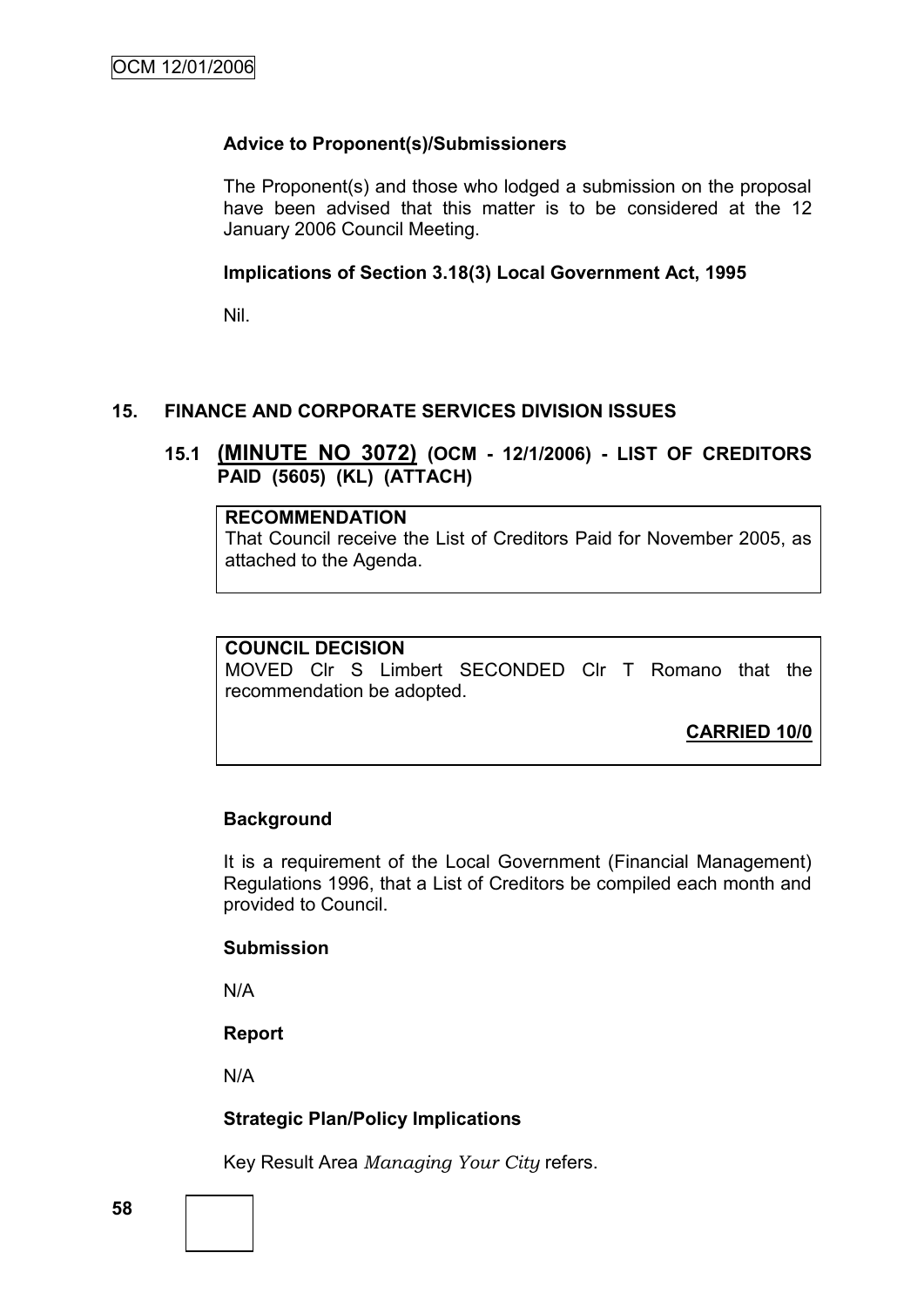## **Budget/Financial Implications**

N/A

# **Legal Implications**

Section 13 of the Local Government (Financial Management) Regulations 1996.

## **Community Consultation**

N/A

# **Attachment(s)**

List of Creditors Paid – November 2005.

# **Advice to Proponent(s)/Submissioners**

N/A

# **Implications of Section 3.18(3) Local Government Act, 1995**

Nil.

# **15.2 (MINUTE NO 3073) (OCM - 12/1/2006) - STATEMENT OF FINANCIAL ACTIVITY - NOVEMBER 2005 (5505) (NM) (ATTACH)**

### **RECOMMENDATION**

That Council receive the Statement of Financial Activity and associated documents for the period ended 30 November 2005, as attached to the Agenda.

## **COUNCIL DECISION**

MOVED Clr S Limbert SECONDED Clr T Romano that the recommendation be adopted.

**CARRIED 10/0**

## **Background**

Regulation 34(1) of the Local Government (Financial Management) Regulations 1996 prescribes that a local government is to prepare each month a Statement of Financial Activity.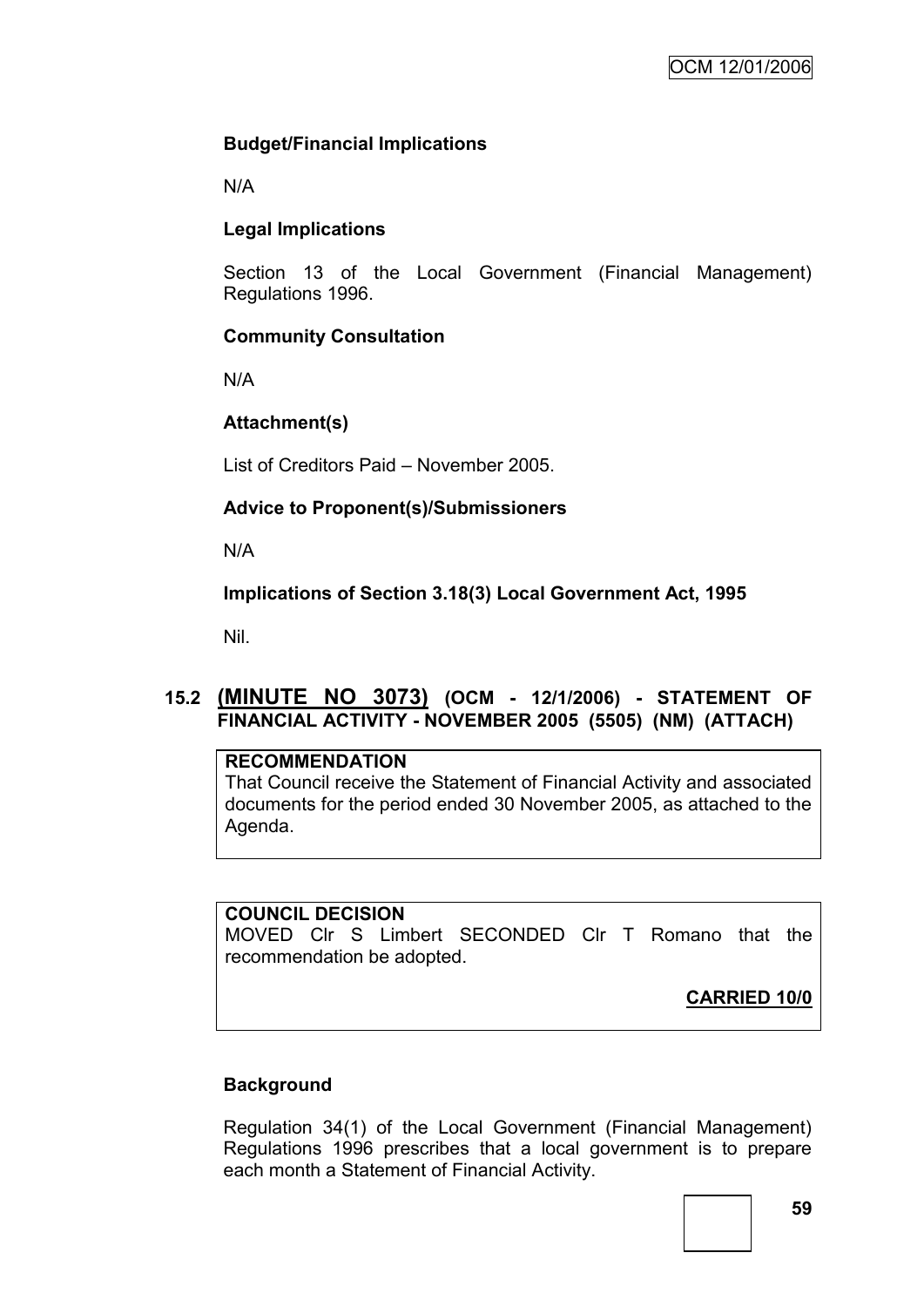Regulation 34(2) requires the Statement of Financial Activity to be accompanied by documents containing:–

- (a) details of the composition of the closing net current assets (less restricted and committed assets),
- (b) explanations for each material variance identified between YTD budgets and actuals; and
- (c) any other supporting information considered relevant by the local government.

Regulation 34(4)(a) prescribes that the Statement of Financial Activity and accompanying documents are to be presented to the Council.

#### **Submission**

N/A

#### **Report**

Attached to the Agenda is the Statement of Financial Activity for November 2005.

Note 1 shows how much capital grants and contributions are contained within the reported operating revenue.

Note 2 provides a reconciliation of Council's net current assets (adjusted for restricted assets and cash backed leave provisions). This provides a financial measure of Council"s working capital and an indication of its liquid financial health.

Also provided are Reserve Fund and Restricted Funds Analysis Statements. These assist to substantiate the calculation of Council"s net current assets position.

The Reserve Fund Statement reports the budget and actual balances for Council"s cash backed reserves, whilst the Restricted Funds Analysis summarises bonds, deposits and infrastructure contributions held by Council. The funds reported in these statements are deemed restricted in accordance with Australian Accounting Standard AAS27.

#### Material Variance Threshold

For the purpose of identifying material variances in Statements of Financial Activity, Regulation 34(5) requires Council to adopt each financial year, a percentage or value calculated in accordance with Australian Accounting Standard AAS5 - Materiality.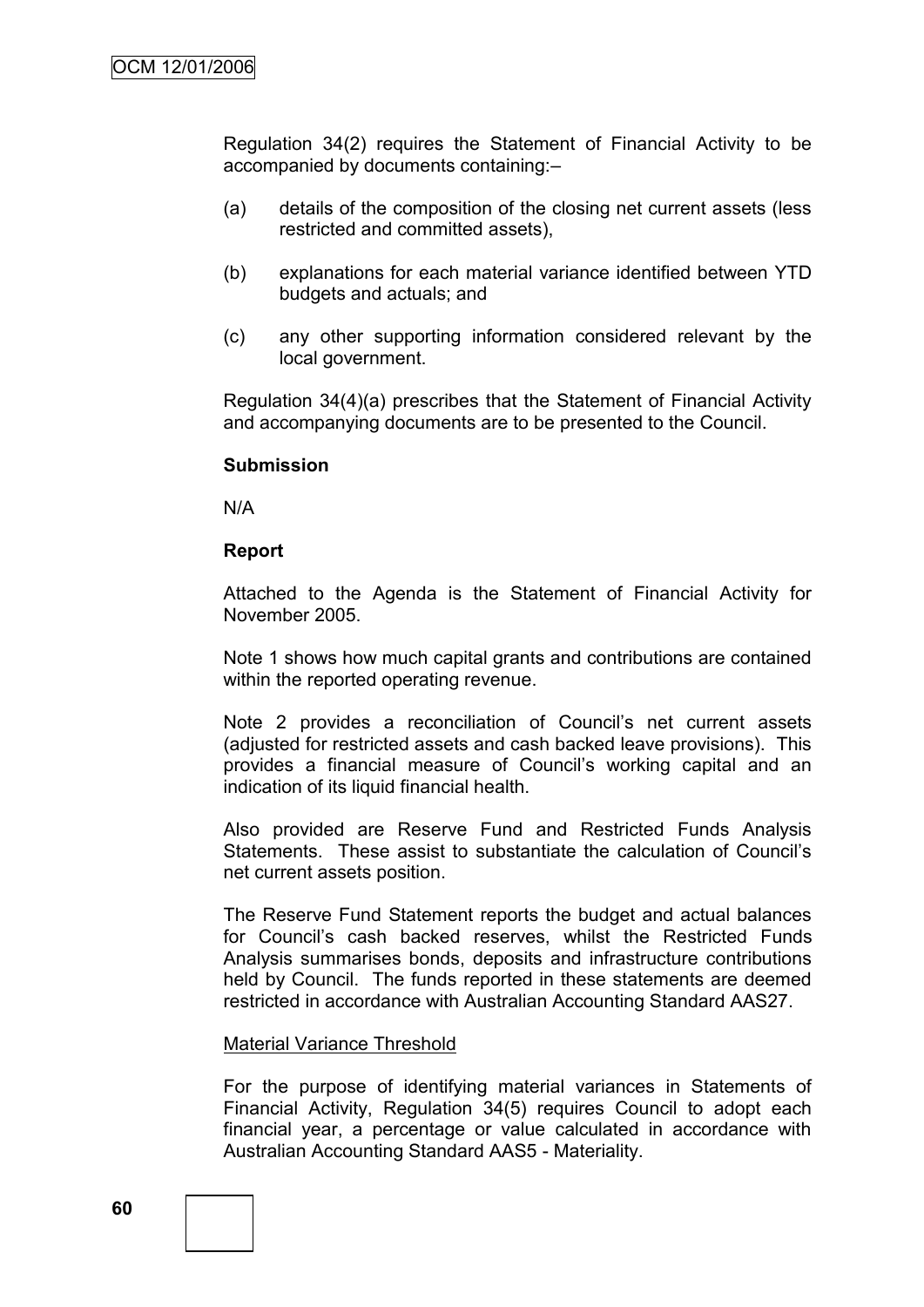For the 2005/06 financial year, Council has adopted a materiality threshold of 10% or \$10,000, whichever is the greater.

## **Strategic Plan/Policy Implications**

Key Result Area *Managing Your City* refers.

#### **Budget/Financial Implications**

Where variances are of a permanent nature, these will be noted and addressed at the mid-year budget review.

#### **Legal Implications**

Section 6.4 of the Local Government Act, 1995 and Regulation 34 of the Local Government (Financial Management) Regulations 1996, refer.

### **Community Consultation**

N/A

### **Attachment(s)**

Statement of Financial Activity and associated reports for November 2005.

### **Advice to Proponent(s)/Submissioners**

N/A

**Implications of Section 3.18(3) Local Government Act, 1995**

Nil.

## **16. ENGINEERING AND WORKS DIVISION ISSUES**

**16.1 (MINUTE NO 3074) (OCM - 12/1/2006) - REMOVAL OF BOLLARDS AROUND RINALDO PARK, COOLBELLUP (5402; 1101398) (AC)**

# **RECOMMENDATION**

That Council:

- (1) receive the report outlining full details of the history of the removal of bollard fencing from Rinaldo Park, Coolbellup;
- (2) not place bollards around Rinaldo Park in Coolbellup at this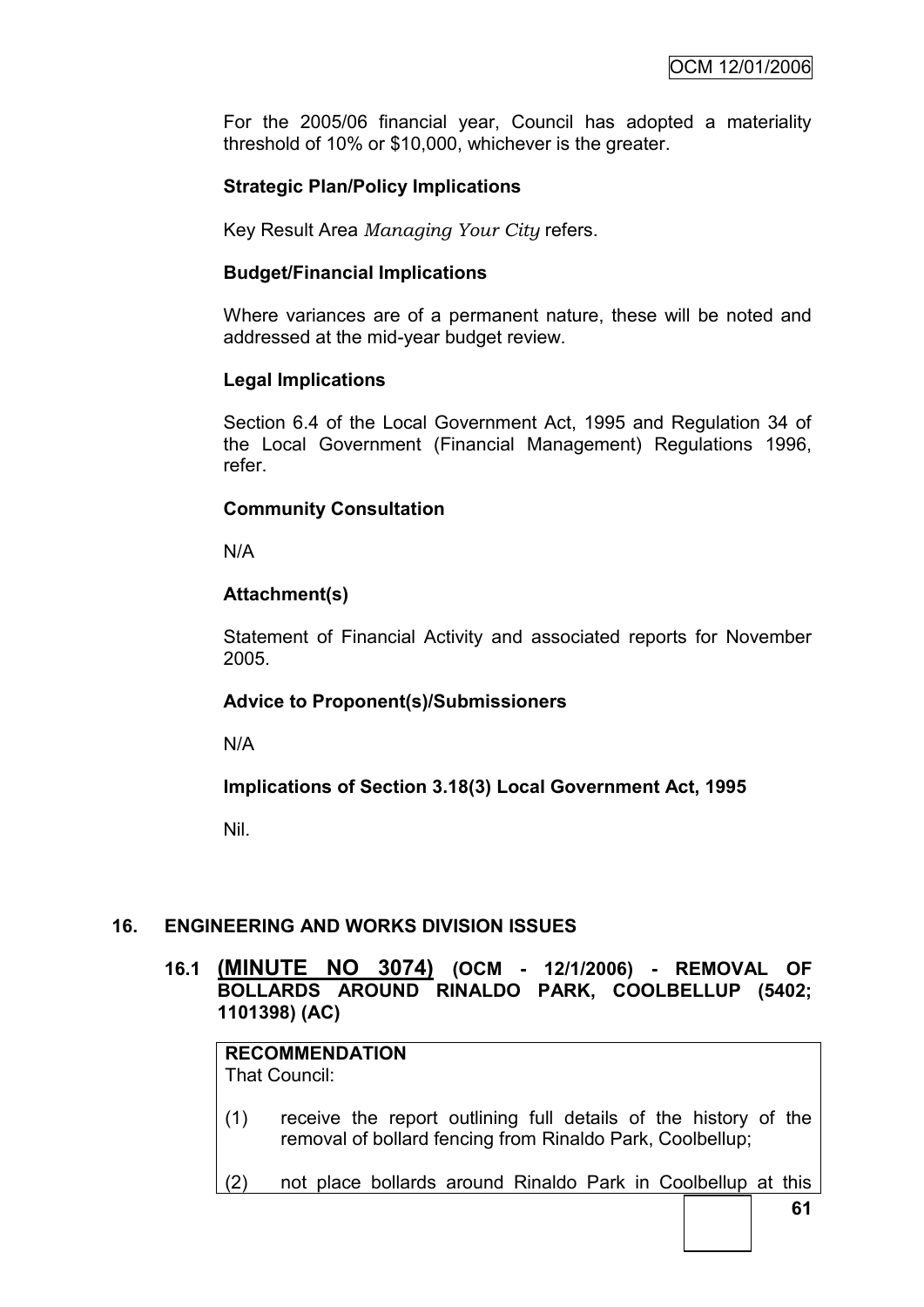#### point in time; and

(3) endorse the general principle of not placing bollards around public open space nor replacing post and rail fencing or bollards that have reached the end of the serviceable life, unless specific conditions at individual sites warrant the installation as determined by the Director Engineering and Works.

### **COUNCIL DECISION**

MOVED Clr S Limbert SECONDED Clr T Romano that the recommendation be adopted.

**CARRIED 10/0**

### **Background**

At the Special Council Meeting held 20 July 2005, the Council resolved to:

- (1) allocate \$14,500 to place bollards around Rinaldo Park in Coolbellup;
- (2) reduce the transfer to the Community and Recreation Facilities Reserve Fund by \$14,500; and
- (3) prior to replacement of the bollards, be presented with a report at a future Council Meeting outlining full details of the history of the removal of the bollards.

The explanation provided in support of the resolution was that Bollards are required to prevent vehicle access to the park. Vehicles currently entering the park are a safety concern as well as a public nuisance to the park users, and cause damage to the grassed areas. Clr Limbert emphasised that for safety reasons and maintenance of the parks, it would be in the best interest of the community that these bollards are reinstalled.

#### **Submission**

N/A

### **Report**

The Mirvac Fini Group, as part of the Coolbellup New Living Program, has undertaken an extensive upgrade of Rinaldo Park, which included the removal and / or replacement of park infrastructure asset that had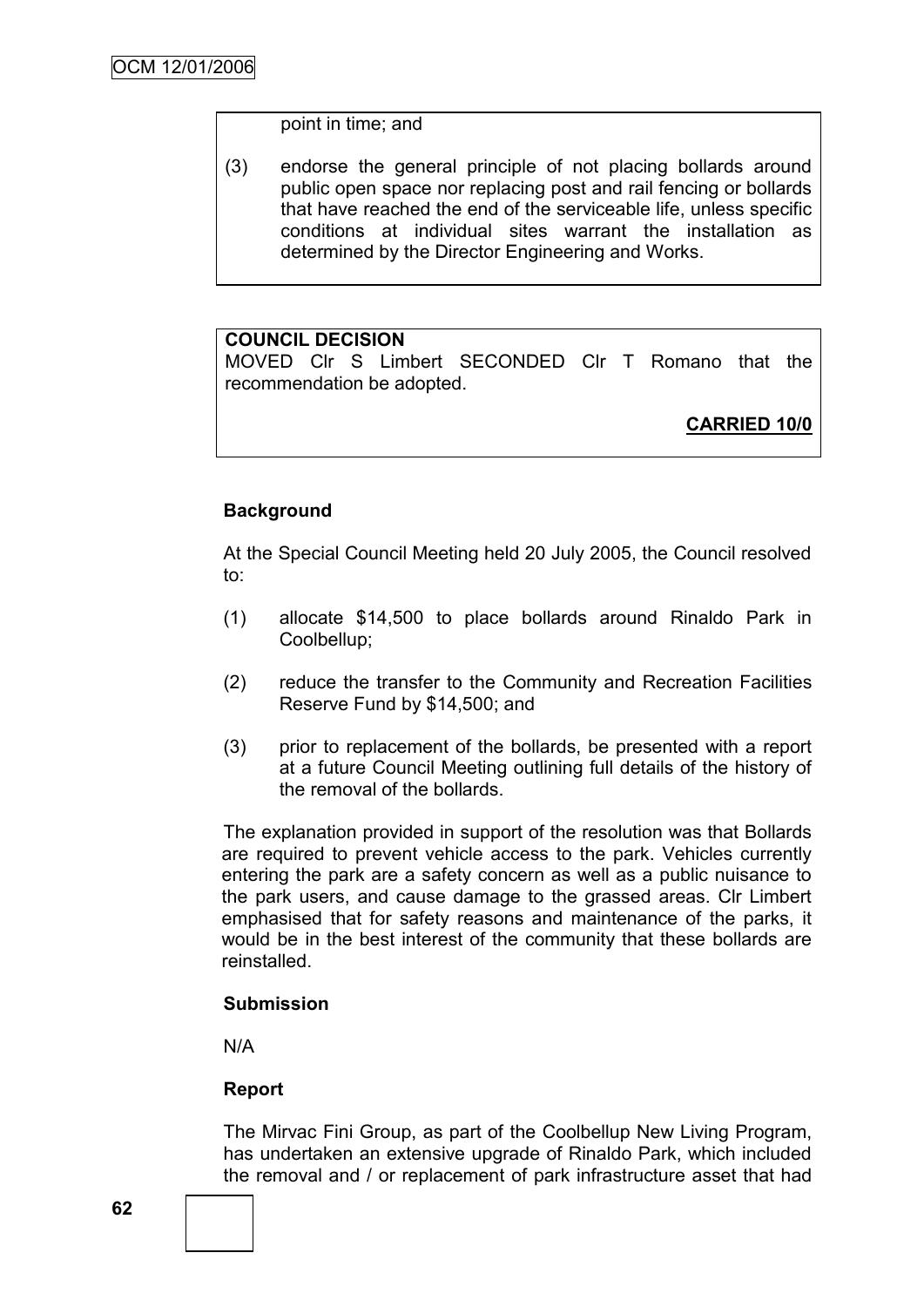reached the end of its serviceable life. At the time of preparing and submitting plans of the upgrades to the City for approval, the existing fence was identified as requiring removal or replacement, because of its dilapidated condition. Discussions took place between representatives of Mirvac Fini and the City"s Manager of Parks regarding the requirement to replace the fence. The City"s Manager of Parks authorised Mirvac Fini to remove the existing fence without any requirement for replacement. Approval was granted on the basis that:

- The existing fence was beyond repair and required removal;
- Other similar parks in Coolbellup are not fenced;
- The inconvenience to park visitors as a consequence of damage to grassed areas by cars is negligible;
- The cost of repairing damage to grassed areas caused by cars is insignificant when compared with the cost of routine maintenance of grass in and around fences;
- The potential for CCA treated pine to be banned for use in public places; and
- The escalating replacement costs of parks assets.

## Existing Fence Beyond Repair

The existing fence at Rinaldo Park was, at a minimum, twenty years in age and had deteriorated to the point that it was beyond repair and required removal. The fence was shabby in appearance and required ongoing repair, which was difficult to undertake because of the poor condition of the pine timber posts and rails.

### Other Similar Parks In Coolbellup Are Not Fenced

Hargreaves Park and Jarvis Park in Coolbellup, which are similar in size and characteristic as Rinaldo Park, have never at any time in their history been furnished with a fence. Adverse impacts on the amenity of these parks, as a consequence of them not being fenced, have not been apparent to officers of the City.

Hargreaves Park and Jarvis Park were both upgraded by Mirvac Fini Group, as part the Coolbellup New Living Program.

### Inconvenience To Park Visitors As A Consequence Of Damage To Grassed Areas By Cars Is Negligible

Apart from sports fields, damage to grass on parks, by the inappropriate use of motor vehicles, causes little or no inconvenience to park users. The major effect is to reduce the aesthetic quality of the grass, which usually self-corrects within two weeks, or the next occasion that the grass is cut.

#### Cost Of Repairing Damage To Grassed Areas Caused By Cars Is **Insignificant**

The cost of repairing damage to grassed areas caused by cars is insignificant when compared with the cost of routine maintenance of grass in and around fences. Should any repairs to grass be required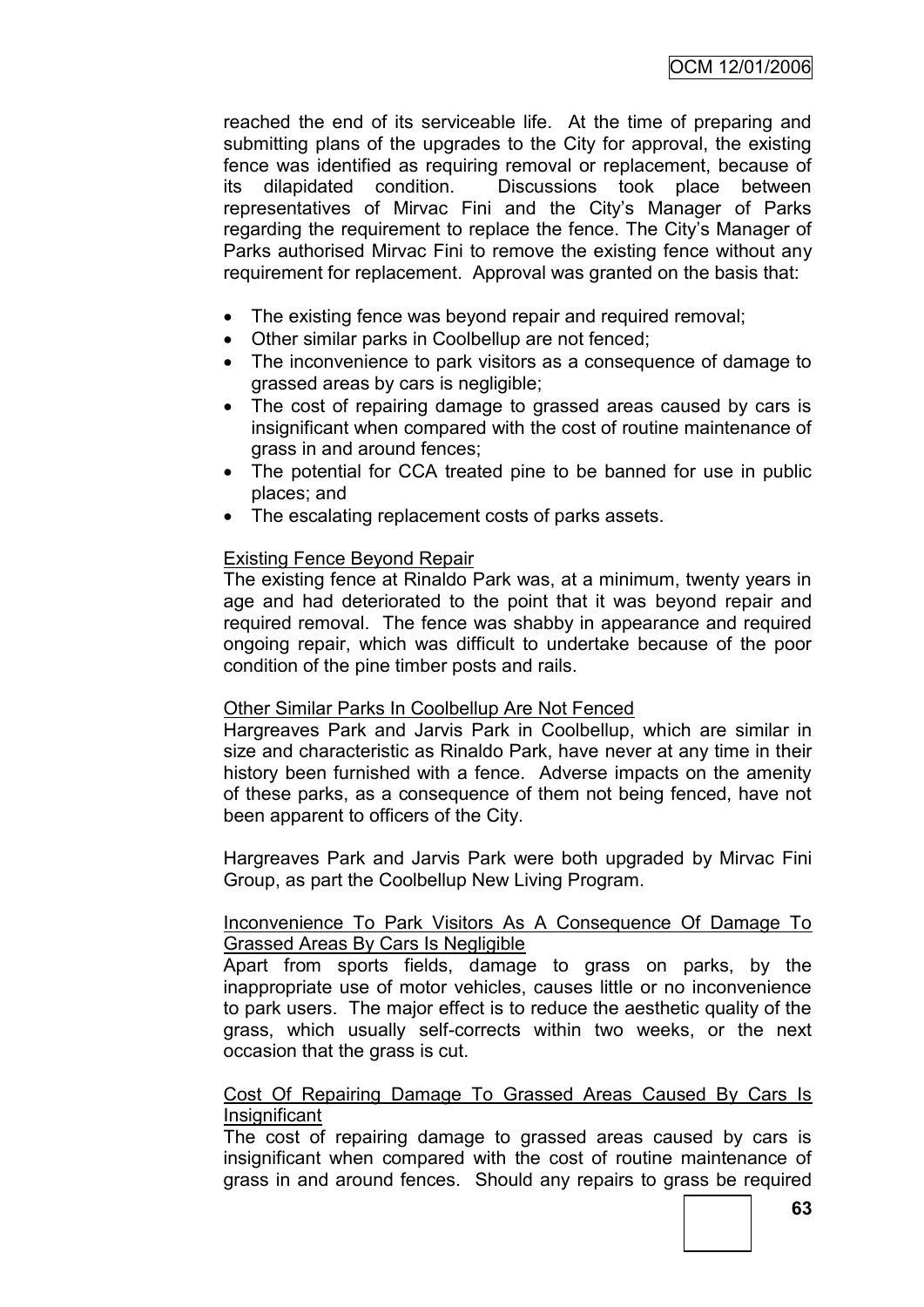after damage by cars, it is typically limited to the spreading of sand, for which the average cost is approximately \$100. To the contrary, the cost of brush cutting grass in and around fences is approximately \$0.08 per lineal metre per time. The proposed bollard fence for Rinaldo Park is approximately 600 lineal metres in length, which translates to an annual ongoing maintenance cost of approximately \$1,248.

Notwithstanding the annual ongoing maintenance cost, there are also occupational health and safety considerations associated with employees manual handling brush cutters for extended periods of time. The City, on average, experiences one muscle strain injury incident per year associated with the operation of brush cutters. Minimising the length of fencing minimises the time that employees are required to use brush cutters, which reduces the potential for injury.

Potential CCA Treated Pine To Be Banned For Use In Public Places On 22 March 2005 The City, along with other local authorities, received a letter from the Executive Director Public Health Western Australia, advising:

*"I am writing to you in relation to the Australian Pesticides and Veterinary Medicines Authority"s (APVMA) Review of Arsenic Timber Treatment Products dated March 2005. In the review the APVMA recommends that it:*

*"prohibit the use of CCA on timber intended for structures such as garden furniture, picnic tables, exterior seating, children"s play equipment, patio and domestic decking and handrails."*

*Manufacturers of treated timber have been given till 11 March 2006 to comply with the APVMA conditions.*

*This decision is likely to affect your jurisdiction if you use or approve the use of CCA treated timber structures."*

In the circumstances, it was considered prudent that the City should discontinue approving the use of CCA treated timber in public places.

Subsequent to the letter received on 22 March 2005, from the Executive Director Public Health Western Australia, on the 21 July 2005, The City, along with other local authorities, received a letter from the Acting Principal Toxicologist Department of Health, advising:

*"Whilst the intentions of APVMA in eliminating a source of environmental contamination are acknowledged, there is no evidence that existing CCA treated timber structures in parks and throughout the community pose a risk to public health, or that replacement or removal of these existing structures is warranted."*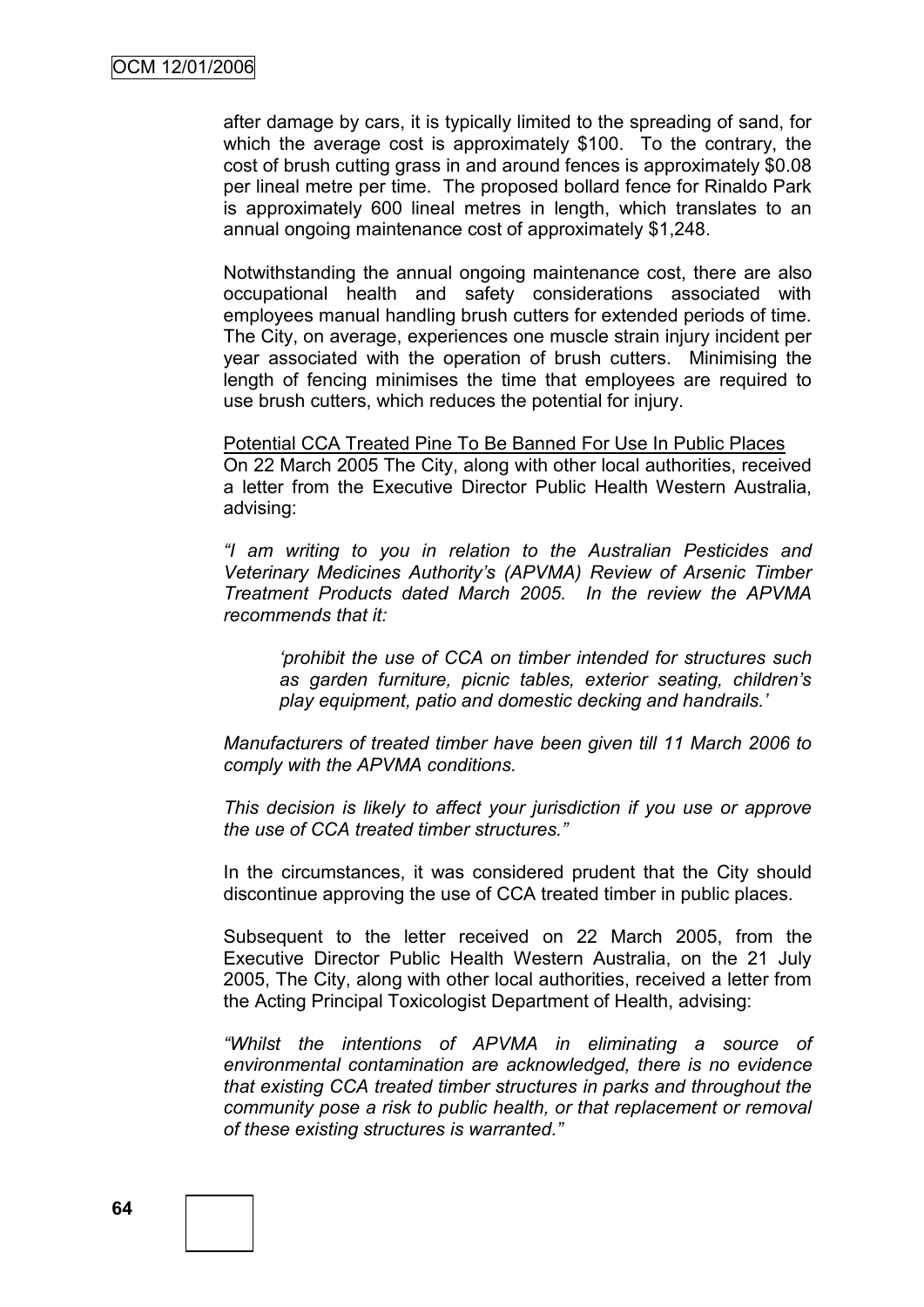By the time the City had received advice from the Acting Principal Toxicologist Department of Health, clearing the use of CCA treated timber, approvals had been issued to the Mirvac Fini Group and the fence removal completed.

#### Escalating Replacement Costs Of Parks Assets

The estimated total replacement cost of the Council"s pine bollard type fencing around public open space is \$1,470,000.

The estimated annual replacement cost is \$73,500 per year.

These figures have been calculated from data provided by the City"s Geographic Information Services, who advise that the combined estimated perimeter length of public open space in the City of Cockburn is 168 kilometres. This figure does not include the perimeter length of environmental reserves under the care, control and management of the Council.

Although the length of pine bollard type fencing has not been measured, the City"s Manager of Parks estimates that one quarter of the combined estimated perimeter length of public open space in the City is furnished with pine bollard type fencing. This equates to 42 kilometres of pine bollard fencing, or 42,000 lineal metres. The current cost of pine bollard fencing is \$35 per lineal metre, providing an estimated replacement cost of \$1,470,000, for the Council's pine bollard type fencing around public open space.

The anticipated life expectancy of pine bollard type fencing is twenty years. Therefore, the estimated annual replacement cost is \$73,500 per year.

Should the Council agree that, at the majority of locations, fencing around public open space does not provide any particular advantage, consideration may be given to not replacing those that have reached the end of their serviceable life. In so doing, funds otherwise required to replace fencing can be redirected for other purposes.

### **Strategic Plan/Policy Implications**

The Corporate Strategic Plan Key Result Areas which apply to this item are:-

- 1. Managing Your City
	- *"To deliver services and to manage resources in a way that is cost effective without compromising quality."*
- 5. Maintaining Your Community Facilities
	- *"To construct and maintain parks which are owned or vested in the Council, in accordance with recognised standards and convenient and safe for public use."*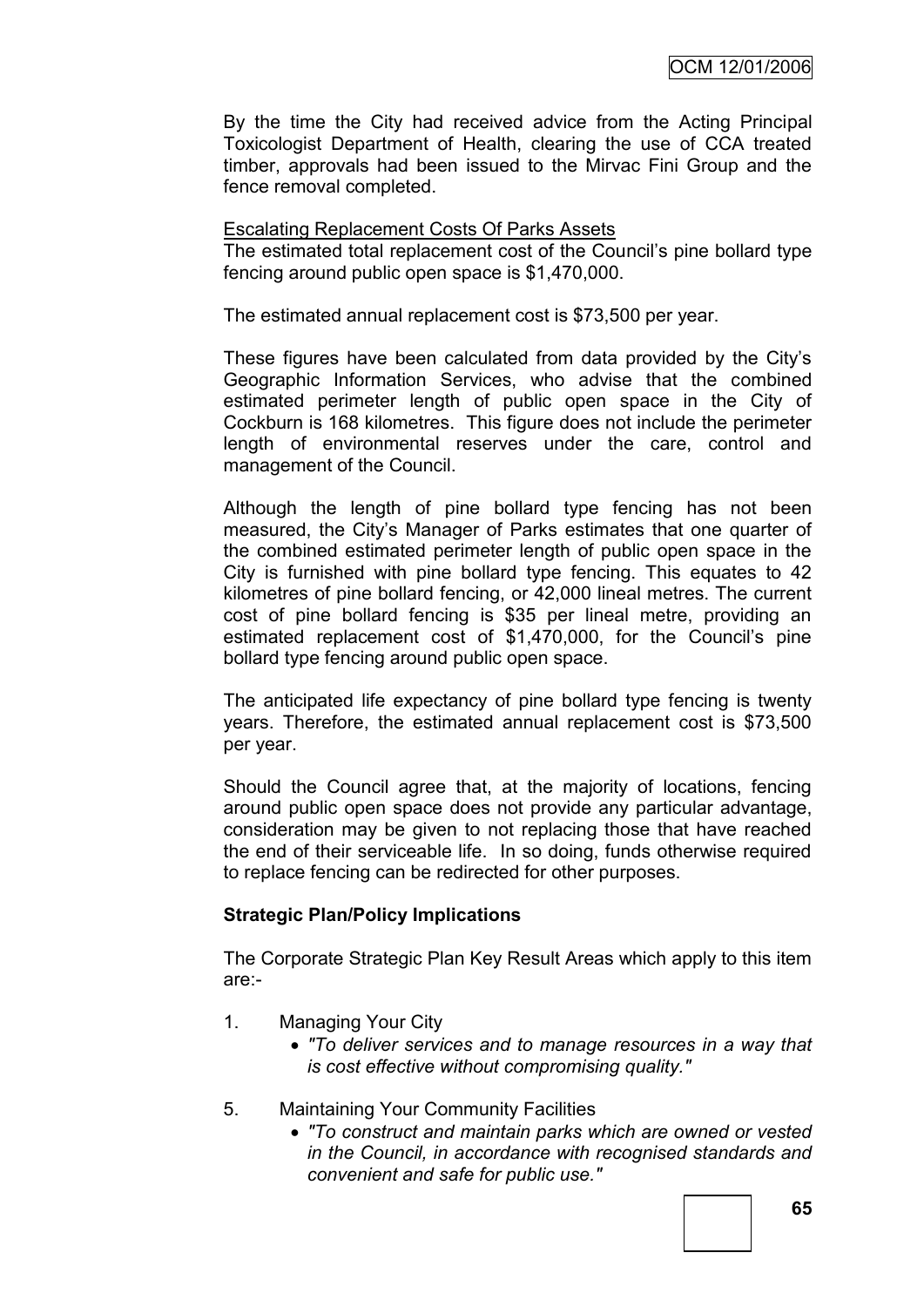## **Budget/Financial Implications**

A saving of \$14,500 towards the replacement of bollards in the 2005/06 Budget Expenditure will be reallocated in the mid-year Budget review.

## **Legal Implications**

N/A

## **Community Consultation**

N/A

# **Attachment(s)**

N/A

**Advice to Proponent(s)/Submissioners**

N/A

**Implications of Section 3.18(3) Local Government Act, 1995**

Nil.

## **17. COMMUNITY SERVICES DIVISION ISSUES**

Nil

## **18. EXECUTIVE DIVISION ISSUES**

Nil

## **19. MOTIONS OF WHICH PREVIOUS NOTICE HAS BEEN GIVEN**

Nil

## **20. NOTICES OF MOTION GIVEN AT THE MEETING FOR CONSIDERATION AT NEXT MEETING**

Nil

**66**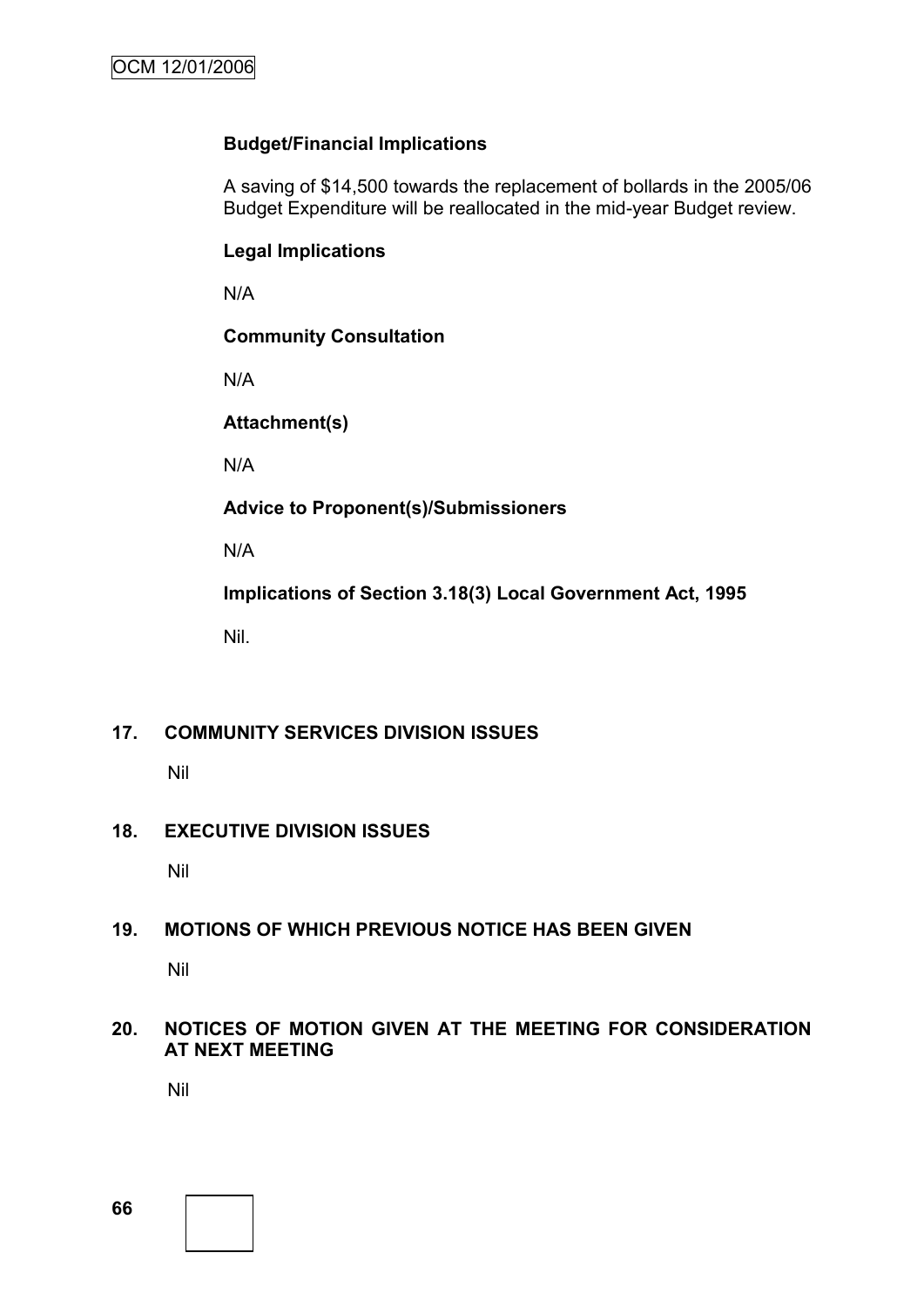### **21. NEW BUSINESS OF AN URGENT NATURE INTRODUCED BY COUNCILLORS OR OFFICERS**

## **21.1 (MINUTE NO 3075) (OCM - 12/1/2006) - COCKBURN CEMENT ENVIRONMENTAL IMPROVEMENT PLAN GROUP (3411123) (CW) (ATTACH)**

**COUNCIL DECISION** MOVED Clr K Allen SECONDED Clr I Whitfield that Council:

- (1) nominate Clr Romano as its representative to the Cockburn Cement Environmental Improvement Plan Group, with Clr Oliver as Deputy; and
- (2) advise Cockburn Cement Ltd accordingly.

**CARRIED 10/0**

## **Background**

In late 2002, a Community Working Group was established by the Department of Environment (DoE) to review and report on the environmental performance of Cockburn Cement Ltd (CCL) following recommendations from a DoE audit conducted in 2002. Mayor Lee was the nominated Council Representative, and John Hardy (Principal Environmental Health Officer) was the nominated City Officer, from the City of Cockburn.

At the Community Working Group meeting held on 7 December 2005, the DoE transferred organisation of future meetings to CCL. On 9 January 2005 The City received correspondence from CCL detailing the formation of the "Cockburn Cement Environmental Improvement Plan Group" (CCEIPG) with a request for nomination.

### **Submission**

On 9 January 2005 the City received correspondence from Cockburn Cement Ltd detailing the formation of the "Cockburn Cement Environmental Improvement Plan Group. CCL is calling for nominations for representatives from the City of Cockburn to attend future meetings.

### **Report**

With the dissolution of the Community Working Group, CCL is proposing to form the CCEIPG to assist the company in ensuring that the needs of the local community surrounding the CCL site are addressed. The proposed group will consist of representatives from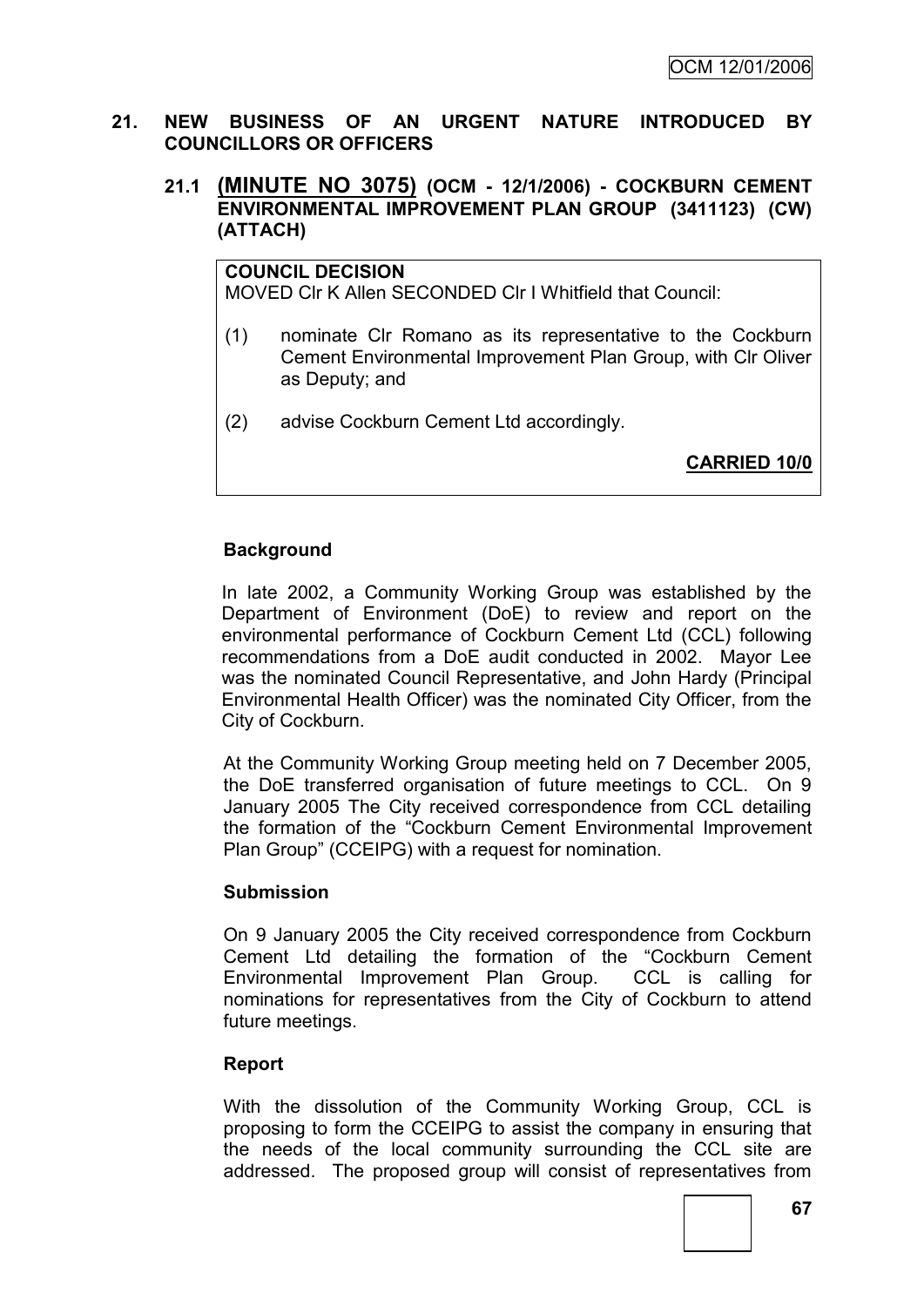the community and community groups adjacent to CCL operations in Munster and will have input into addressing those identified needs. The City of Cockburn was identified as a stakeholder in this process and was invited to make a nomination.

The formation of the CCEIPG is aligned with the DoE policy towards a "Welker" licensing system. The Welker licensing system aims to be more relevant, understandable, is legally enforceable and is consistent with current DoE policies. The Welker license format includes the need for extensive community consultation, therefore is a prime factor in the development of the CCEIPG.

To keep continuity and experience in matters relating to the operations and emissions from CCL, John Hardy (Principal Environmental Health Officer) has been nominated to the proposed group to assist on technical matters. It is recommended that a Councillor also be nominated to the group to represent the broader community and provide a leadership role to the other community groups and representatives.

At present the proposed group does not have a designated chairperson. CCL propose the group have an independent chairperson and is also seeking the Council's view on how best to appoint a chairperson. If a Councillor was to be nominated as a representative on this group, consideration could be given to having that Councillor chair the meeting since they are independent of CCL operations.

### **Strategic Plan/Policy Implications**

The Corporate Strategic Plan Key Result Areas which apply to this item are:-

- 2. Planning Your City
	- *"To ensure that the development will enhance the levels of amenity currently enjoyed by the community."*
- 3. Conserving and Improving Your Environment
	- *"To ensure that the development of the district is undertaken in such a way that the balance between the natural and human environment is maintained."*

### **Budget/Financial Implications**

N/A

### **Legal Implications**

N/A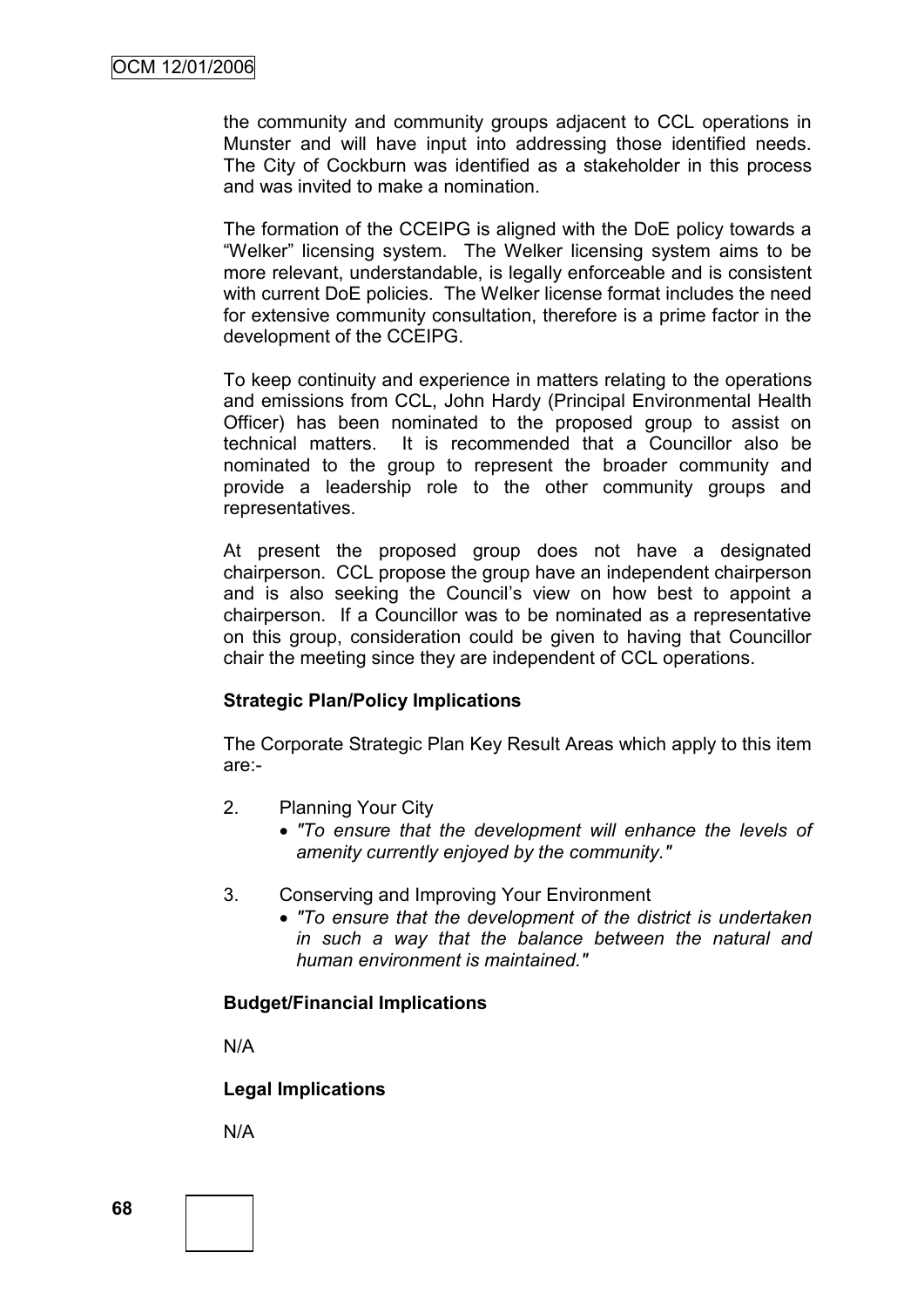## **Community Consultation**

No community consultation has been undertaken.

#### **Attachment(s)**

No community consultation has been undertaken.

#### **Advice to Proponent(s)/Submissioners**

The applicants have been advised that Council will notify CCL once a Councillor representative had been determined. John Hardy (Principal Environmental Health Officer) has already been nominated.

## **Implications of Section 3.18(3) Local Government Act, 1995**

Nil.

Mayor Lee mentioned that the City had received a letter from Sen. Christopher Ellison acknowledging Council"s nomination in the 2005 Prime Minister"s Employer of the Year Awards and congratulated Council on its efforts in supporting people with a disability.

## **22. MATTERS TO BE NOTED FOR INVESTIGATION, WITHOUT DEBATE**

Nil

## **23. CONFIDENTIAL BUSINESS**

Nil

## **24. (MINUTE NO 3076) (OCM - 12/1/2006) - RESOLUTION OF COMPLIANCE (SECTION 3.18(3), LOCAL GOVERNMENT ACT 1995)**

#### **RECOMMENDATION**

That Council is satisfied that resolutions carried at this Meeting and applicable to items concerning Council provided services and facilities, are:-

- (1) integrated and co-ordinated, so far as practicable, with any provided by the Commonwealth, the State or any public body;
- (2) not duplicated, to an extent Council considers inappropriate, services or facilities as provided by the Commonwealth, the State or any other body or person, whether public or private; and